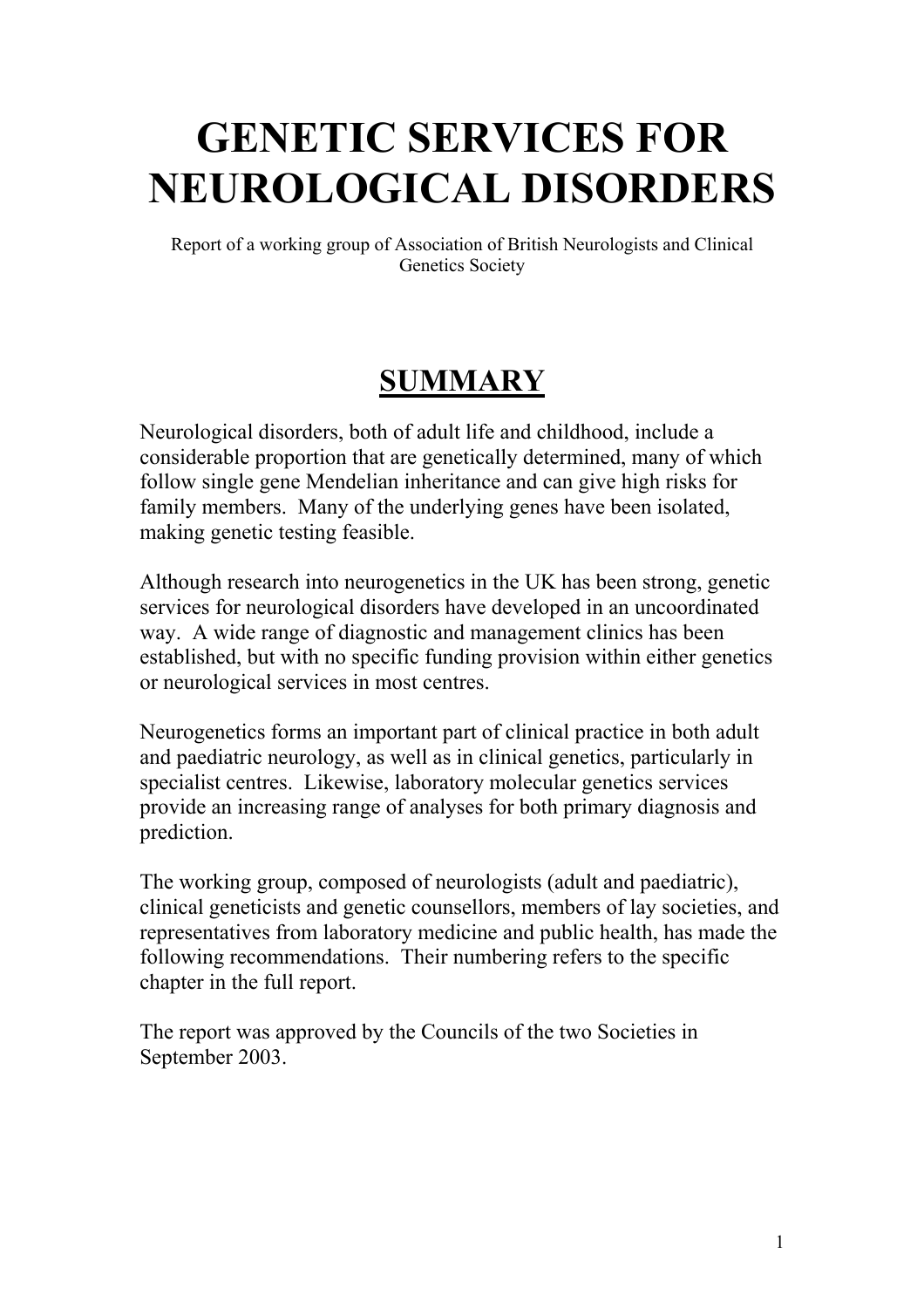#### Recommendations

- 3.1 Specialist neurogenetics diagnostic clinics, usually run jointly by a clinical geneticist and neurologist (adult or paediatric), form a valuable activity that supports and enhances both neurology and clinical genetics services. The majority of teaching centres have such a clinic; we recommend that existing clinics are strengthened, supported and formally designated and that they are established where they do not yet exist.
- 3.2 We recommend that each centre has a designated consultant clinical geneticist and neurologist (involving where possible those with paediatric as well as adult expertise in the field) to take overall responsibility for the running and development of neurogenetics clinics and other clinical services in the field with nurse specialist or genetic counsellor input to ensure ongoing patient support.
- 3.3 Detailed recommendations on laboratory genetics services for inherited neurological disorders are not within the remit of this working group, but we emphasise the importance of these services, their development in a coordinated, equitable and effective manner, and that staff involved with clinical aspects of neurogenetics should be closely involved in this process.
- 3.4 We strongly support current laboratory developments, such as the UK genetic testing network for rare disorders, that should help to extend the range and ensure the quality of genetic testing for inherited neurological disorders and to promote the transfer of testing from research into service. We suggest that for some of the rarer disorders we should also look outside the UK and work with our European partners for the effective and equitable development of services on a Europe wide basis.
- 4.1 Most genetic counselling referrals which include a neurological component do not require a specialist neurogenetics service, but are appropriately handled by general medical genetics services or in straightforward situations, by general neurologists and family doctors.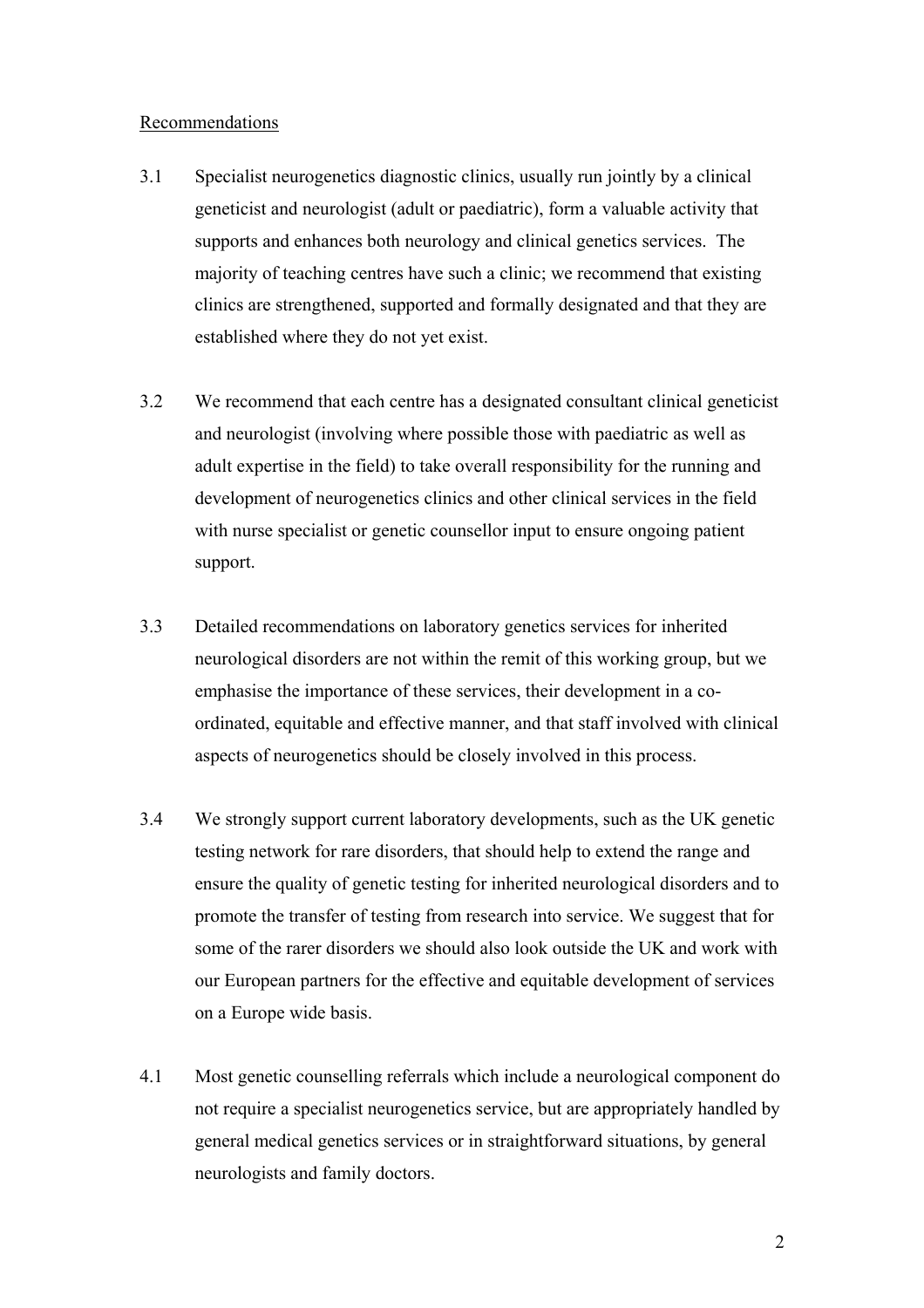- 4.2 A specialist neurogenetics clinic, involving both clinical genetics and neurology staff, is of considerable value in establishing a precise diagnosis in situations of diagnostic uncertainty or rarity, thus allowing an accurate foundation on which genetic counselling can be based. They can also advise on the use of complex pathways of diagnosis which may require the integration of molecular genetic and other testing modalities.
- 5.1 Presymptomatic testing for late onset neurogenetic disorders (eg for Huntington's disease) is a particularly complex activity, requiring medical and genetic counselling staff with particular experience in this area; it should be recognised as part of specialist neurogenetics activity.
- 6.1 Prenatal diagnosis of childhood neurological disorders requires close liaison between paediatric neurologist, clinical geneticist and the specialised laboratories (both genetic and biochemical), needing to be involved in this complex group of rare disorders.
- 6.2 Prenatal diagnosis for serious adult neurogenetic disorders is an uncommon but important option for families. It is best handled in conjunction with discussions of presymptomatic testing and by the same specialist staff, linking with fetal medicine services.
- 6.3 Pre-implantation diagnosis remains a very limited service requiring both a high degree of expertise in testing for the particular disorder and close links with clinical genetics services. Neurogenetic disorders do not currently need specific arrangements, but specialist neurogenetic services need to be fully informed of current and emerging possibilities in this field so that their patients have access to these services if required.
- 7.1 Management of many neurogenetic disorders is frequently complex, with aspects specific to individual disorders or disease groups, giving considerable benefit from specific management clinics led by staff with specialised neurogenetics expertise.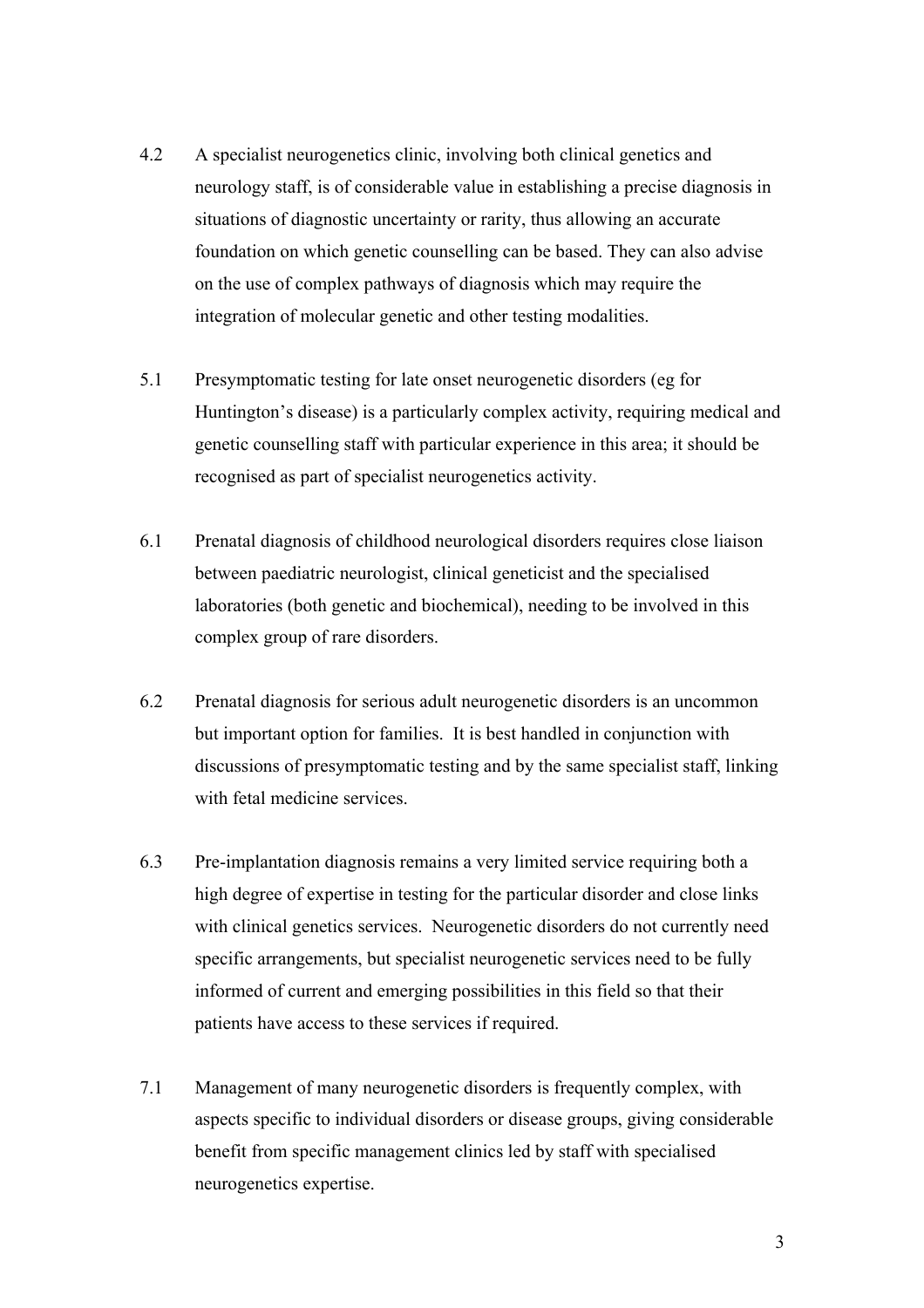- 7.2 Specialised neurogenetics management clinics require clearly designated organisation, staffing, funding and support. Multidisciplinary involvement is frequently needed.
- 7.3 These clinics should form part of the recognised remit of Neurogenetics and involve co-operation between Neurology and Genetics services.
- 7.4 Clinics may appropriately serve patients from a wide geographical area and may need to do this to give critical mass of experience. Geographical equity across the UK is an important consideration in planning these specialised clinics and strengthening and properly supporting those that already exist.
- 8.1 Management of many neurogenetic disorders is frequently complex, with aspects specific to individual disorders or disease groups, giving considerable benefit to specific management clinics led by staff with specialised neurogenetics expertise.
- 8.2 Specialised neurogenetics management clinics require clearly designated organisation, staffing, funding and support. Multidisciplinary involvement such as physiotherapy and occupational therapy is frequently needed.
- 8.3 In most instances, such clinics will form part of a designated neurogenetics service.
- 8.4 Clinics may appropriately serve patients from a wide geographical area and may need to do this to give critical mass of experience. Geographical equity across the UK is an important consideration in planning these specialised clinics.
- 9.1 Specialist neurogenetics services currently have only a minimal role in relation to common neurological disorders, a situation unlikely to change in the near future.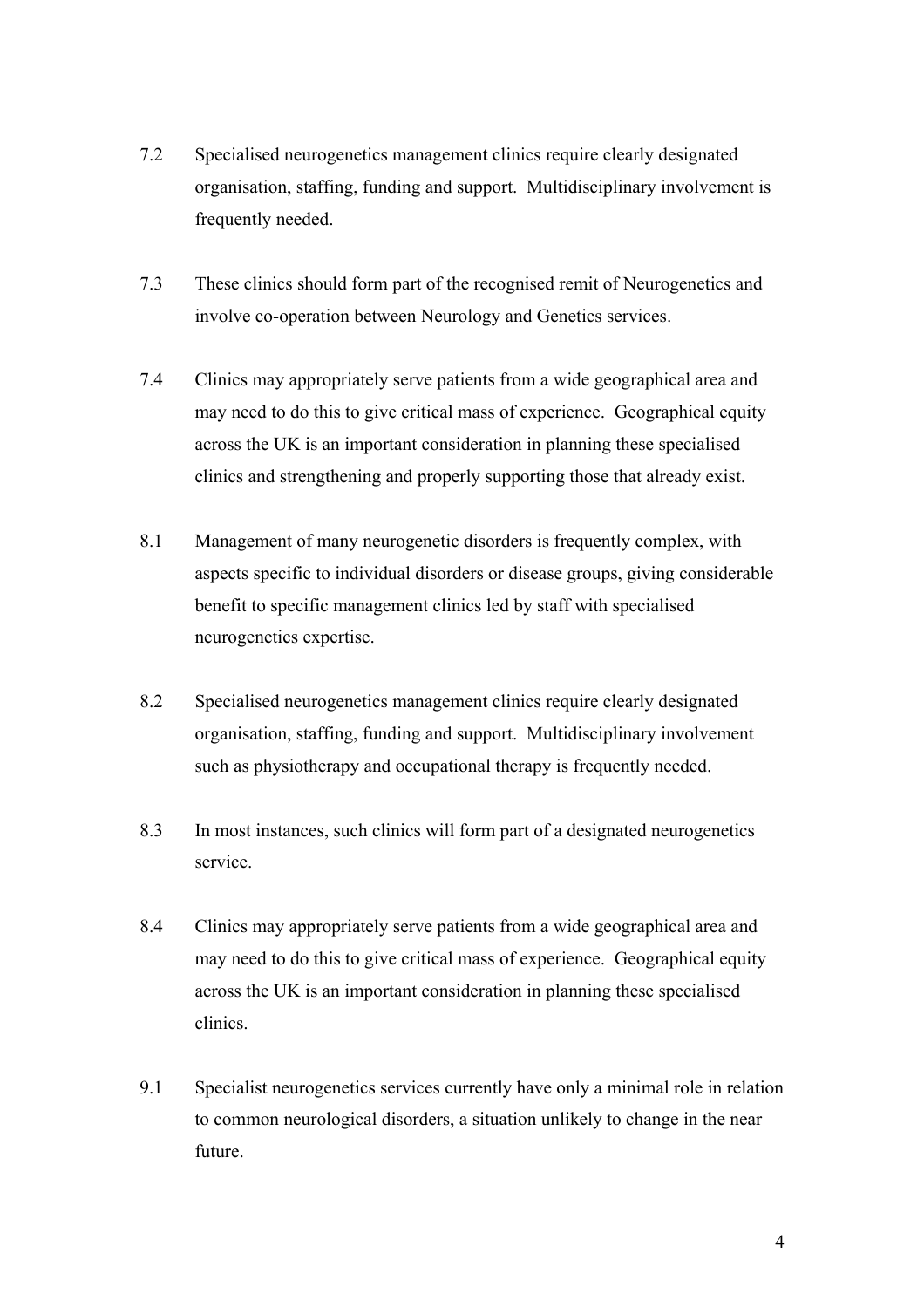- 9.2 A small but important specific area requiring awareness, recognition and specialist referral is that of the uncommon single gene subset of families occurring within a much larger grouping of a common disorder.
- 9.3 Clear and accurate information on genetic risks needs to be available for general neurologists and family doctors, to allow them to respond to patient enquiries and avoid inappropriate referrals.
- 9.4 Molecular genetic tests have no validated service role at present in testing for susceptibility to common neurological disorders, unless a rare mendelian subtype is suspected.
- 10.1 Family doctors need to be familiar with the broad principles of genetics in relation to inherited neurological disorders, rather than the details of individual rare conditions. They also need to be familiar with and use appropriately the specialist services in their area.
- 10.2 General neurologists, in particular paediatric neurologists, need a significant exposure during their training to the genetic issues posed by inherited neurological disorders, while trainees in clinical genetics will benefit from familiarity with the clinical aspects of these disorders. Specific shared training days at supraregional level should help with this.
- 10.3 Specific and detailed training programmes need to be established for those geneticists and for adult and paediatric neurologists aiming at a career in neurogenetics. Such programmes should be shared between the parent specialties; there already exists a wide range of activities for them to be based on, but this requires extending and defining more clearly.
- 10.4 An annual national neurogenetics training meeting is suggested as a specific event for trainees across the UK, including genetic counsellors specialising in this field.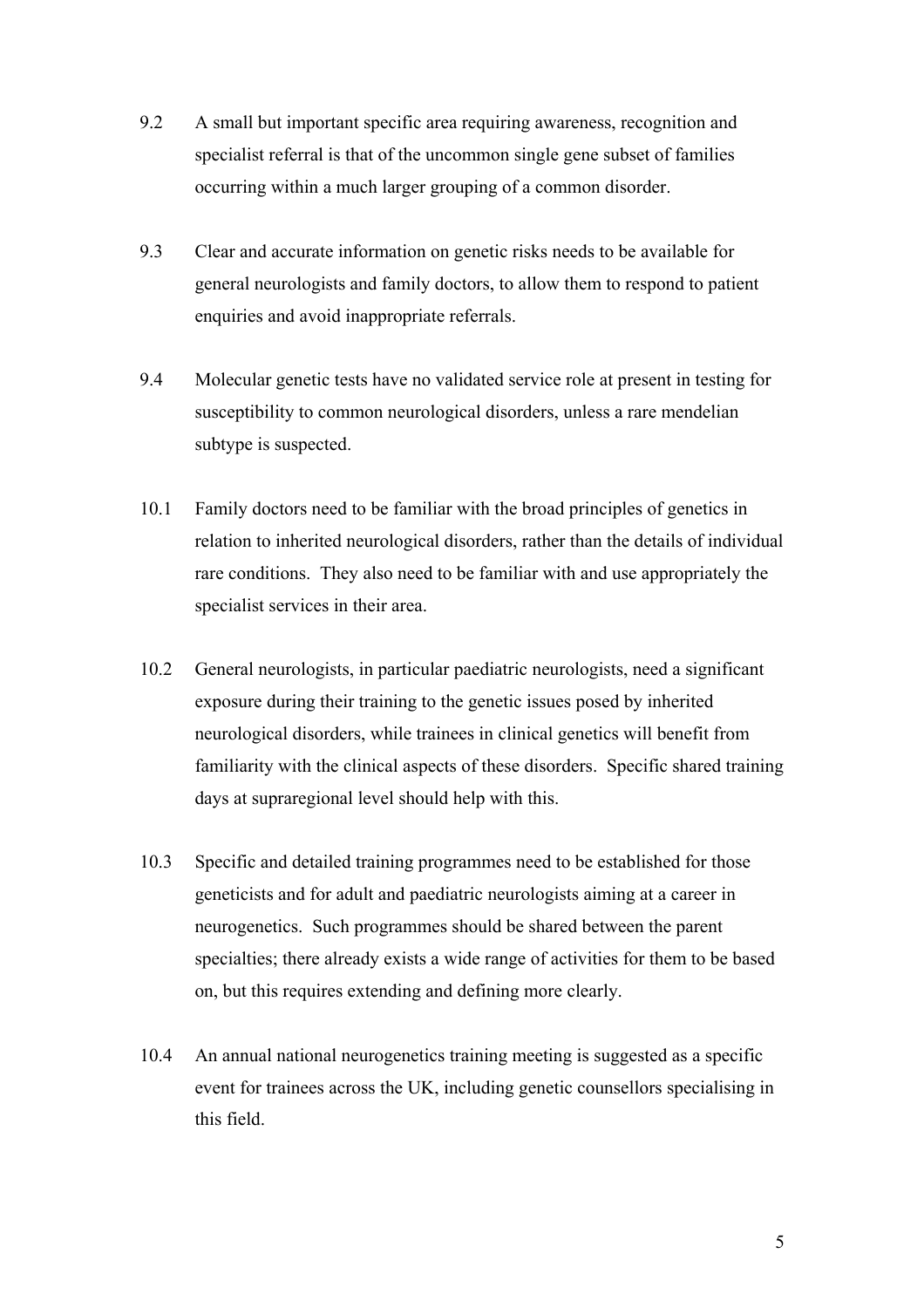- 10.5 There are currently no NHS training posts specifically or even partly designated in relation to neurogenetics. These need to be created (either within the existing complement or as additional posts) in each teaching centre providing specialist genetic services for neurological disorders. Initially they should be based in centres with particular expertise and rotation could be arranged to maximise experience. They should be open to trainees in either clinical genetics or neurology (adult or paediatric).
- 10.6 Consultant posts with neurogenetics as a defined subspecialty, in both clinical genetics and neurology (adult or paediatric), will be essential if doctors are to take up training posts in the field.
- 11.1 Research and other academic activity in relation to genetic aspects of neurological disease is of high quality in the UK, but is hindered by the lack of clearly defined and supported NHS clinics and other facilities for neurogenetics services.
- 11.2 Current research training posts in neurogenetics should include elements of service-related training posts. Research and NHS training posts should be constructed to allow movement between each type of post so as to give flexibility in pursuing an NHS based or academic consultant career.
- 11.3 Specialist neurogenetics clinics (both diagnostic and management) offer considerable potential for the understanding and better therapy of uncommon neurogenetic disorders and should be planned and staffed to facilitate these developments.
- 11.4 Creation of specific clinical academic posts in neurogenetics, preferably joint or closely linked between the parent specialties, will have an important role in promoting development of the field and encouraging able people to enter training in it, as will academic recognition of senior NHS staff already in the field.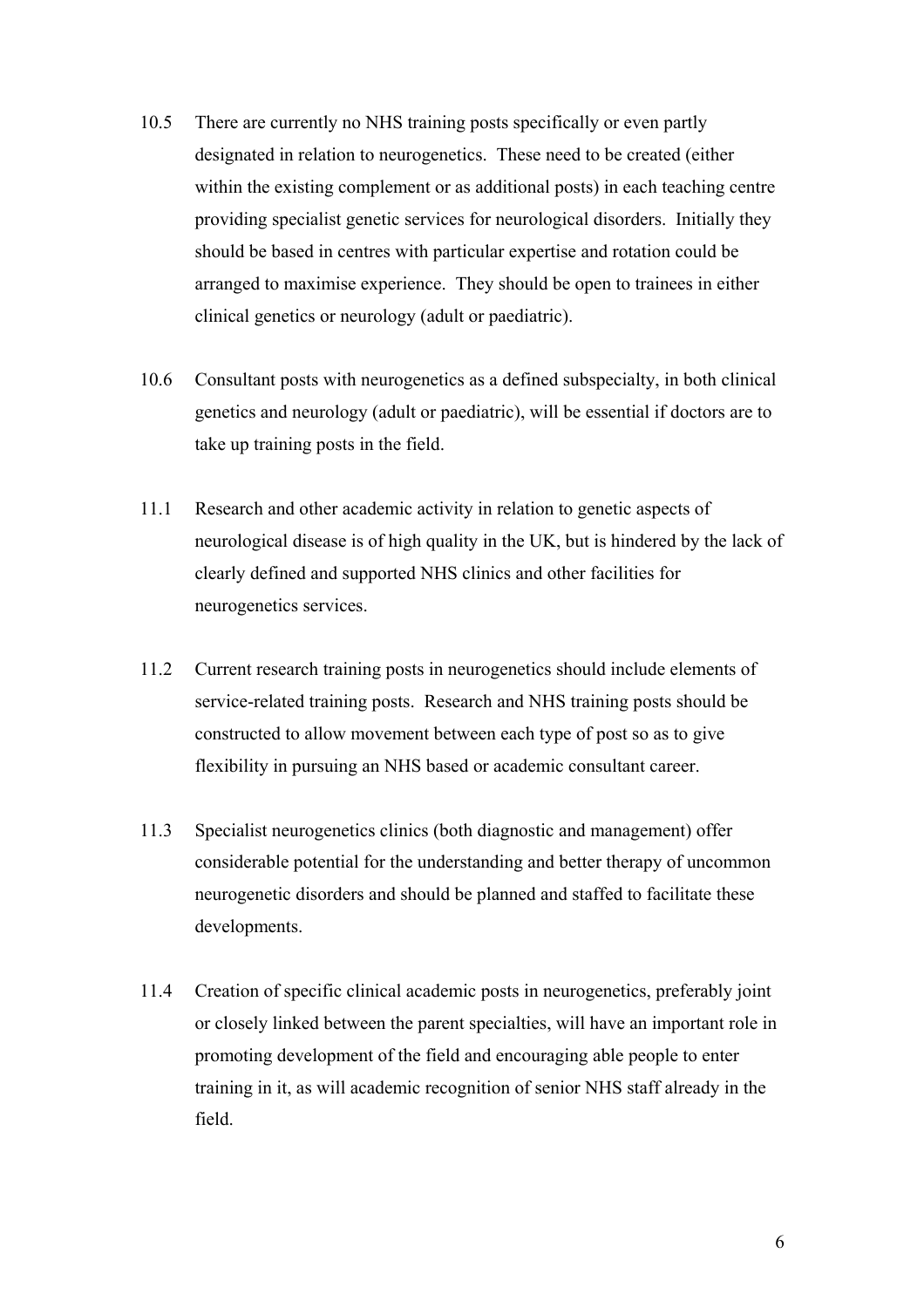- 12.1 At primary care level, no major organisational, staffing or commissioning changes are needed, since until service implications arise in relation to common neurological disorders, impact at this level will be slight. There will be a small cost for the educational aspects and practice guidelines recommended.
- 12.2 No significant changes in organisation are recommended at secondary level, in relation to general adult and paediatric neurologists and clinical geneticists. Training implications will have a specific cost that will need to be shared between clinical genetics and Neurology training budgets and which will have time implications for senior specialist staff.
- 12.3 The principal recommendations of this report are at tertiary level and rest on the recognition of a specific subspecialty (but not full specialty) of clinical neurogenetics within the NHS. That subspecialty should have the remit to provide specialist genetic services for neurological disorders, together with a co-ordinating and educational role in this field extending to secondary and primary care. The commissioning implications are that within the genetics, neurological or paediatric specialised services definitions, activity in neurogenetics should be explicitly recognised as coming within those definitions.
- 12.4 Any recognised subspecialty of clinical neurogenetics should be open to appropriately trained and experienced clinicians whose primary specialty is either clinical genetics, adult or paediatric neurology.
- 12.5 The satisfactory development of this subspecialty will require the active cooperation of the parent specialties, probably through a specific committee and involving the appropriate specialist societies.
- 12.6 The specialist activities of consultants currently working in the field should be specifically designated and recognised within existing commissioning mechanisms, so as to avoid these services being lost with retirement or movement of senior staff.

7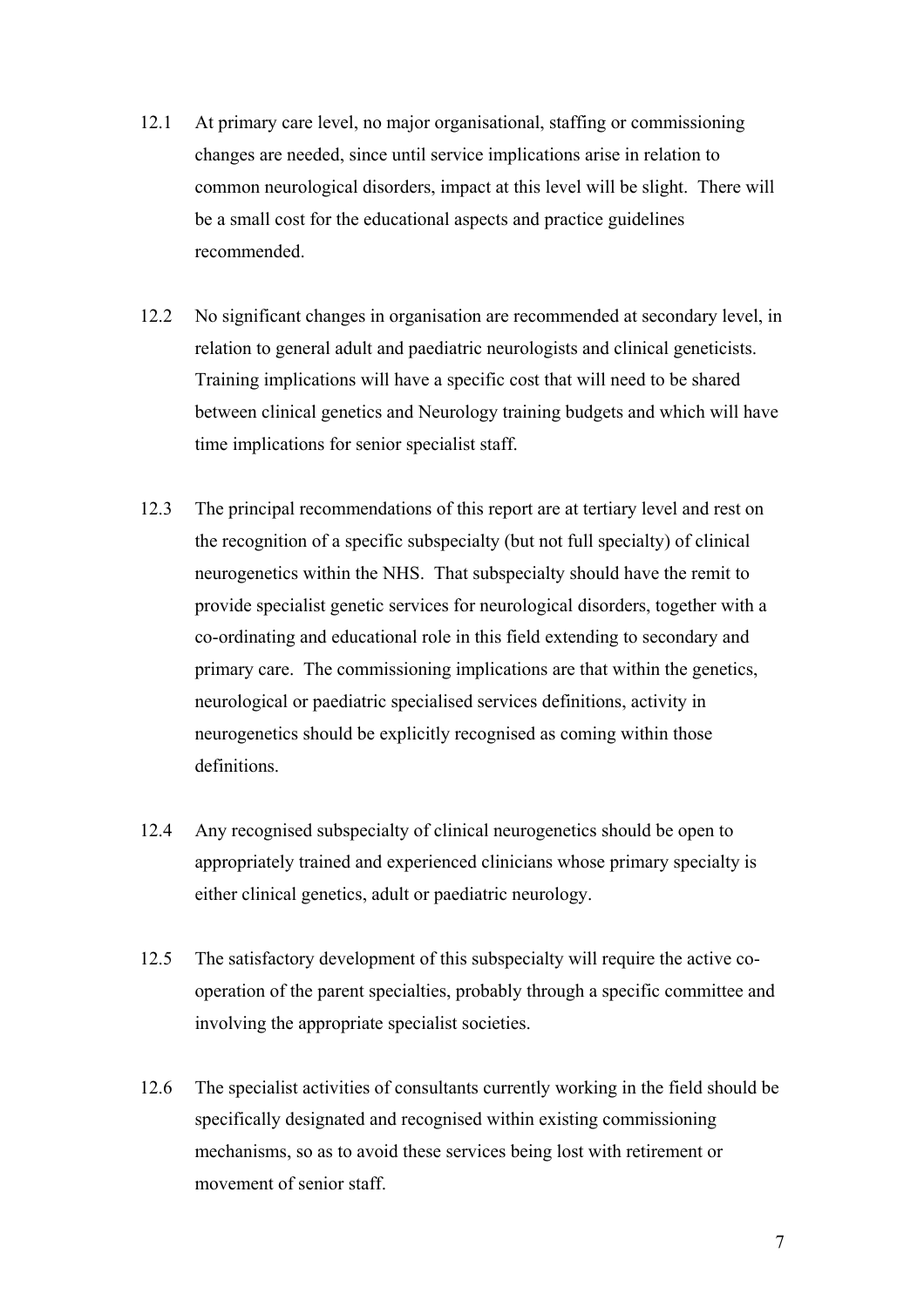- 12.7 Where existing services are absent or deficient, creation of new consultant posts, or allocation within an existing complement, should be undertaken to fill these deficiencies.
- 12.8 As a minimum, for a population of 2 million, we recommend that there is one designated post (or full time equivalent) based within clinical genetics and one based in neurology (either adult, paediatric or in combination) to provide consultant leadership. It may be appropriate for this staffing to be shared between consultants with different specific expertise (eg: neuromuscular and CNS disorders, paediatric neurology and adult neurology).
- 12.9 The role of specialist neurogenetics consultants should include not only the running and development of specialist neurogenetics clinics (diagnostic and management) and the development of guidelines for non specialist staff at secondary and primary care levels, but a more general educational and coordinating role in the development of the field, as well as involvement in audit and in research.
- 12.10 Specialist neurogenetics clinics will require definition of support required in terms of both staff and facilities. In particular, the role of nurse specialists/counsellors will be a valuable resource in those areas not specifically requiring a medical training, including specific aspects of genetic counselling and management.
- 12.11 The majority of the above recommendations can, at least in part, be implemented by the specific recognition and utilisation of existing staff and their activities. It would be unwise to estimate additional costs until this first step has been taken.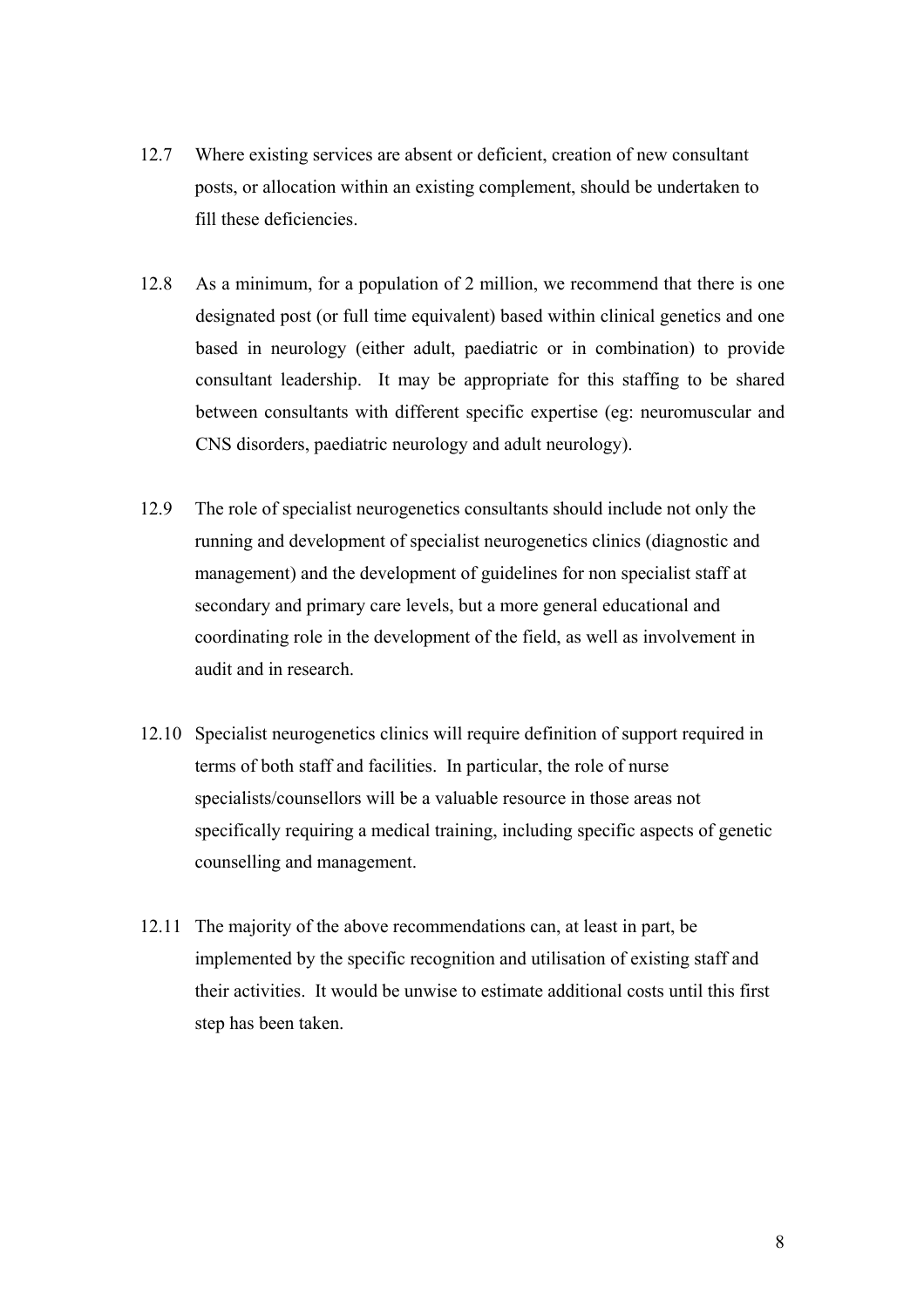#### **GENETIC SERVICES FOR NEUROLOGICAL DISORDERS**

- 1. Background and Introduction
- 2. The current situation
- 3. Genetic diagnosis in neurological disorders a) clinical issues
	- b) laboratory aspects
- 4. Genetic counselling services
- 5. Presymptomatic testing
- 6. Prenatal and pre-implantation diagnosis
- 7. Management and therapy of inherited neurological disorders
- 8. The patient and family perspective
- 9. Genetic services and common neurological disorders
- 10. Training in neurogenetics
- 11. Research and academic aspects
- 12. Organisational aspects staffing, funding and commissioning

Appendix. Membership of the working group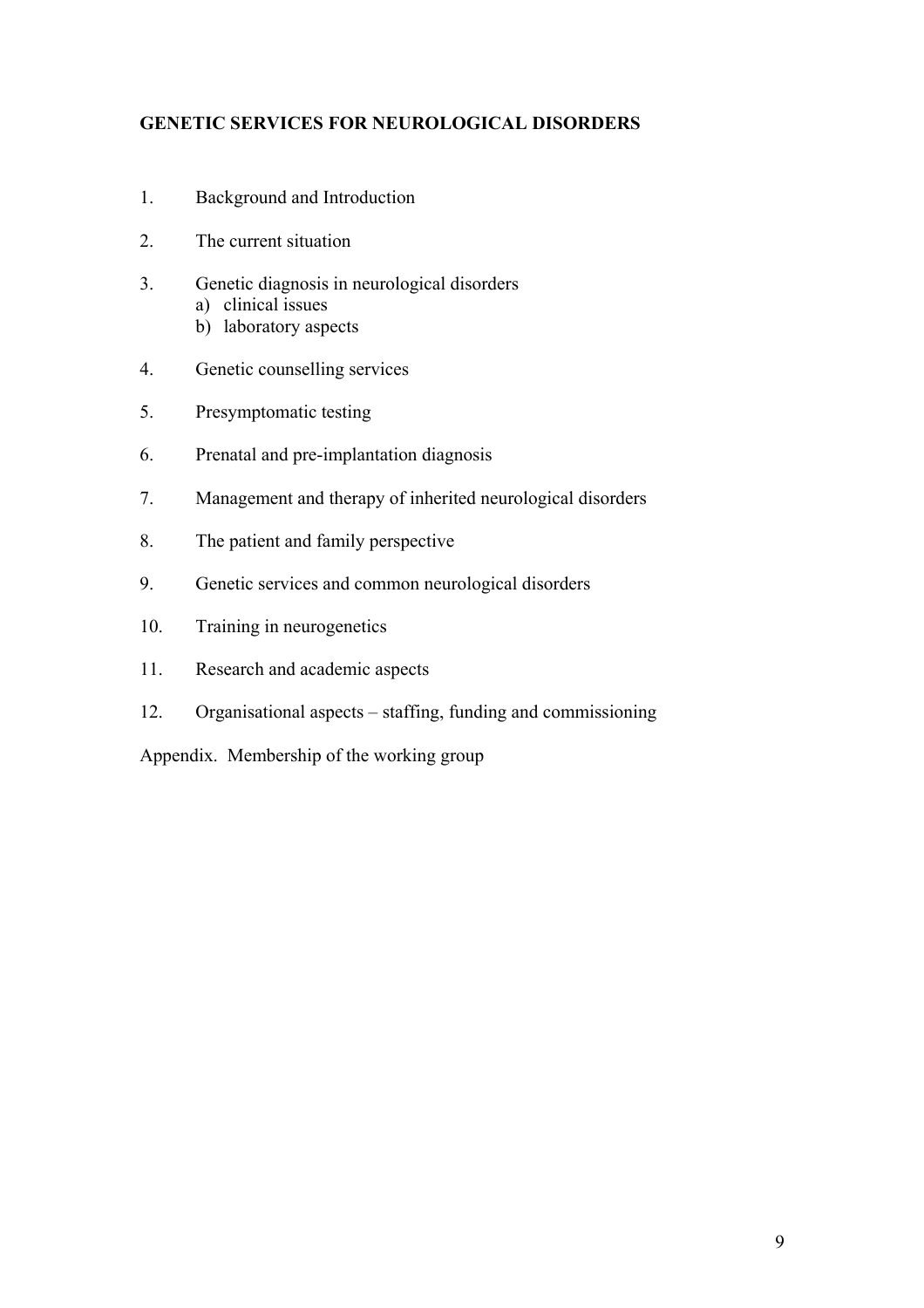#### **1. BACKGROUND AND INTRODUCTION**

1. This working group was established and approved by the councils of Clinical Genetics Society (CGS) and Association of British Neurologists (ABN) in late 2001, with the following remit:

 To examine the provision of genetic services for neurological disorders in terms of current practice, staffing, training and commissioning arrangements.

 To determine how services might be improved in response to continuing research developments in the field and changes in the National Health Service.

To make recommendations.

It was also agreed that the emphasis of the working group should be on clinically based services, rather than attempting to make detailed laboratory recommendations.

2. Professor Peter Harper was asked to chair the working group, membership was determined in January 2002 (see appendix) and a meeting of the full group held in March 2002. Membership aimed to reflect the range of the specialties involved: not only clinical genetics and neurology (including paediatric neurology), but patient group representatives, a genetic counsellor and a trainee clinician. A laboratory representative was also included, though the working group was not intended to cover laboratory genetic services in detail. Following this, a number of informal subgroups were defined, who worked together, principally by email on particular areas, leading to a draft document in February 2003. Comments were received and incorporated into a more definitive draft, sent to members and the parent societies in May 2003.

3. The field of neurological disorders includes a considerable number of conditions that are genetically determined: by comparison with other systems a relatively high proportion follow mendelian single gene inheritance, often giving high risk for relatives and clear patterns of inheritance. Many specific genes have now been identified, allowing accurate molecular diagnosis and prediction.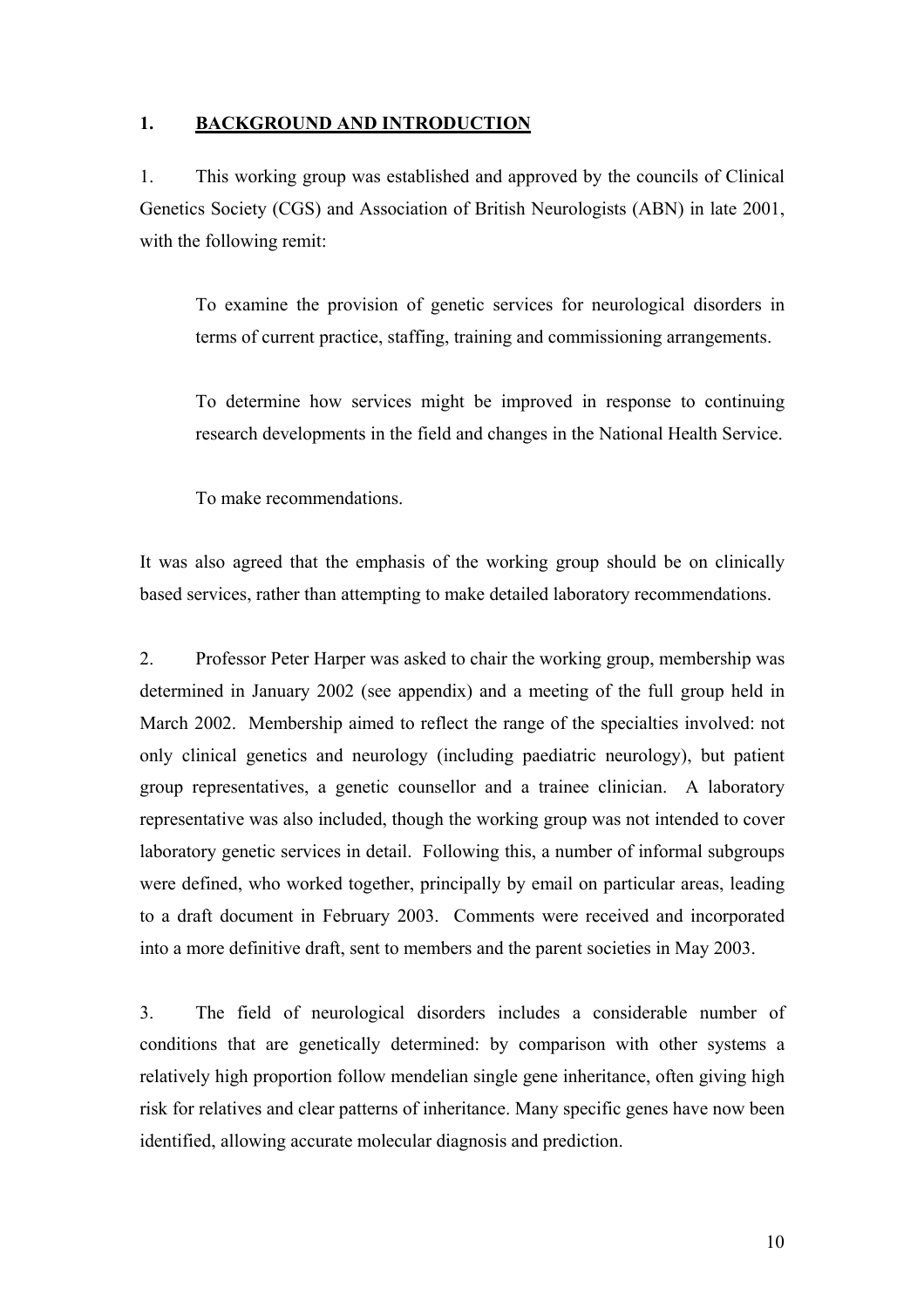4. Historically, neurogenetic disorders have always been prominent in clinical genetics practice and this has increased with the advent of molecular approaches. Many of the first disorders for which the genetic defect were known were neurological, and a significant proportion of the disorders for which routine genetic testing can be performed also fall into this group. There has been a long and distinguished record of neurogenetic research in the UK, both from Genetics and Neurology, while more recently growing numbers of neurologists have become much more involved in applied genetic aspects, with increasing use of molecular tests in primary neurological diagnosis.

5. Mendelian neurological disorders are not only numerous but very diverse. Main groups include:

- 1. Neuromuscular disorders of childhood and adult life
- 2. Adult neurodegenerative disorders
- 3. Early childhood developmental and metabolic disorders

6. All adult neurologists will have a certain exposure to the diseases in the first two categories, while some adult neurologists have developed specific expertise; they are a frequent source of referrals to clinical geneticists. The third group of disorders comprises a major part of the workload of paediatric neurologists, and of those clinical geneticists having special expertise in neurodevelopmental disorders.

7. Common neurological disorders, in which genetic components may be only a part of a complex multifactorial causation of disease, are less amenable at this stage to genetic testing, as the genetic components frequently are not clear, though in some, significant though rare subsets of these disorders have been identified that are determined by single genes.

8. Over the past 30 years genetic services for neurological disorders have developed in a variable and ad hoc way across the UK (and the rest of the world), often influenced by the presence of single individuals with particular research interests or skills. Unlike, for example, cancer genetics there has been no clear plan or recommendations as to how services might develop and as to how clinical genetics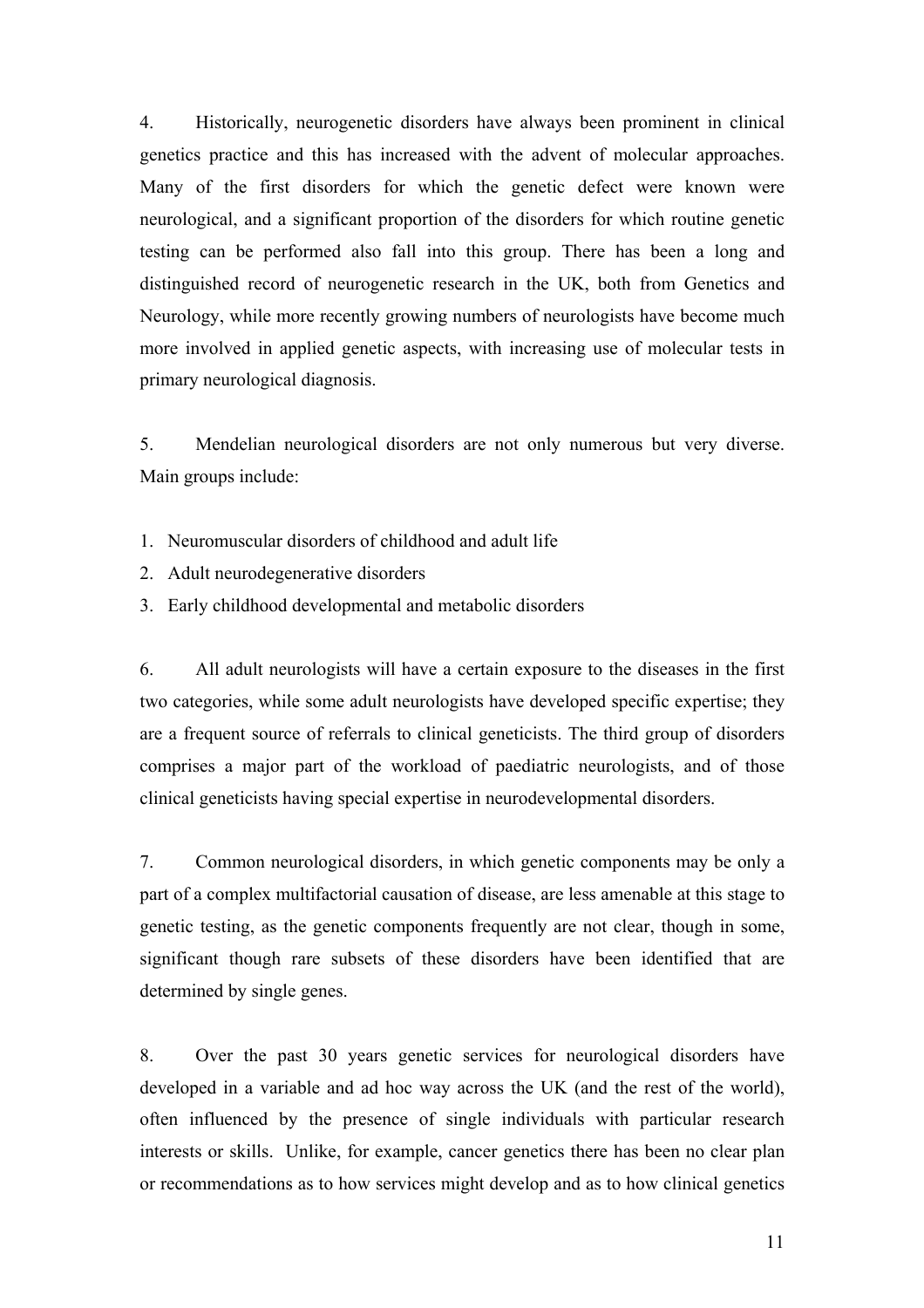and Neurology might best co-operate to ensure full and geographically equitable service development, or how best to encourage those in training with interest in the area to develop their skills and use them at consultant level.

9. The principal areas covered by the working group are reflected in the subsequent sections of this report. After assessing the current state of services in the UK, the topic of neurogenetic diagnosis is examined in more detail, followed by the specific areas of genetic counselling, presymptomatic testing and prenatal diagnosis. Management and therapy of inherited neurological disorders is included as being intimately connected with diagnostic aspects through the staff involved and current service structures.

10. A specific section on the patient and family perspective reflects the importance of highlighting this, emphasised also by inclusion in the working group of two patient association representatives, one for a central nervous system disease, the other for a neuromuscular disorder. By contrast, the field of common neurological disorders is covered relatively briefly, as at present there is little application of genetic services to them, a situation that does not seem likely to change in the immediate future, though in the longer term (>10 years) this will probably be different.

11. The subject of training is a crucial one for the future of neurogenetics and a series of practical suggestions are made for different groups. The research and academic area is also of particular importance as it currently underpins much of the work and even the services in the field.

12. Finally, a section is devoted to staffing and funding requirements for satisfactory genetic services for neurological disorders, and to the commissioning arrangements needed to support these.

13. Underpinning the entire report is the important conclusion that the effective development of genetic services for neurological disorders is dependent on the continuing close collaboration between the parent specialties of clinical genetics and neurology (including both adult and paediatric neurology), and that the contribution of both is essential. While the foundations for this already exist in most centres, current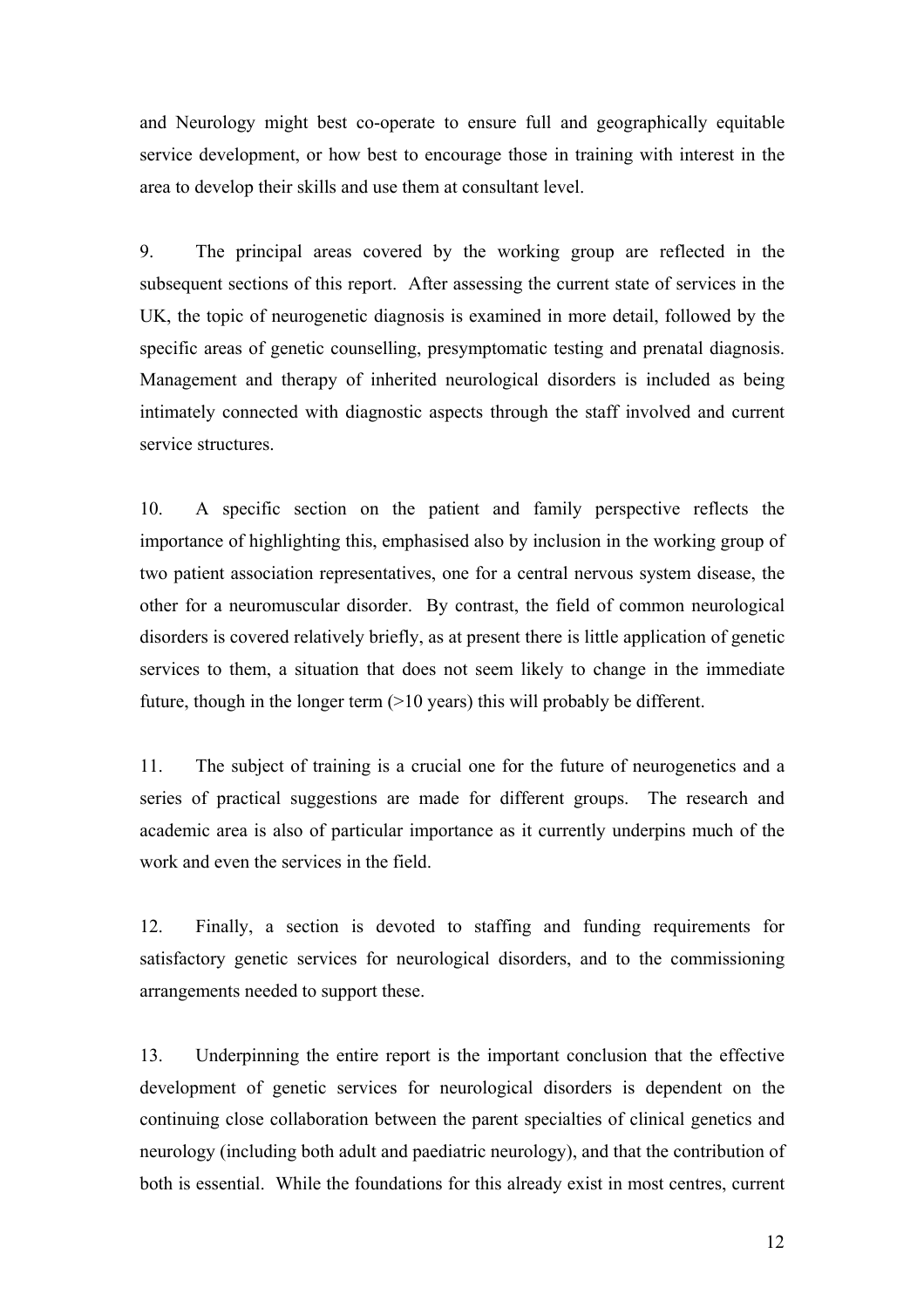structures are largely informal, inadequately supported and variable across the country, making them vulnerable to changes in staff or NHS structures. Equally, the lack of defined training schemes or of a clear role for neurogenetics at consultant level is deterring able trainees in both neurology and genetics from taking it up.

14. Thus the primary aim of this report is to recommend and promote a clearer, though still flexible structure for genetic services for neurological disorders, utilising the skills and interests of clinical geneticists and neurologists (both adult and paediatric). While this will remain based principally at specialist centres, it must be seen in the context of NHS services as a whole, and must include in its development all those groupings involved with genetic aspects of neurological disease.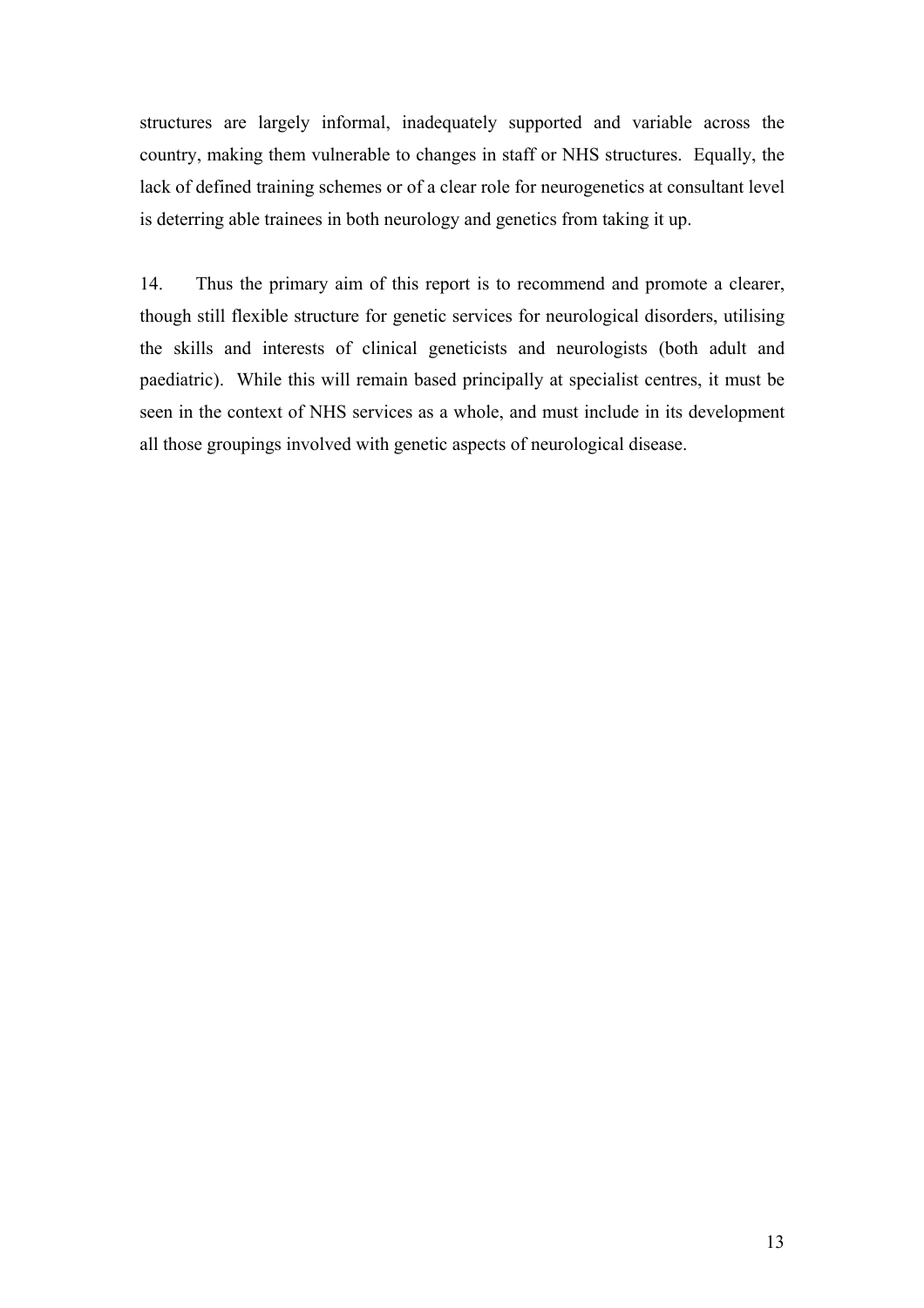## **2. THE CURRENT UK SITUATION FOR UK NEUROGENETICS SERVICES**

1. If satisfactory recommendations are to be made for the future, it is essential that there is an accurate picture of current services in the field. The working group has addressed this by a specific questionnaire on specialist neurogenetic clinics, while an earlier questionnaire under the auspices of ABN examined the availability of the molecular laboratory services for inherited neurological disorders (see Section 3).

The clinical services questionnaire was sent to 31 regional genetics centres and had 19 responses (61%). The main findings are summarised here.

2. Clinic provision included 'generic' neurogenetic clinics and clinics for specific inherited neurological disorders, most frequently for neuromuscular disorders (9 clinics) and HD (9 clinics). Remit of these clinics varied between purely diagnostic and management orientated. Structure also varied greatly, with some (mainly management clinics) being highly multidisciplinary. All but one centre had at least one clinic.

3. Genetic counselling referrals for neurological disorders were found to be principally dealt with through the regional genetics service structure, with many families seen in district based genetics clinics to maximise ease of access (see Section 4).

4. Staffing showed a lack of clearly designated consultant staff with responsibility for Neurogenetics, either from Neurology or Genetics, apart from the centres at Newcastle and Queen Square London, where the responsibility was primarily national rather than regional in its remit. By contrast, all responding centres but one could identify both a neurologist and a geneticist with special interest in the field, while a paediatric neurologist with special interest was identified in 12 centres.

5. In addition to medical staff, nurse specialists and other staff from professions allied to medicine were involved in the running of a number of disease specific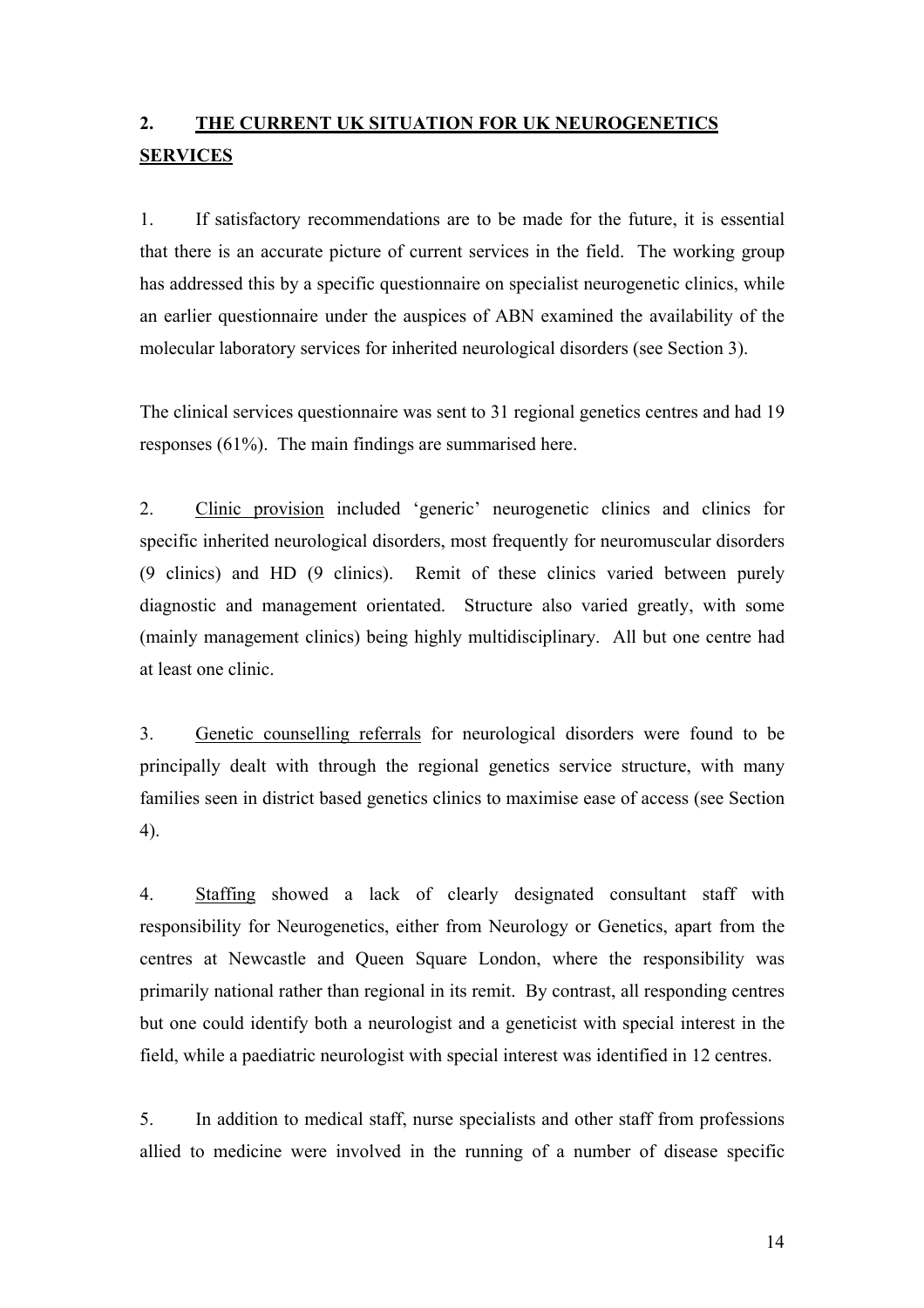clinics, based in either neurology or genetics. Some of these posts were funded by patient associations (See Section 8).

6. Funding was almost universally non-specific, and not dedicated to neurogenetics. A significant number of consultant level posts were University based, with a primary remit in research. There was no specific regional NHS funding for regional neurogenetics clinics or other activities, these forming part of the more general genetics or neurology budgets.

Training is discussed in Section 10.

#### 7. Laboratory neurogenetics services

Since the original ABN survey two years ago there has been radical change in the provision of molecular genetics services for rare disorders, including neurogenetic disorders. The new UK Genetic Testing Network has identified tests for rare disorders offered in UK laboratories and relevant conditions are summarised in Table 2.1, while Table 2.2 lists the 'core' tests provided by most centres.

8. Access to testing for inherited neurological disorders is not formally restricted to particular groups of clinicians. However, at present presymptomatic testing for late onset neurogenetic disorders is undertaken mainly by clinical geneticists, whereas diagnostic use in symptomatic patients is principally requested by neurologists, and to a lesser extent by other clinical specialties.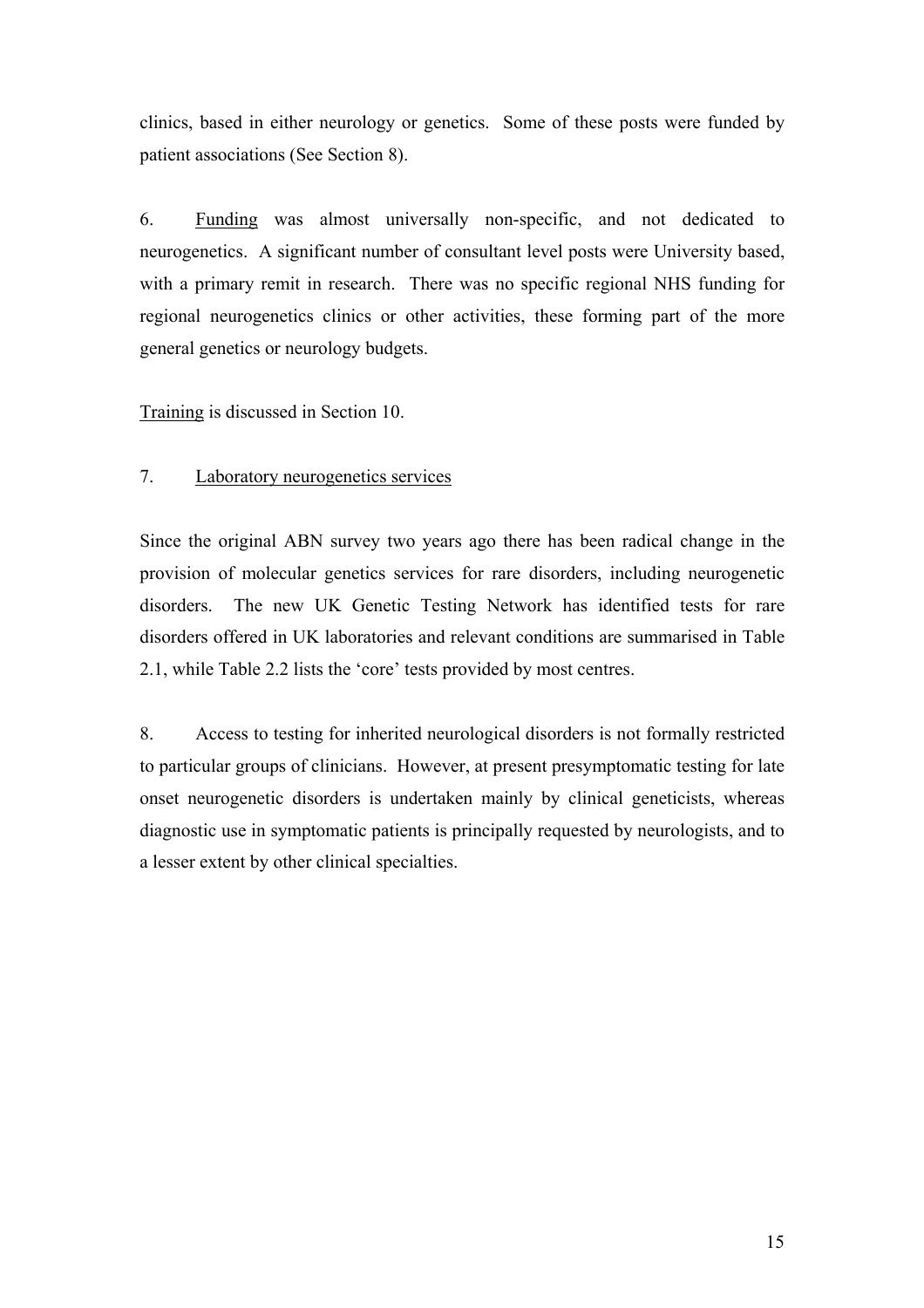#### **Table 2.1**

#### **Neurogenetic molecular tests available through the UK genetic testing network (simplified list; the network website should be consulted for details, since these are likely to change rapidly)**

Adrenoleukodystrophy Alpha galactosidase A deficiency (Fabry disease) Alzheimer disease (familial) Battens disease CADASIL Canavan disease Charcot Marie Tooth disease (X-linked) Congenital muscular dystrophies Congenital myasthenic syndromes Dystonia (type 1) Emery Dreifuss muscular dystrophy Episodic Ataxia Types 1 & 2 Facioscapulohumeral muscular dystrophy Familial amyloid polyneuropathy Familial hemiplegic migraine Friedreich ataxia Hyperkalaemic periodic paralysis & Hypokalaemic periodic paralysis Juvenile onset Parkinson's disease Lebers hereditary optic neuropathy Limb girdle muscular dystrophy Lissencephaly McArdle's disease Menke's disease Metachromatic leukodystrophy Microcephaly - autosomal recessive Mitochondrial disorders Myotonia congenita Myotubular myopathy, X-linked Neuroaxonal dystrophy (Hallervorden-Spatz) Neurofibromatosis type 1 Neurofibromatosis type 2 Niemann Pick disease (Type C1 Oculopharyngea l muscular dystrophy Pelizaeus-Merzbacher disease Porphyria, acute intermittent Progressive Myoclonus Epilepsy type 1 Proximal myotonic myopathy (PROMM; type 2 myotonic dystrophy) Tuberous sclerosis 2 Von Hippel Lindau disease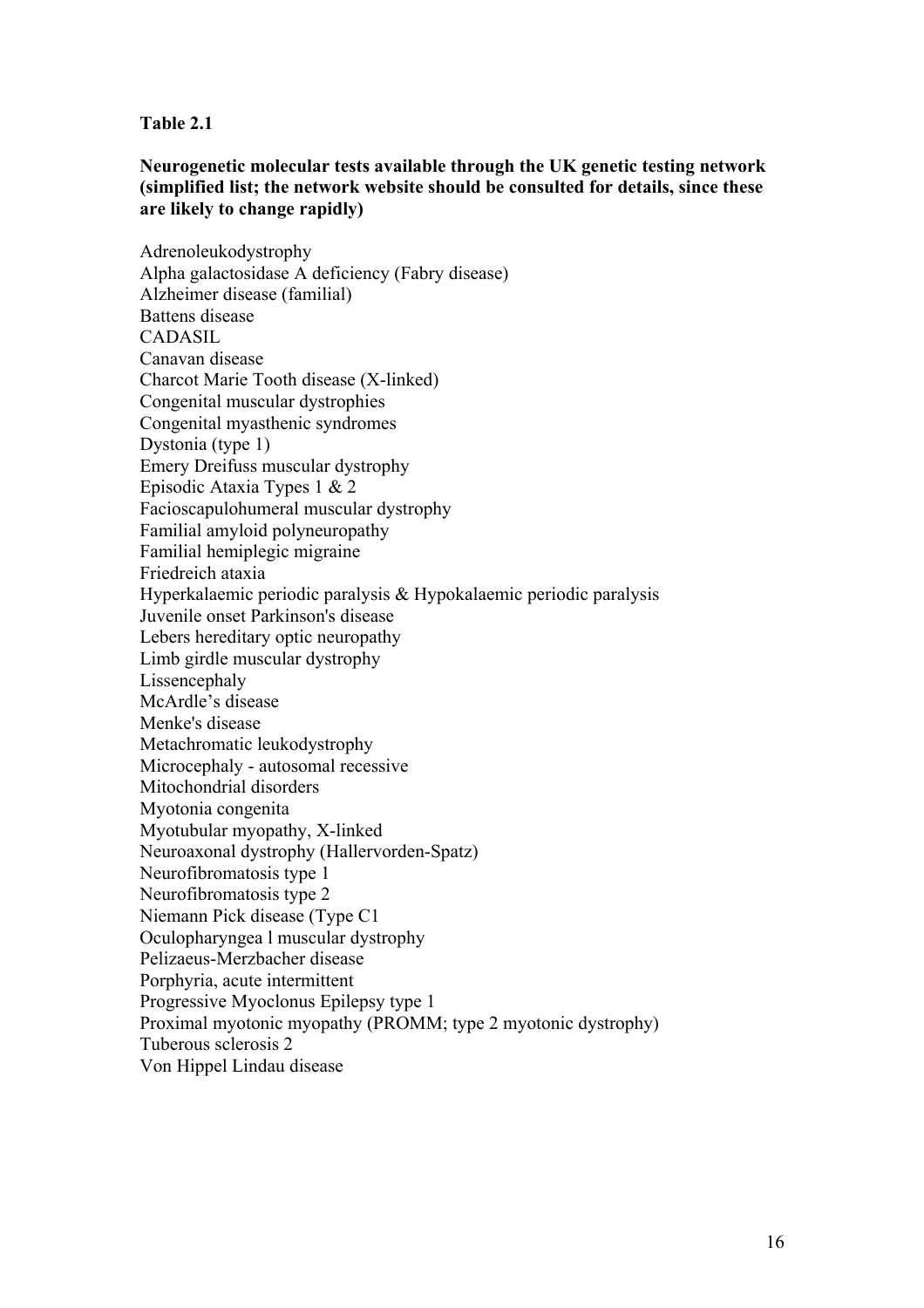#### **Table 2.2**

Molecular analysis for neurogenetic disorders; 'core disorders' covered by most UK centres

Duchenne/Becker muscular dystrophy Myotonic dystrophy (type 1 mutation) Huntington's disease Spinocerebellar ataxias (limited range) Spinal muscular atrophy (proximal types) Charcot Marie Tooth disease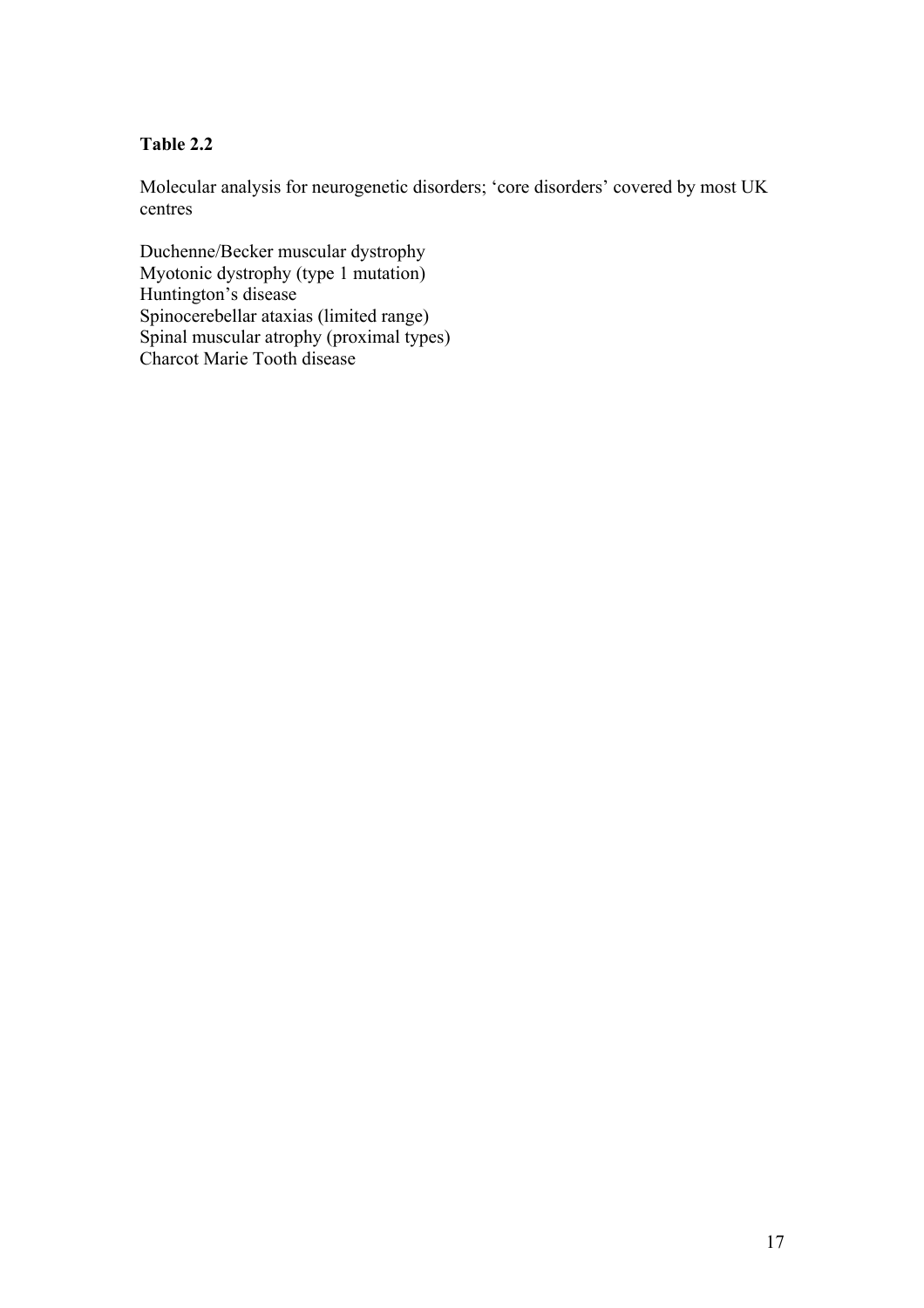#### **3. GENETIC DIAGNOSIS IN NEUROLOGICAL DISORDERS**

1. The application of genetic knowledge and technologies is now an essential part of diagnosis in many areas of neurological and genetics practice. These applications may be clinical or laboratory in nature.

#### A. Clinical diagnostic Issues

2. In Paediatric Neurology practice, a high proportion of the major disorders referred prove to have a primary genetic (commonly single gene) basis. This applies both to childhood brain disorders, developmental or neurodegenerative, and also to neuromuscular disorders, including muscular dystrophies and spinal muscular atrophies. A full knowledge of the range of inherited childhood neurological disorders is essential for all Paediatric Neurologists.

3. In adult Neurology, the proportion of primary genetic disorders is less but still considerable, particularly movement and neuromuscular disorders. Expertise in recording family details and knowledge of the particular features of these genetic conditions is essential if they are to be distinguished from the larger number of patients whose disorder does not have a primary basis.

4. For Clinical Geneticists, genetic counselling referrals relating to neurological disorders form a major proportion of the workload, while puzzling and undiagnosed familial conditions are frequently referred to them for diagnosis, especially those with a syndromic or developmental element. Clinical geneticists thus need to be familiar with the clinical as well as genetic aspects of inherited neurological disorders.

5. While all neurologists and clinical geneticists are likely to encounter neurogenetic disorders, the large number of conditions, individual rarity, frequently confusing clinical features, and need for specialised confirmatory investigations, increase the importance of specialist neurogenetics clinics in diagnosis, and for consultants with special expertise, both adult and paediatric, usually based in tertiary centres.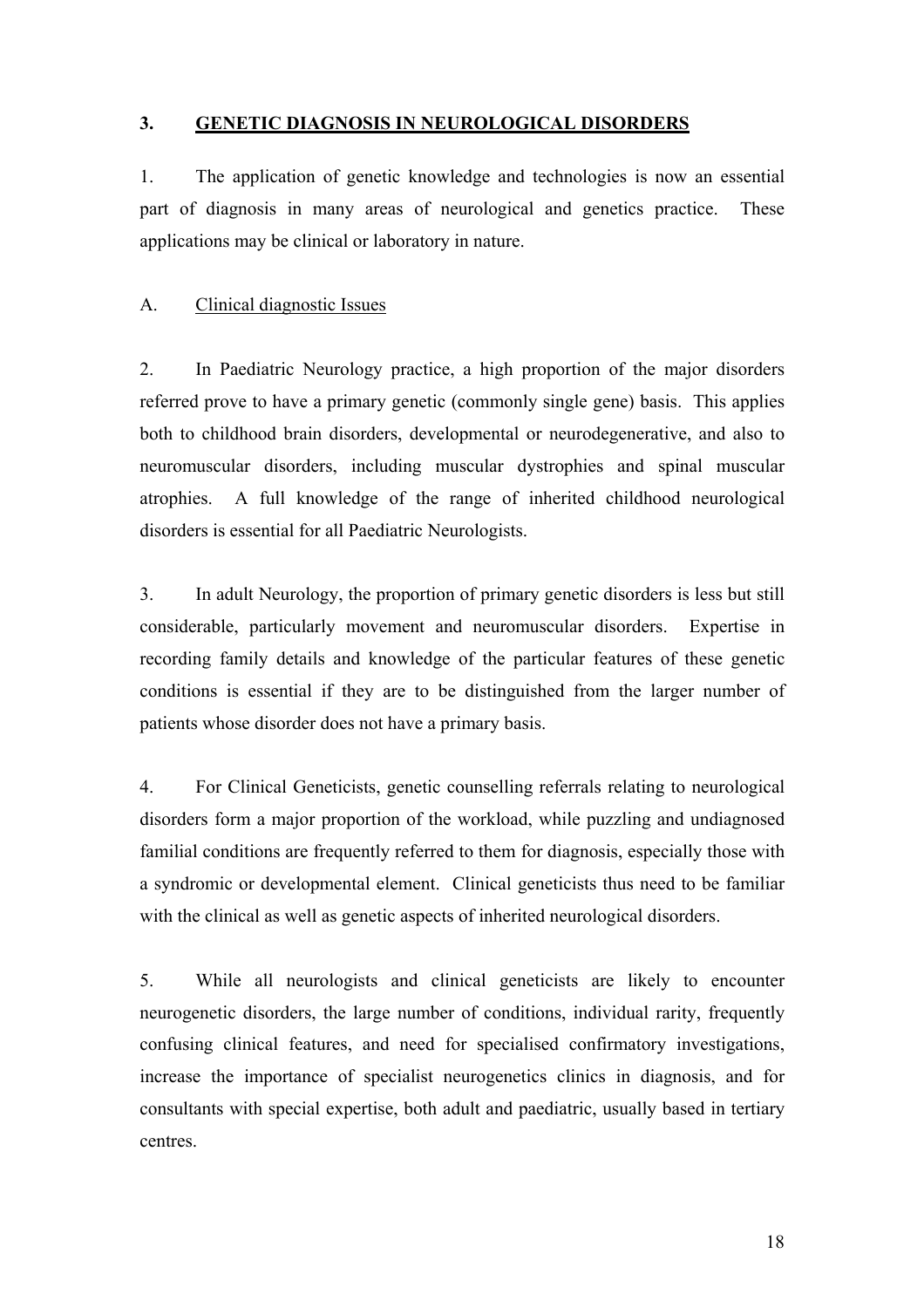6. Existing clinics (see Section 2) are commonly held jointly between a neurologist and geneticist and may be either generic in nature or for particular forms of neurogenetic disease (eg: neuromuscular disorders, movement disorders). As already stated, these clinics vary in their remit from being entirely diagnostic to offering ongoing clinical management.

#### B. Laboratory aspects

7. A high proportion of single gene neurological diseases are now amenable to molecular genetic analysis as part of primary diagnosis. Indeed, in many situations DNA analysis has superseded other testing modalities as the method of choice for precise diagnosis, and is the only way that predictive or carrier testing can be offered to other family members. Molecular cytogenetic techniques (FISH) also have a significant role, as may chromosome analysis in neurodevelopmental disorders. However, while DNA analysis allows a common technology to underpin the analysis of genes for widely different diseases, it is often important for genetic and biochemical analysis to be closely linked, as for example when a number of different gene mutations may underlie a particular phenotype. Here the use of other investigations prior to genetic testing will significantly improve the yield and efficiency of the DNA analysis performed. These situations may be very complex and rely on a multidisciplinary approach to diagnosis which should come from services with particular expertise in this area.

8. A limited range of core molecular tests is available in all NHS genetics laboratories. These represent not only the more common neurogenetic disorders but also those where molecular testing may be relatively straightforward, either because all or most cases of a condition will involve changes in a single gene, or because there is a single mutation type involved. The relative rarity of many disorders, together with additional complexity in the application of molecular tests, has led to the establishment of the UK Genetic Testing Network, involving all UK centres to give a wider range and more equitable use of tests by a collaborative arrangement (see Tables 2.1 and 2.2). We strongly support the establishment and further development of this Network. In recognition of the specialised and at times multidisciplinary nature of diagnosis in these disorders, the National Specialist Commissioning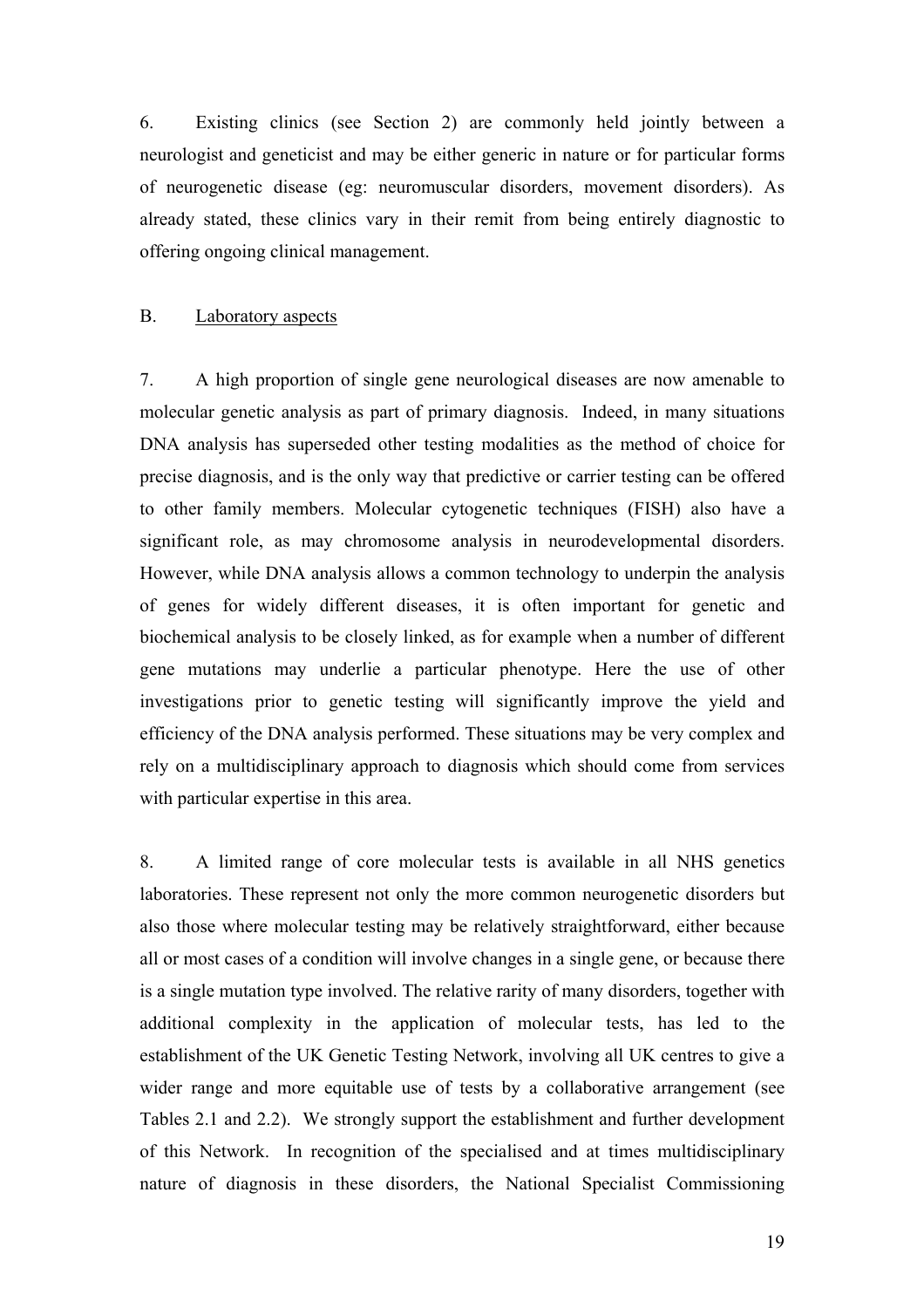Advisory Group (NSCAG) has designated a diagnostic and advisory service for four groups of rare meuromuscular disorders.

9. Currently, however, the mutations found to be responsible for many of the rarer neurogenetic disorders, are only analysed in research laboratories, either here or abroad, with aspects of quality control and clinical utility often uncertain. In addition, inherent in this situation is a great deal of inequity of access, as individual clinicians may or may not be aware of a research laboratory interested in receiving samples. When research projects end, there is often no facility in the NHS or elsewhere to undertake these analyses as a service. It is hoped that the UK Genetic Testing Network and the recently established National Reference Laboratories will help to resolve this problem. However, the extreme rarity of some of the disorders may in fact indicate that a European solution to this problem, with designated laboratories serving more than one country would be a more realistic one from the point of view of establishing and maintaining expertise.

10. Molecular genetic analysis was originally used mainly by clinical geneticists, but is now widely used by Neurologists (adult and paediatric) as part of diagnosis, alongside imaging, electrophysiological, biochemical and histopathological tests. It has already been shown that molecular analysis may reduce or even replace these other forms of test, often more invasive, in particular circumstances. Further Health Service Research will be important to provide firmer evidence on this.

While this situation is clearly of benefit to many patients in reducing the need for invasive tests, it is also true that easy access to molecular genetic testing for rare disorders may lead to diagnoses being made that are not fully understood by nonspecialists. In some regions this is addressed by there being a "gatekeeper" for specific molecular genetic testing. For example, testing for Huntington's disease may be requested by neurologists who are investigating a patient with an undiagnosed movement disorder, but the major implications that making this diagnosis would have for the wider family need to be addressed before the testing can be done. Patient organisations such as the Jennifer Trust for Spinal muscular atrophy (SMA), have also expressed concerns that the ready diagnosis of SMA by routine molecular diagnosis means that patients are not being referred to specialised centres and that their management may therefore be compromised. It is quite clear that future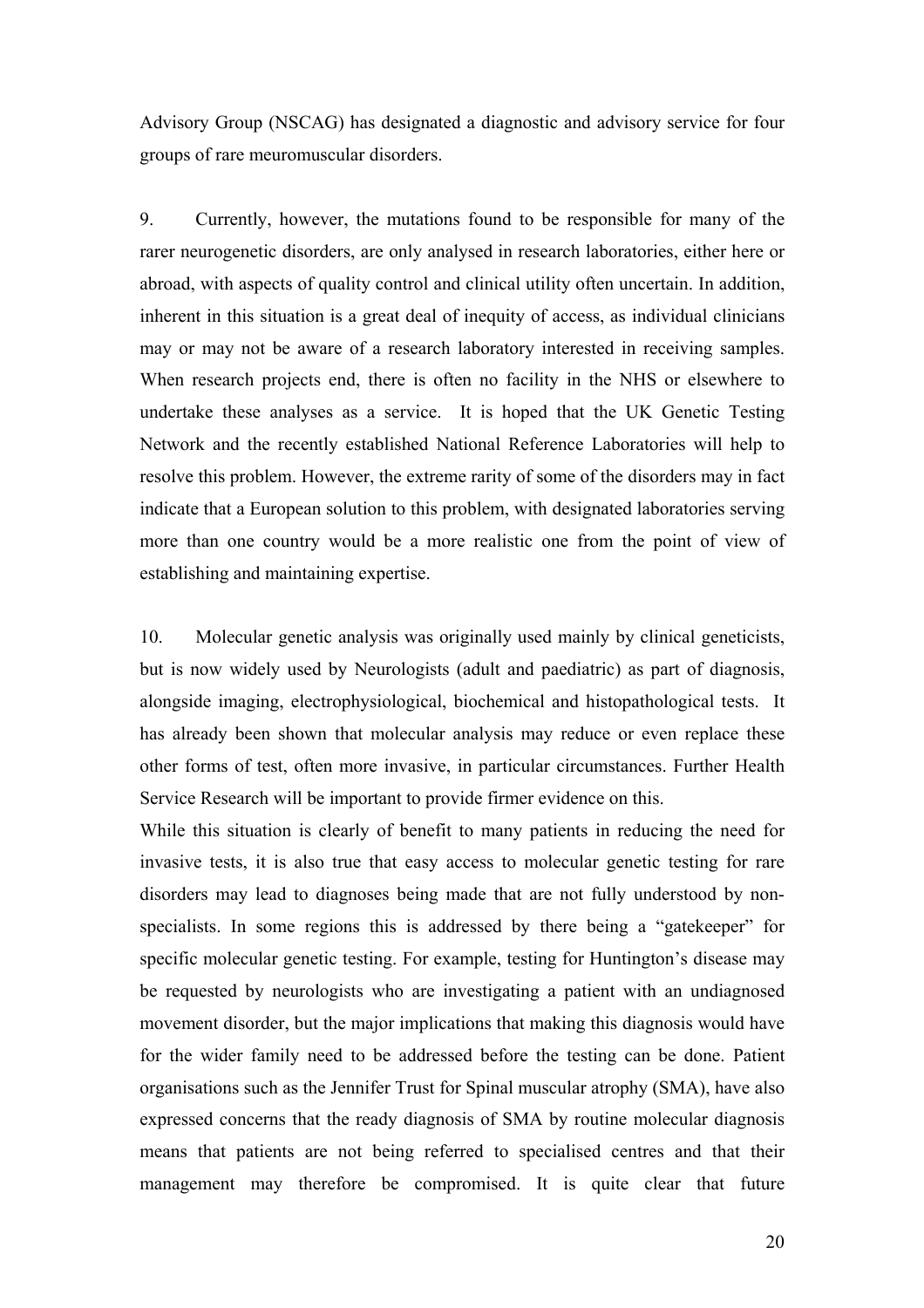recommendations for neurogenetic services future will need to take these issues into account.

11. The details of service organisation for molecular genetics laboratories are not covered in this report, but it should be noted that, in addition to laboratory accreditation (through CPA) a detailed quality assurance system (NEQAS) exists, including both analytical and interpretive aspects of testing. The current range of available molecular tests for neurogenetic disorders has been given in Table 2.1 in Section 2, while their use in presymptomatic testing and prenatal diagnosis is discussed in Sections 5 and 6.

12. The limited availability of many molecular genetic tests for inherited neurological disorders raises the question of whether their use in diagnosis should be restricted to specialist centres. Evidence from the UK Huntington's disease consortium does not suggest that there is excessive or inappropriate use of such tests in this condition, but it seems wise that for all newly introduced tests any evaluation and audit includes information on specialty of referring clinician, so that use can be monitored.

#### Recommendations

- 3.1 Specialist neurogenetics diagnostic clinics, usually run jointly by a clinical geneticist and neurologist (adult or paediatric), form a valuable activity that supports and enhances both neurology and clinical genetics services. The majority of teaching centres have such a clinic; we recommend that existing clinics are strengthened, supported and formally designated and that they are established where they do not yet exist.
- 3.2 We recommend that each centre has a designated consultant clinical geneticist and neurologist (involving where possible those with paediatric as well as adult expertise in the field) to take overall responsibility for the running and development of neurogenetics clinics and other clinical services in the field with nurse specialist or genetic counsellor input to ensure ongoing patient support.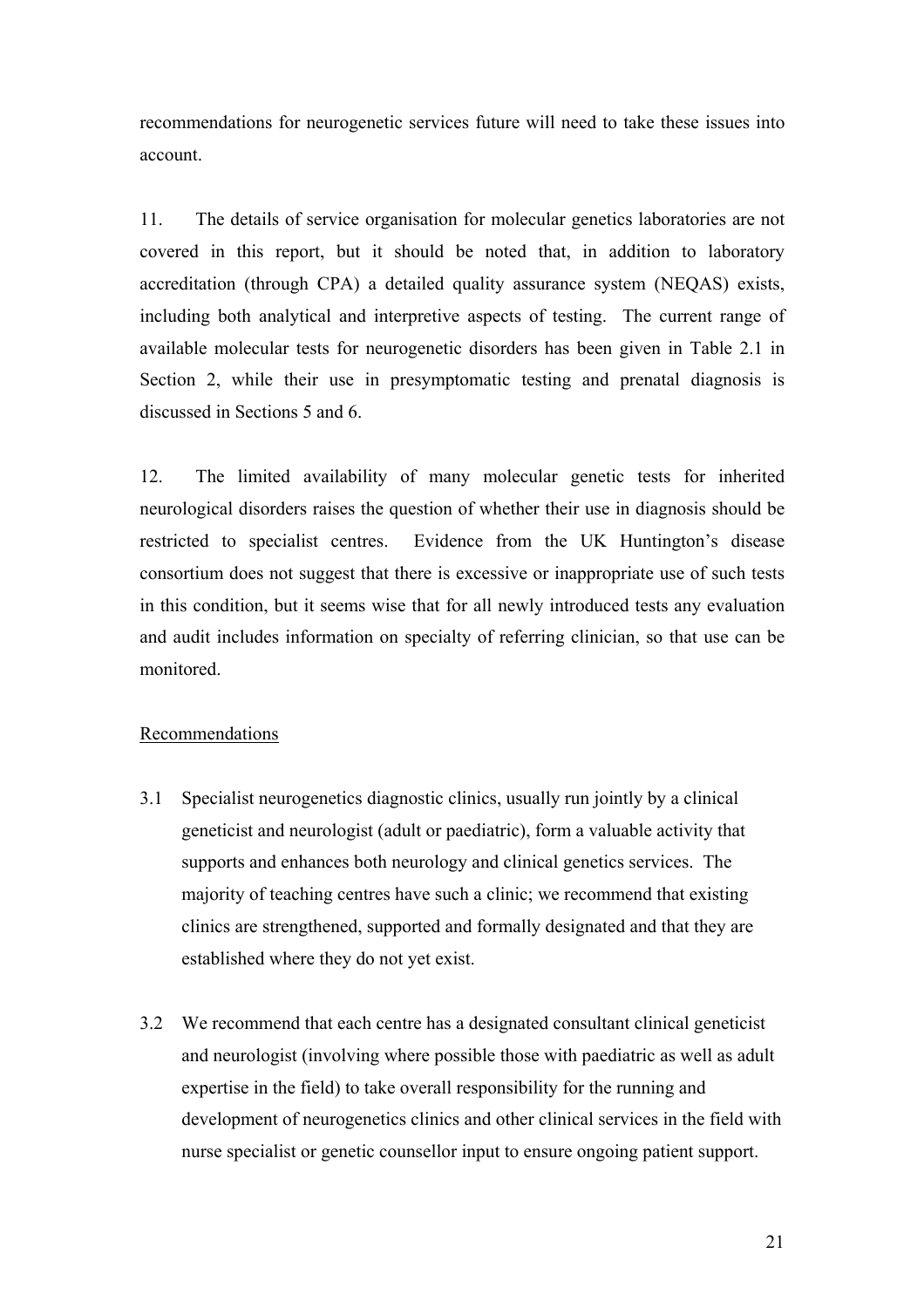- 3.3 Detailed recommendations on laboratory genetics services for inherited neurological disorders are not within the remit of this working group, but we emphasise the importance of these services, their development in a co-ordinated, equitable and effective manner, and that staff involved with clinical aspects of neurogenetics should be closely involved in this process.
- 3.4 We strongly support current laboratory developments, such as the UK genetic testing network for rare disorders, that should help to extend the range and ensure the quality of genetic testing for inherited neurological disorders and to promote the transfer of testing from research into service. We suggest that for some of the rarer disorders we should also look outside the UK and work with our European partners for the effective and equitable development of services on a Europe wide basis.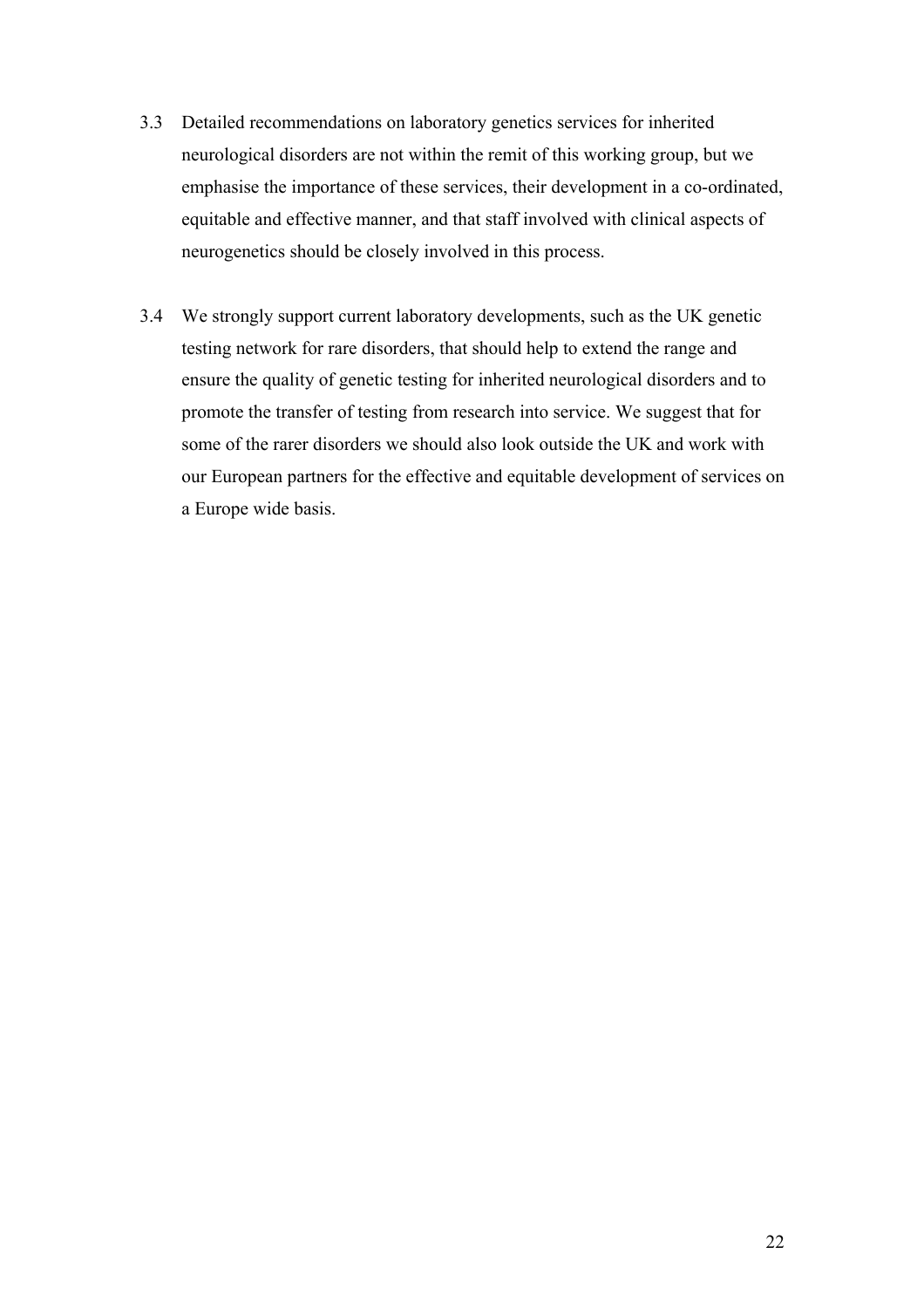#### **4**. **GENETIC COUNSELLING SERVICES**

1. This is the area, together with genetic tests, that is most in people's minds when considering genetic services for neurological disorders. Genetic counselling is a complex activity, combining knowledge of genetic mechanisms and risks with clinical and diagnostic skills, together with the ability to communicate information on both risks and the increasing availability of options to avoid these. The use of genetic tests is often linked to genetic counselling, notably in presymptomatic testing and the detection of carriers for autosomal recessive and X-linked disorders.

2. As with most other medical activities, genetic counselling can be considered at several different levels. For most common neurological disorders, as indicated in Section 9, information on genetic risks can mostly be given appropriately by those in primary care and by general neurologists (adult and paediatric), who may be investigating or following patients. Specialist genetic counselling referral may be indicated if the family history or other factors suggest a mendelian sub-type of the disorder (see Section 9) or if there is particular concern within the family.

3. For single gene neurological disorders, which make up a considerably higher proportion of cases than in most other medical specialties, genetic risks will frequently be high and family concern may generate referrals directly among healthy relatives as well as those affected. Here specialist genetic referral is clearly indicated, unless the clinician already involved has both the time and experience required for effective genetic counselling. An exception is probably the group of childhood autosomal recessive disorders seen by paediatric neurologists, where the genetic risk aspects are mainly restricted to the immediate family. All paediatric neurologists need to be aware of the importance of discussing genetic and reproductive aspects at an appropriate early stage.

4. Neurological disorders make up a significant proportion of the workload of all medical genetic services. Families may be large and extended (e.g. HD), inheritance patterns may make it far from obvious which family members are at risk (e.g. Xlinked conditions such as Duchenne muscular dystrophy), while risk estimates may be affected by such factors as age-related gene penetrance, parental origin and genetic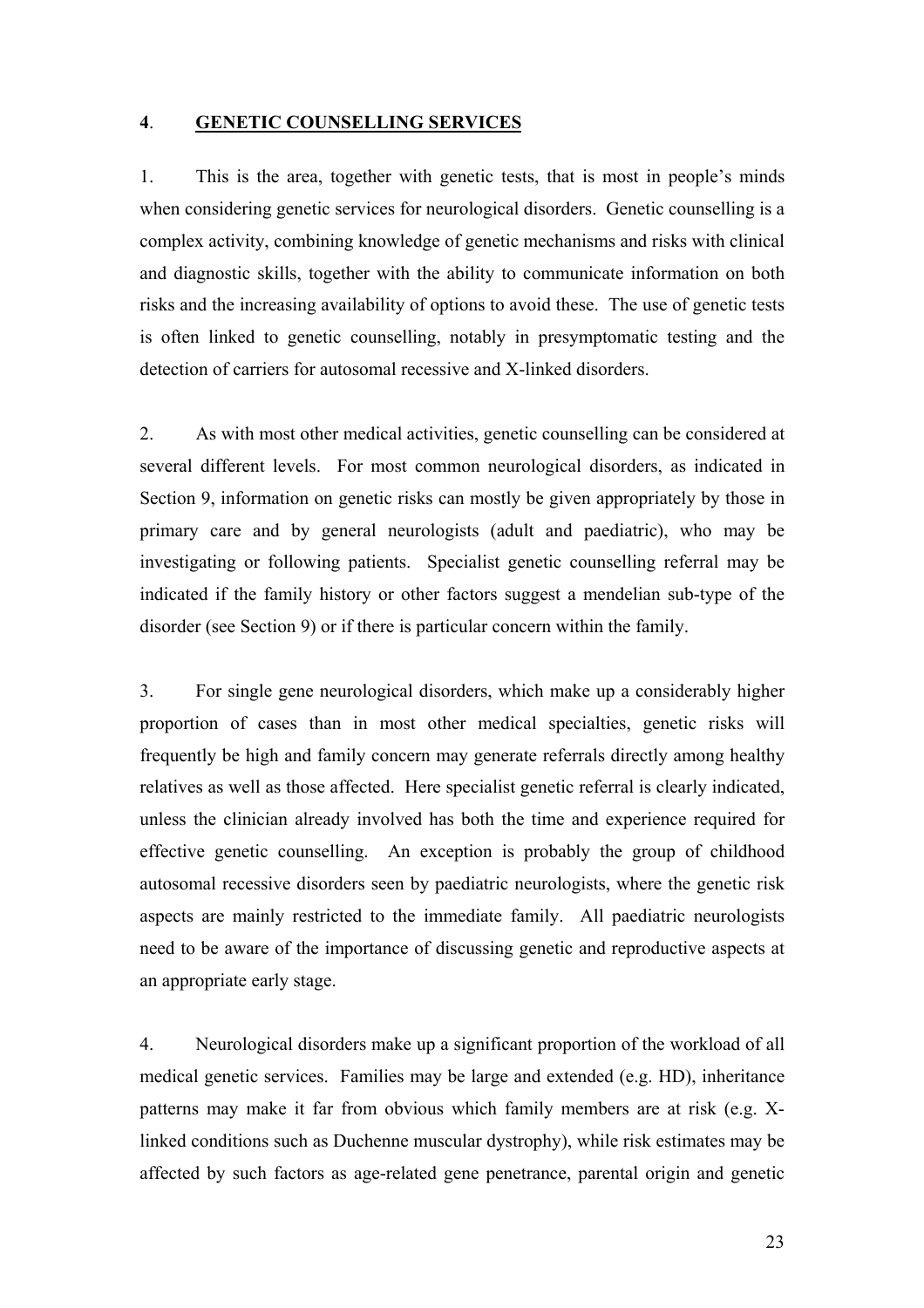heterogeneity. All these are topics with which clinical geneticists will be familiar with from their work with other types of genetic disease.

5. A further advantage that clinical geneticists have in genetic counselling, is that genetic clinics are structured to allow the considerable time needed to listen to and resolve the concerns of those attending, as well as to transmit often complex information. This is greatly helped by the integral involvement of nurse specialists and genetic counsellors as part of the overall clinical genetics service, as well as by the close links between clinical genetics and genetics laboratories. The availability of a network of genetics clinics covering district hospitals but with consultants primarily based in a specialist centre allows considerable geographical equity of service provision.

6. Problems may arise, however, in the handling of neurological genetic counselling referrals in a generic genetic counselling clinic. These may result from uncertainty or difficulties in clinical diagnosis, or in particularly difficult or specialised activities, such as HD presymptomatic testing (see Section 5). It is in areas such as these, rather than in the majority of genetic counselling referrals related to neurological disorders, that specialised neurogenetics expertise is most valuable.

7. Diagnostic neurogenetics clinics, usually involving both a neurologist and a clinical geneticist with special neurogenetics expertise, are especially valuable in clarifying the not infrequent situations where either the clinical diagnosis or the genetic aspects, or both, are particularly problematic (see Section 3). However, disease specific or management related clinics do not always provide an appropriate setting for genetic counselling, though they may be a valuable opportunity for detecting important or unresolved genetic issues.

8. It should be emphasised that the majority of genetic counselling referrals primarily involve not patients themselves but healthy individuals, who are concerned by possible risks for themselves and for existing or future children. This is a further reason why genetic counselling services are generally best based in a setting separate from the conventional medical clinic.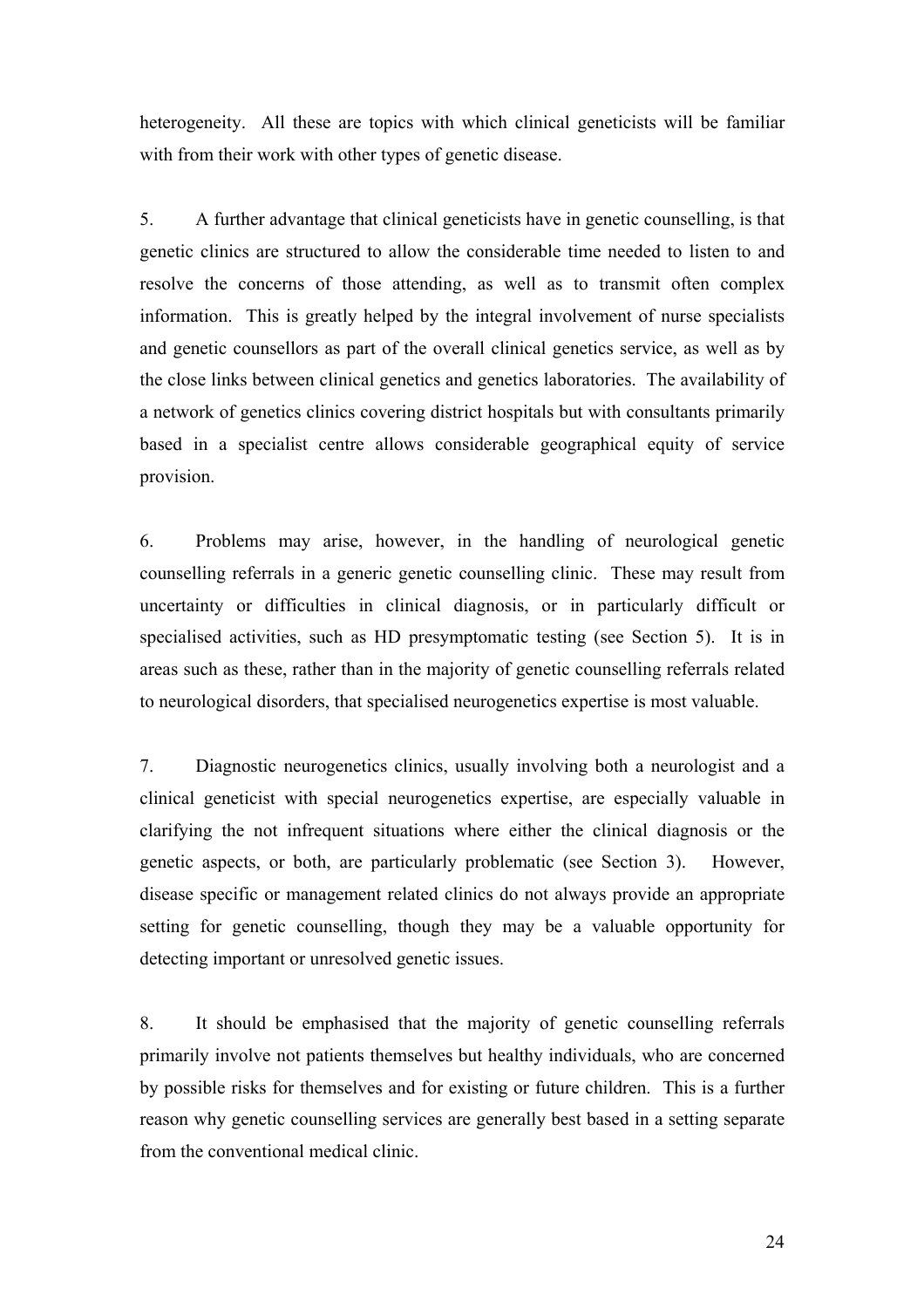#### Recommendations

- 4.1 Most genetic counselling referrals which include a neurological component do not require a specialist neurogenetics service, but are appropriately handled by general medical genetics services or in straightforward situations, by general neurologists and family doctors.
- 4.2 A specialist neurogenetics clinic, involving both clinical genetics and neurology staff, is of considerable value in establishing a precise diagnosis in situations of diagnostic uncertainty or rarity, thus allowing an accurate foundation on which genetic counselling can be based. They can also advise on the use of complex pathways of diagnosis which may require the integration of molecular genetic and other testing modalities.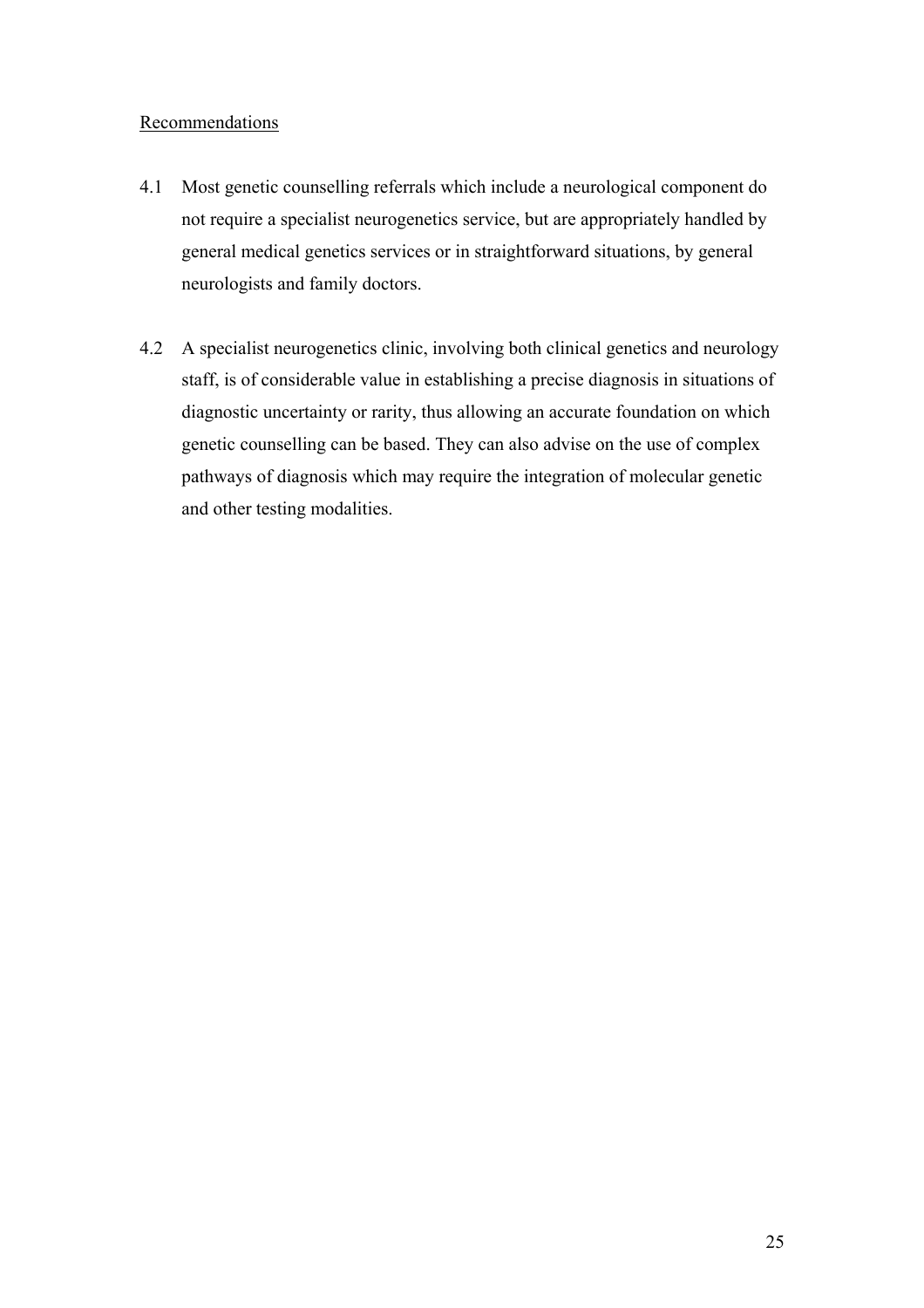#### **5. PRESYMPTOMATIC GENETIC TESTING**

1. While imaging and biochemical investigations may show abnormalities in individuals without symptoms, it is only since the development of DNA technologies that the possibility of presymptomatic testing for a wide range of late onset neurogenetic disorders (potentially all) has begun to emerge. The existence of a primary genetic change from conception onwards, independent from the existence of symptomatic disease, is a major conceptual change in medical practice.

2. Initial presymptomatic genetic tests relied on the use of marker genes closely linked to the disease locus and involving the analysis of samples from multiple family members. Now, increasingly, it is possible to use specific mutations, giving a high degree of accuracy in prediction, provided that the gene is fully penetrant in the disorder concerned. The situation for disorders where a specific mutation is only one of multiple factors determining the development of disease is discussed under susceptibility testing, in the section on common neurological diseases (Section 9).

3. Most of our evidence for the best patterns of practice in relation to presymptomatic testing comes from the neurodegenerative dominantly inherited disorder, Huntington's disease (HD); experience of presymptomatic testing for other neurogenetic disorders remains limited, thought outside the neurological field there is increasing evidence for familial cancers.

4. Data from the UK Huntington's Prediction Consortium, which has monitored all presymptomatic tests since the outset of testing 15 years ago, with information on over 4,000 completed tests, has given valuable information on the effects of testing and on clinical practice in this field, which are closely in line with the experience of others internationally, in North America and Continental Europe.

- 5. The main relevant points to emerge are:
	- Only 15-20% of those at risk for HD decide to be tested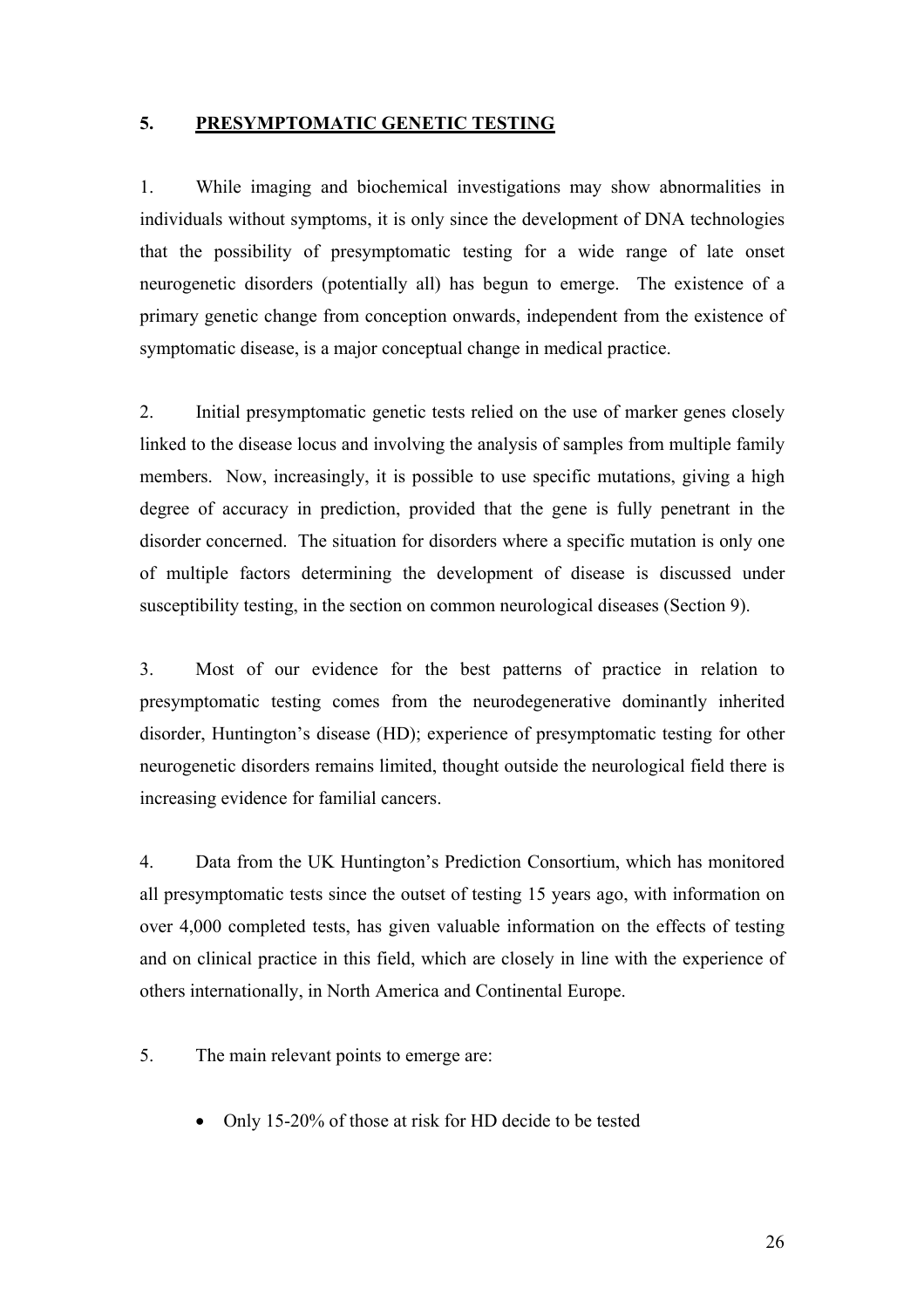- The laboratory aspects of testing are now reliable and clear-cut in almost all cases
- A full supporting framework of preparation and counselling is universally used and is welcomed and regarded as important by support groups, professionals and almost all applicants for testing
- Very few severe adverse events after testing have occurred with this practice framework
- Testing issues for individuals are numerous, complex and variable and the close collaboration between the genetic centres benefits both professionals and families alike
- The testing framework also supports other family members who may subsequently become carers or for whom their personal genetic risk has been altered by the test result

6. In the UK (and virtually world-wide) the presymptomatic testing programmes for HD are undertaken almost exclusively by clinical geneticists; programmes are available in all regional genetics centres and there are close links with both Neurologists (especially for those individuals proving to have clinical abnormalities) and also Psychiatrists (particularly for the minority with preceding or current psychiatric symptoms). Commissioning for both the clinical and laboratory aspects of presymptomatic testing currently is through genetics.

Presymptomatic testing for other neurogenetic disorders currently remains infrequent. There are data for ataxias, and for myotonic dystrophy, but figures from the UK HD Consortium show tests for all other neurogenetic disorders together amount to less than 10% of those for HD. Disorders involved include familial prion disorders, CADASIL, familial motor neurone disease and familial Alzheimers. There is general agreement that these few requests can be handled by the programmes for HD presymptomatic testing, with modifications appropriate for the particular disorder. It will be important to continue monitoring the frequency of such requests, since possibilities for therapy could increase demand in the future.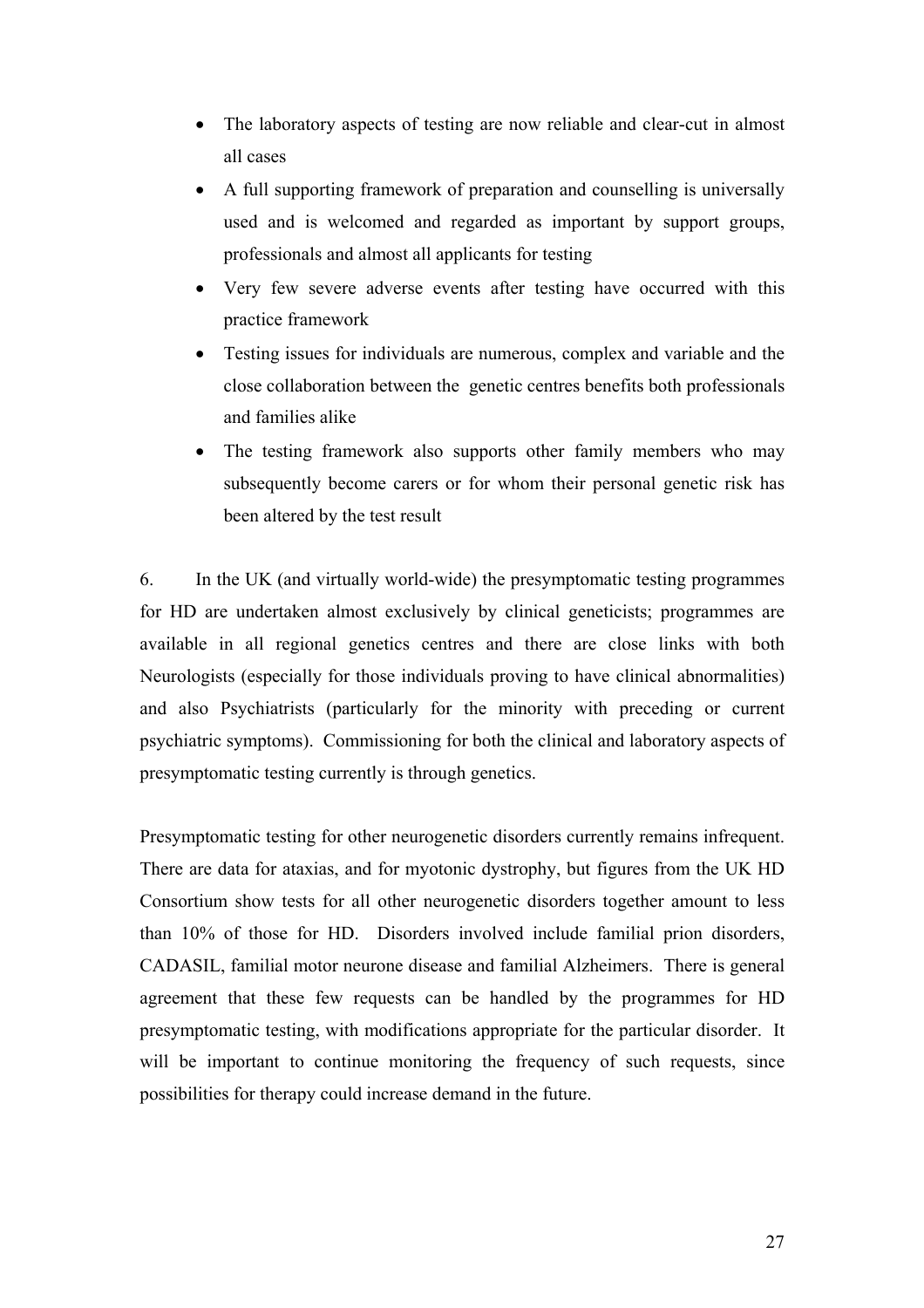#### **Recommendations**

5.1 Presymptomatic testing for late onset neurogenetic disorders (eg for Huntington's disease) is a particularly complex activity, requiring medical genetics and genetic counselling staff with particular experience in this area; it should be recognised as part of specialist neurogenetics activity.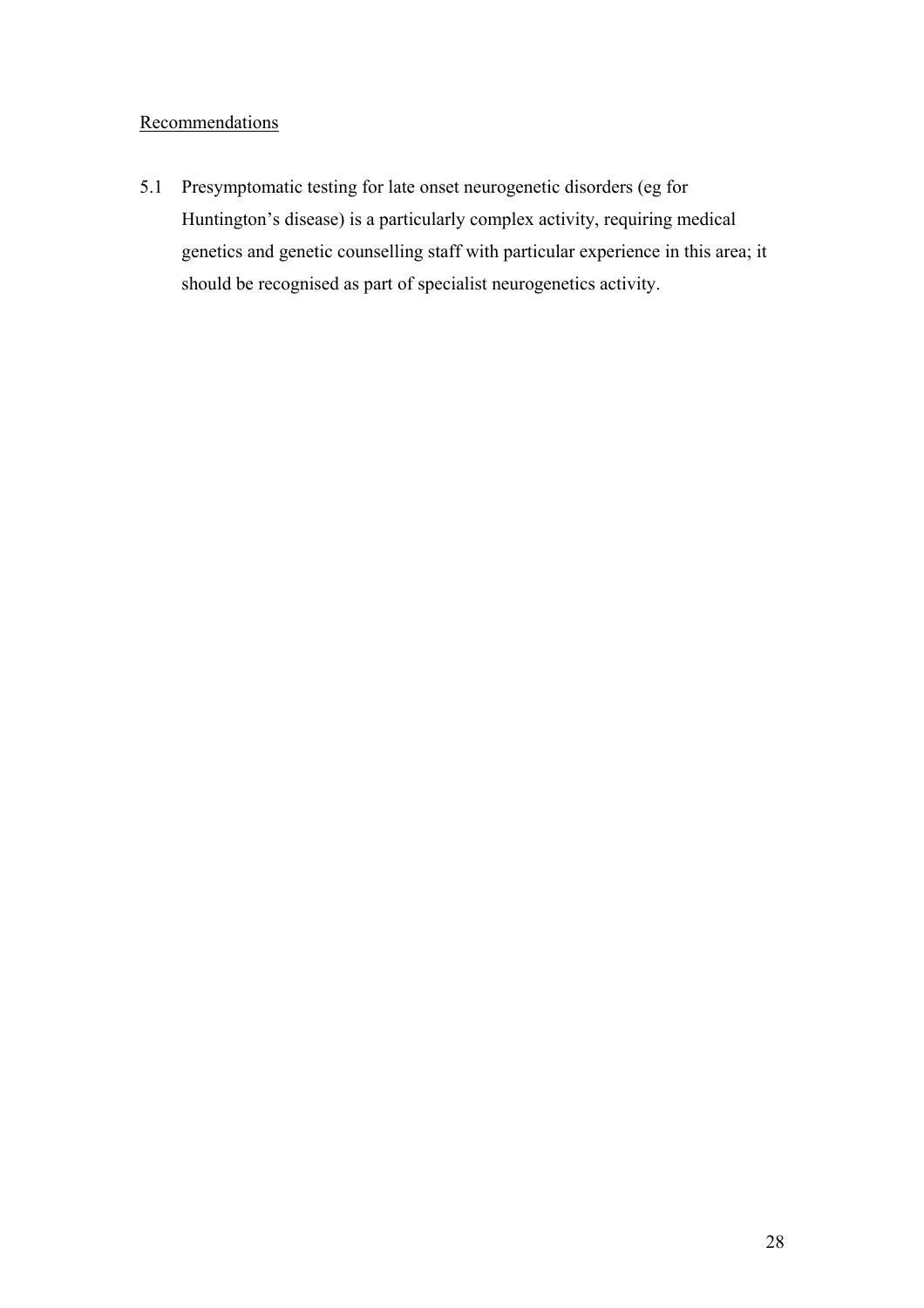#### **6. PRENATAL AND PREIMPLANTATION GENETIC DIAGNOSIS**

#### Prenatal diagnosis of childhood neurogenetic disorders

1. Prenatal diagnosis has been an important option for severe childhood brain and neuromuscular disorders for many years. Most such disorders are recessively inherited (some X-linked), giving high recurrence risks in sibs of an affected child. Biochemical analysis allows accurate prenatal diagnosis for many metabolic conditions (e.g. Tay Sachs, Batten's disease) while DNA analysis now makes it feasible for many more (e.g. Duchenne muscular dystrophy, infantile spinal muscular atrophy, lissencephalies). A combination of biochemical and molecular approaches may be needed.

2. Patterns of practice in this area are relatively well established, involving close links between paediatric neurologists, other paediatricians and clinical geneticists at a clinical level; and with both molecular genetics and specialist biochemistry laboratories. The rarity of some of the disorders and the highly specialised laboratory techniques (especially enzyme assays) necessitates these close links, which in general work well. Wherever possible, the possible options and wishes of the family should be fully discussed and relevant molecular tests done prior to a pregnancy.

3. Such problems as do occur are principally related to commissioning (see Section 12) involving questions of access and funding, and emphasising the importance of ensuring support for laboratories undertaking a supra-regional or all UK role. The NSCAG scheme for neuromuscular disorders, the supraregional enzyme assay service and the UK genetic testing network are examples of such networks, whose value is of general importance, not just for prenatal diagnosis.

#### Prenatal diagnosis of adult neurogenetic disorders

4. While much less frequently requested than in childhood disorders, molecular genetic analysis is now equally possible prenatally as in postnatal life. Most data come from HD, where UK figures show requests to be rare (around 10% of the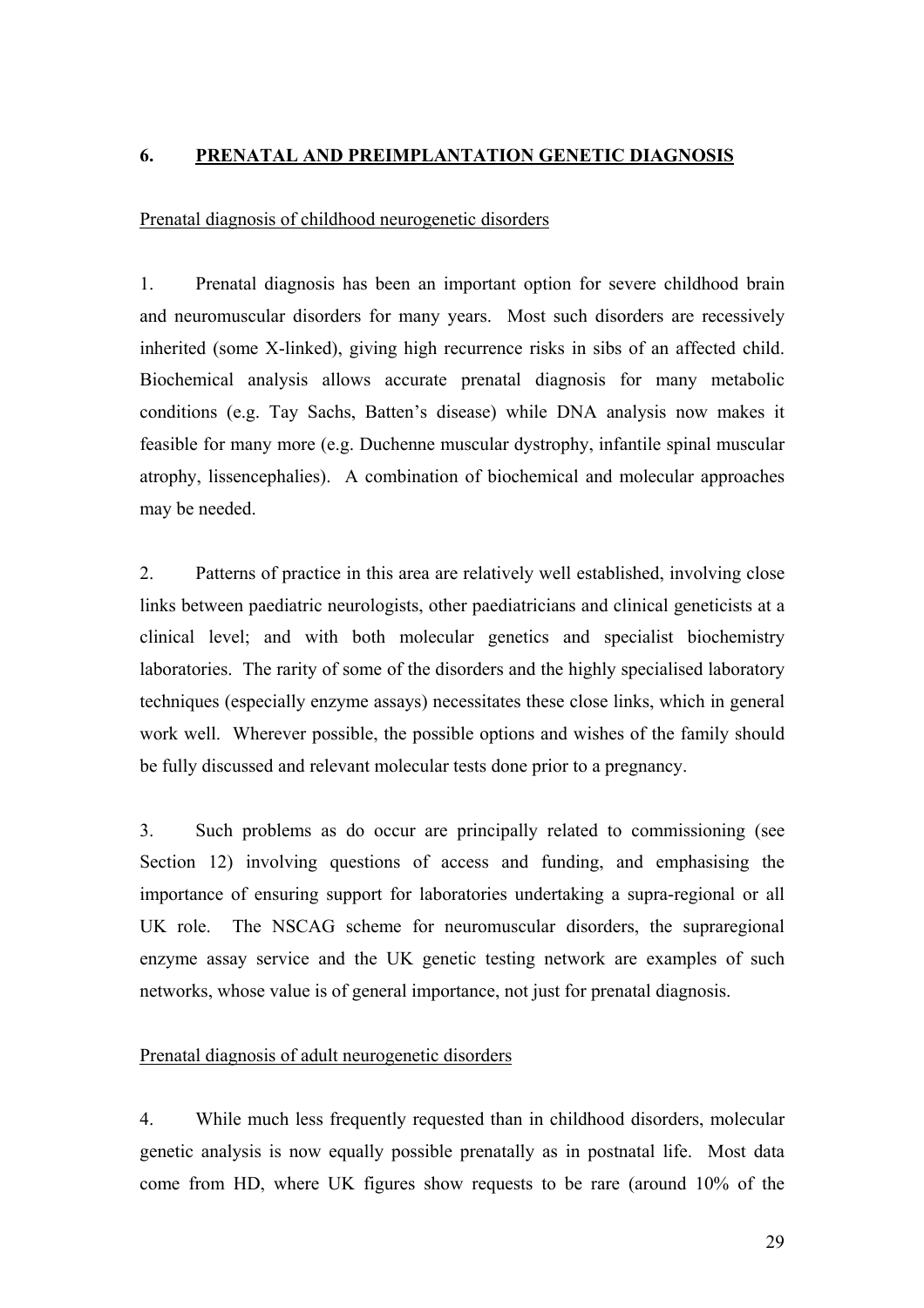frequency for presymptomatic tests) but important for those requesting them. Prenatal testing for myotonic dystrophy is principally related to the risk of the severe childhood form. Experience with prenatal testing for other adult neurogenetic disorders is extremely limited.

5. Current practice for HD prenatal diagnosis is for this to be handled as part of the overall service for genetic counselling and predictive testing, with clinical geneticists primarily involved. Since all these aspects are closely inter-related, and may indeed arise simultaneously, this pattern of practice appears to be appropriate; almost no neurologists or obstetricians have expressed a wish to take a lead role in this area.

#### Pre-implantation genetic diagnosis (PGD)

6. Despite extensive publicity, experience in this field remains very limited, in the UK as elsewhere. Licensing arrangements are the responsibility of the Human Fertilisation and Embryology Authority. For neurogenetic disorders there is UK experience for infantile spinal muscular atrophy, with preliminary data for HD, myotonic dystrophy (greater experience for these is available from Continental Europe) and sexing for X linked neurological disorders. There are currently six centres licenced by the HFEA to practise PGD.

7. IVF centres have, in the past, often failed to link closely with genetic services, but now closer cooperation is developing, allowing fuller information for families on the advantages and limitations of this approach. A recent DOH document has outlined interim recommendations for good practice in this field, applying to neurogenetic disorders as much as to others. It suggests that PGD referrals should first be seen by clinical genetics services, to avoid unnecessary or inappropriate referrals and to ensure that the diagnosis made in the family is accurate. This also allows experts in both disciplines to plan jointly future strategies for PGD for new genetic disorders.

8. It seems likely that demand for pre-implantation diagnosis will remain as a rarely used, though important option for families with inherited neurological diseases,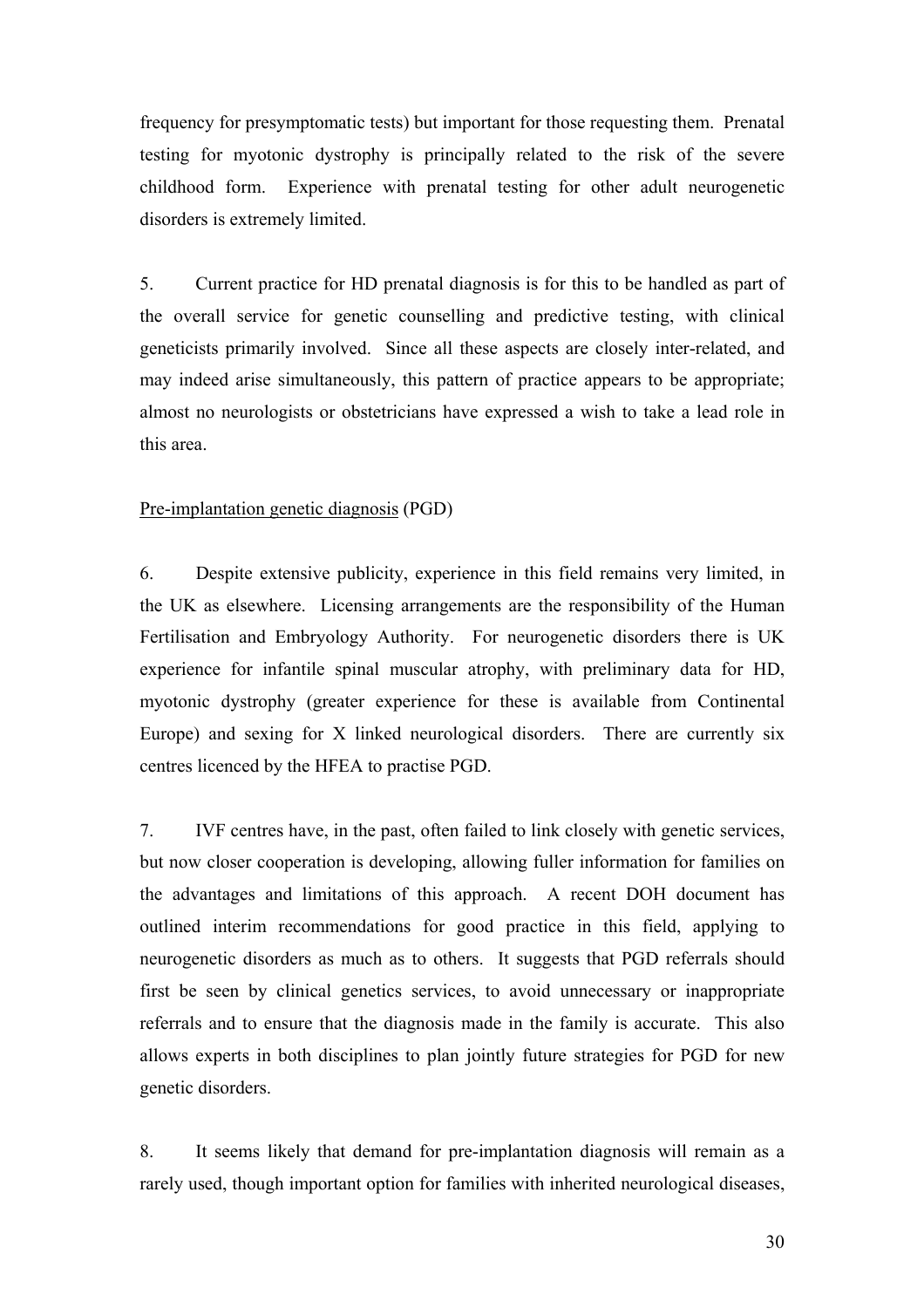though the situation could change if there are major improvements in IVF success rate and equity in health service funding for PGD across the UK. For the present it is preferable for it to remain localised in a very small number of expert centres, so that they can gain satisfactory experience; equitable arrangements for access through the NHS across the UK need to be reinforced. Neurogenetic disorders do not currently need special or separate arrangements.

#### Recommendations

- 6.1 Prenatal diagnosis of childhood neurological disorders requires close liaison between paediatric neurologist, clinical geneticist and the specialised laboratories (both genetic and biochemical), needing to be involved in this complex group of rare disorders.
- 6.2 Prenatal diagnosis for serious adult neurogenetic disorders is an uncommon but important option for families. It is best handled in conjunction with discussions of presymptomatic testing and by the same specialist staff, linking with fetal medicine services.
- 6.3 Pre-implantation diagnosis remains a very limited service requiring both a high degree of expertise in testing for the particular disorder and close links with clinical genetics services. Neurogenetic disorders do not currently need specific arrangements, but specialist neurogenetic services need to be fully informed of current and emerging possibilities in this field so that their patients have access to these services if required.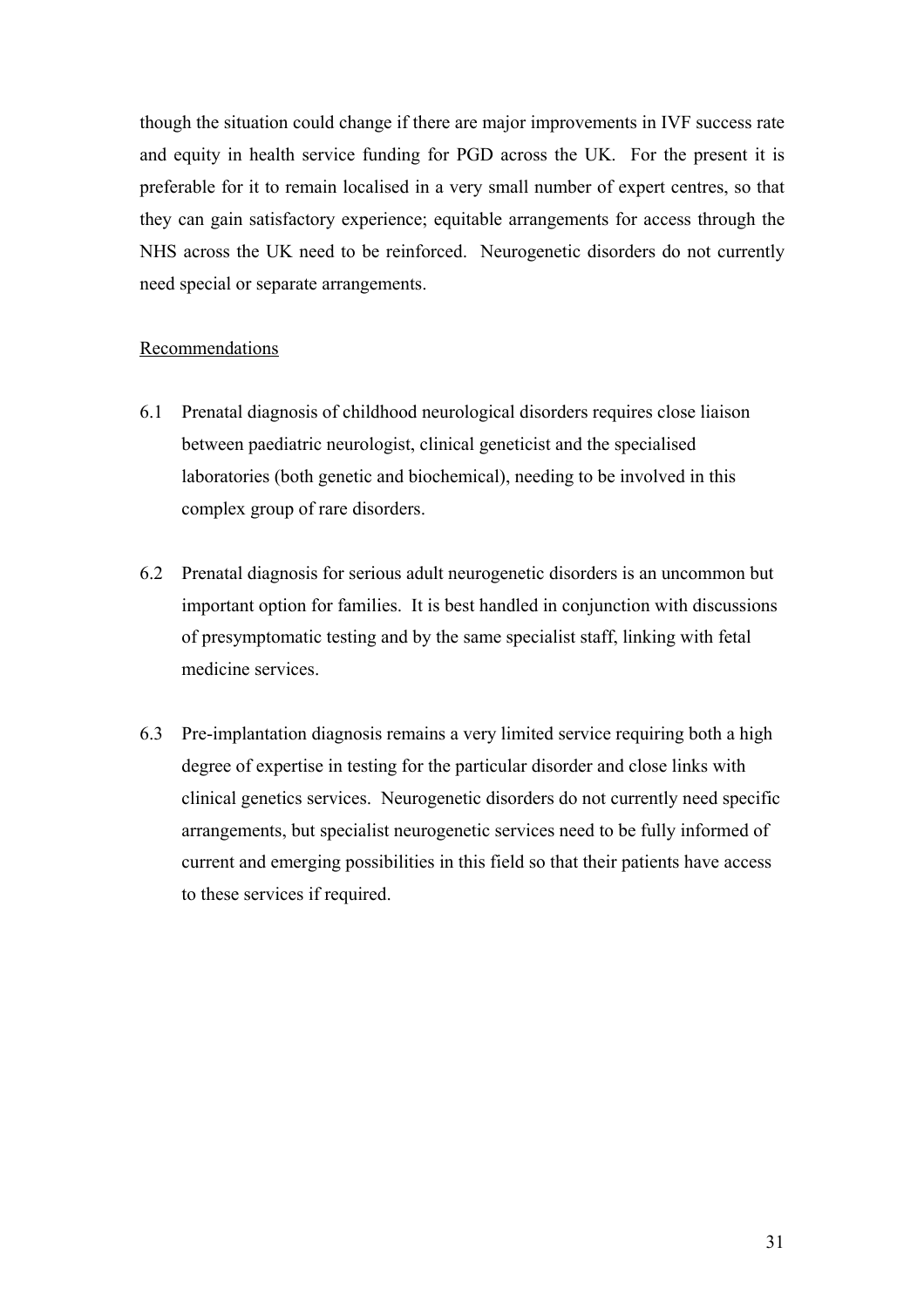## **7. MANAGEMENT AND THERAPY FOR INHERITED NEUROLOGICAL DISORDERS**

1. Although treatment of inherited disorders may not seem strictly to form part of genetic services, in the case of inherited neurological disorders the links are so close as to require full discussion here. In practice, not only neurologists but clinical geneticists with a special interest in neurogenetics are extensively involved with management and therapeutic aspects. These existing links provide a valuable foundation on which further therapeutic initiatives can be built.

2. A wide range of different types of management and therapeutic approaches exists, outlined in table 7.1. At present, few of these can be regarded as curative, though this is starting to change; the practical management issues are often complex, with many issues specific to the individual disorder and some requiring involvement of other specialists (e.g. cardiologists, ophthalmologists).

3. Specific management clinics have been set up for a series of inherited neurological disorders, as indicated in table 2.1 in Section 2, while HD and neuromuscular disorders are the most prominent and widespread; specialist management clinics also exist in a few centres for disorders such as neurofibromatosis, tuberous sclerosis and ataxias. Some are multidisciplinary, involving such fields as occupational and physiotherapy (neuromuscular disorders) and psychiatry (HD).

4. Clinical geneticists have played a major role in initiating some of these management clinics, partly because, until relatively recently, management was not seen as a high priority for neurologists; partly because of the broad clinical background and expertise of some clinical geneticists and their familiarity with the problems of specific conditions.

5. Currently, most clinics involve both a neurologist (adult or paediatric) and a clinical geneticist with specific expertise working closely together, often with nurse specialist or other professional involvement; however the pattern is extremely variable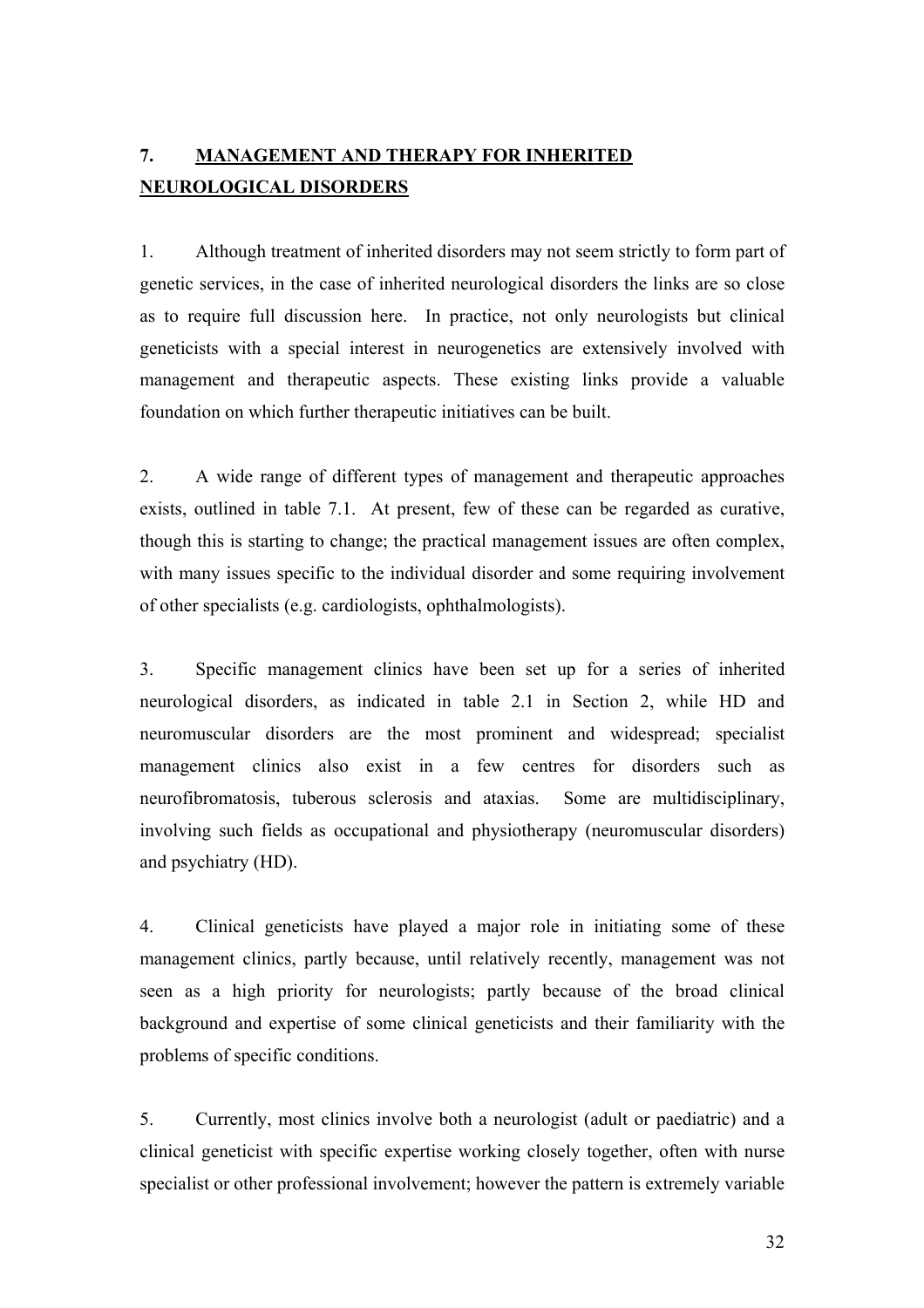in centres across the UK as found in the survey (Section 2). The lack of recognition for neurogenetics as a defined subspecialty area may give practical difficulties in obtaining funding, supporting staff and suitable clinical space for clinics, particularly since the field is unlikely to be high on the agenda of most host trusts. Many patients will be coming from a wide geographical area; this may also give organisational difficulties. A wide catchment area is likely to be essential if a clinic is to maintain a critical mass of referrals and expertise.

6. Where specific therapies, drug or dietary, are possible, patients may be treated in regular neurology clinics, but this is relatively unusual, since the disorders are rare and may be unfamiliar to most neurologists, while therapies may be experimental and need close monitoring. With the prospect of new agents requiring clinical trials, these are most likely to be feasible in the context of specialist clinics, often those already offering regular assessment and more general management, along with clinically orientated research on the condition.

7. Genetic disease support groups have an important role in promoting, and in some cases funding, specialised management clinics, such groups clearly seeing the contrast in quality of management between these and management in general clinics, as well as the geographical inequities that currently exist.

8. If clinics for management and therapy of inherited neurological disorders are to develop in scope and geographical coverage, and are to be able to evaluate and deliver new therapeutic advances, then the present foundations, largely ad hoc and often insecure, must be strengthened. The existing close cooperation between neurologists and geneticists in this would be considerably enhanced if the field of Neurogenetics is recognised as a subspecialty, so that those practising it, whether from Neurology (adult or paediatric) or genetics, can gain full recognition for their work in relation to clinics for management and therapy of inherited neurological disorders.

#### Recommendations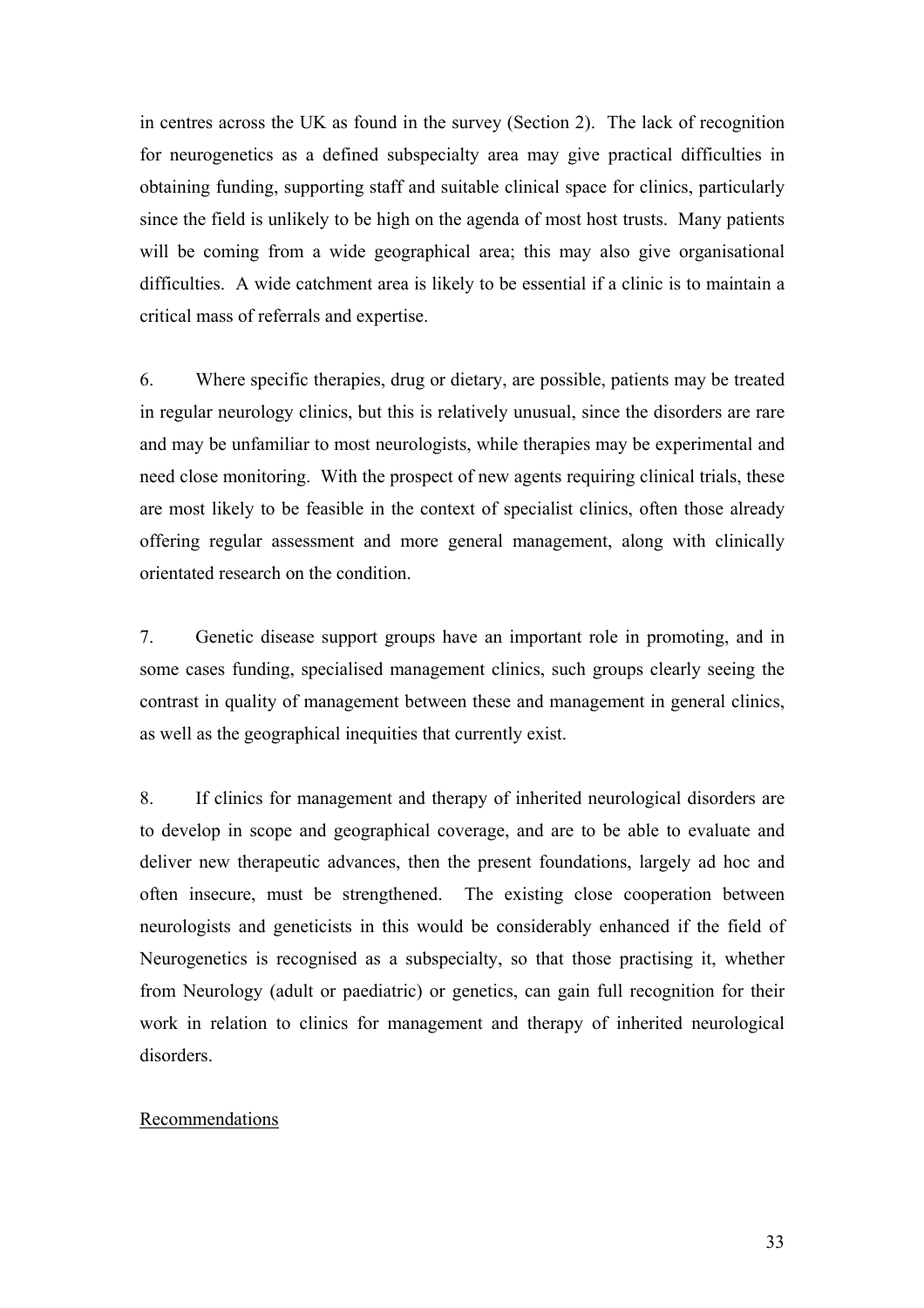- 7.1 Management of many neurogenetic disorders is frequently complex, with aspects specific to individual disorders or disease groups, giving considerable benefit from specific management clinics led by staff with specialised neurogenetics expertise.
- 7.2 Specialised neurogenetics management clinics require clearly designated organisation, staffing, funding and support. Multidisciplinary involvement is frequently needed.
- 7.3 These clinics should form part of the recognised remit of Neurogenetics and involve co-operation between Neurology and Genetics services.
- 7.4 Clinics may appropriately serve patients from a wide geographical area and may need to do this to give critical mass of experience. Geographical equity across the UK is an important consideration in planning these specialised clinics and strengthening and properly supporting those that already exist.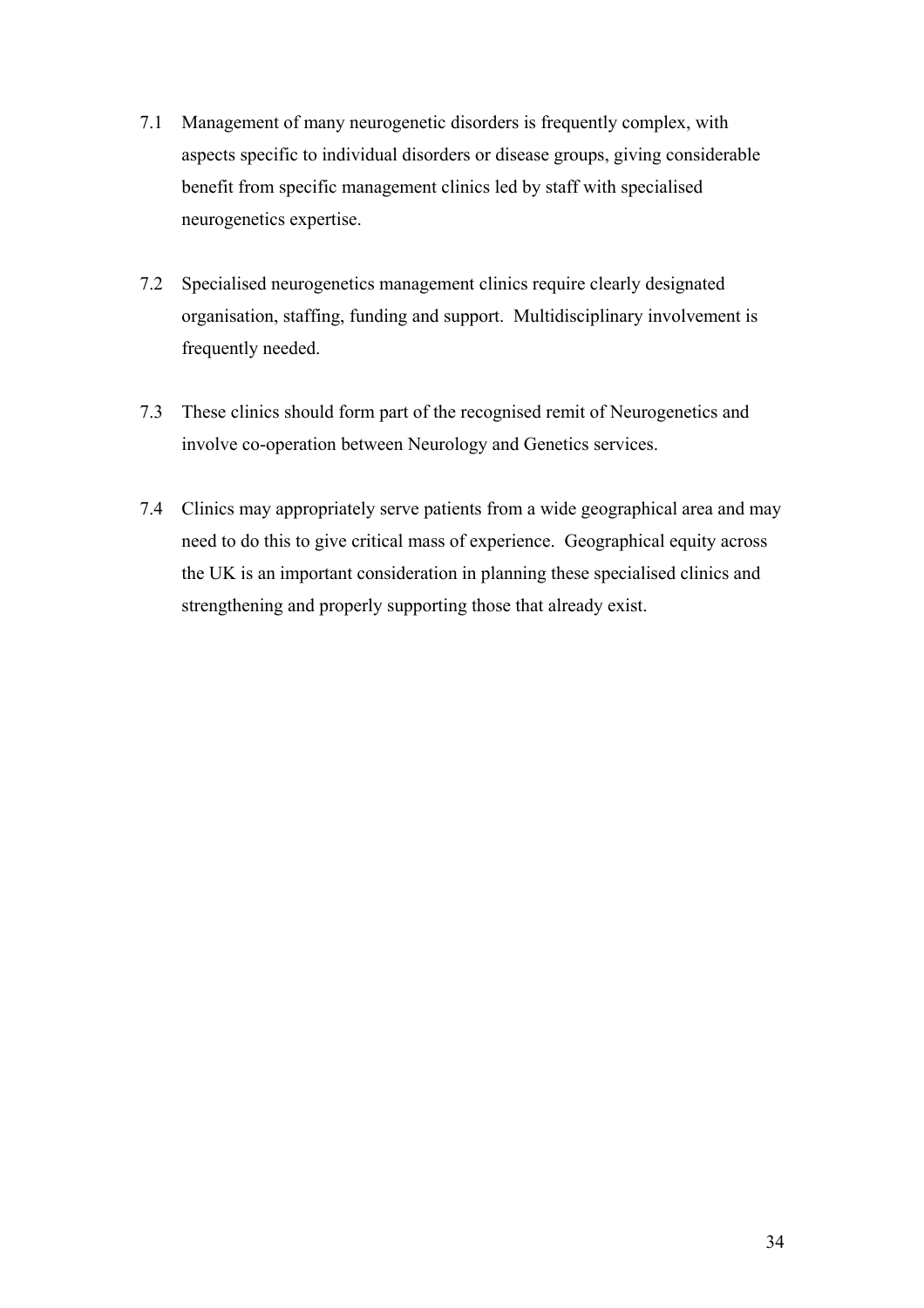#### **Table 7.1**

## **MANAGEMENT AND THERAPY OF INHERITED NEUROLOGICAL DISORDERS**

#### **Management**

 Assessment and help for physical disability Assistance with social aspects Monitoring for systemic complications (which may be mulitsystemic) Information and support Recognition of genetic issues

#### **Therapy**

Symptomatic drug therapy (e.g. for somnolence in myotonic dystrophy; psychiatric problems in HD) Specific drug therapy (e.g. ion channel disorders) Specific dietary therapy (e.g. inherited metabolic disorders) Enzyme therapy (e.g. lysosomal disorders) Cell implantation (experimental) Organisation of trial frameworks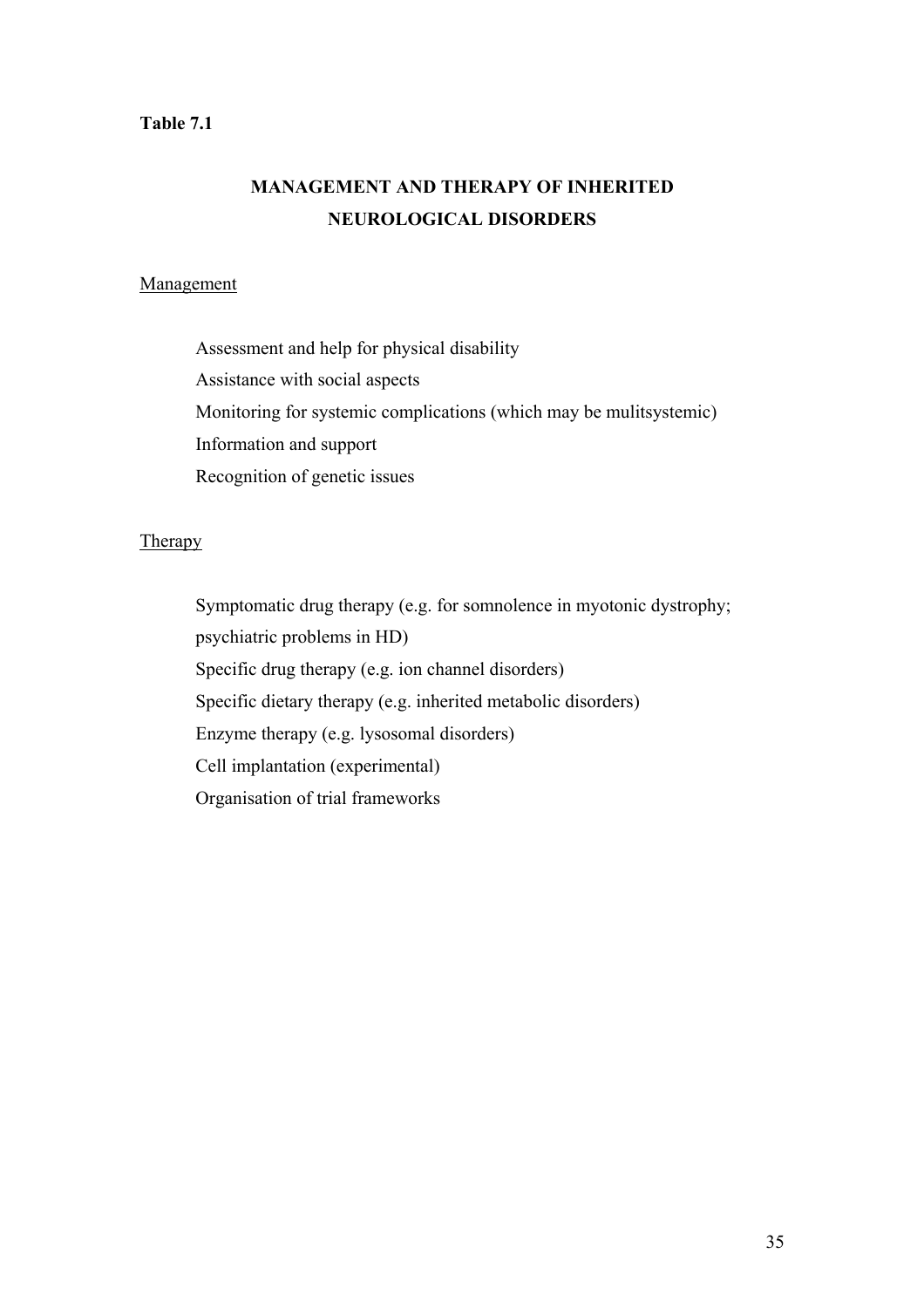#### **8. THE PATIENT AND FAMILY PERSPECTIVE**

1. The perception of and priorities for genetic services held by patients with neurological disorders and their relatives are not necessarily the same as those of professionals. When developing services it is thus essential to have as extensive consultation with patients and their representatives as possible and for this to be included from the outset.

2. A wide range of lay societies and patient support groups exists for neurological disorders, both in the UK and internationally, forming an important and influential grouping that increasingly is listened to direct by policy makers and government.

3. Groups representing inherited neurological disorders have the problem of relative rarity by comparison with societies involved with commoner disorders (such as epilepsy or MS). This may give financial and organisational limitations and has resulted in over 100 UK associations forming the joint body Genetic Interest Group (GIG) to give more effective influence. Many of its member societies are responsible for inherited Neurological disorders.

4. General issues of particular concern to support groups for inherited neurological disorders include:

- Availability and equity of access to genetic services
- Geographical convenience of clinics
- Excessive waiting times for appointments
- Inconsistency of referral by clinicians
- Quality and expertise of specialist staff
- Provision of clear written information
- Availability of specialist management clinics
- Adequate auditing of services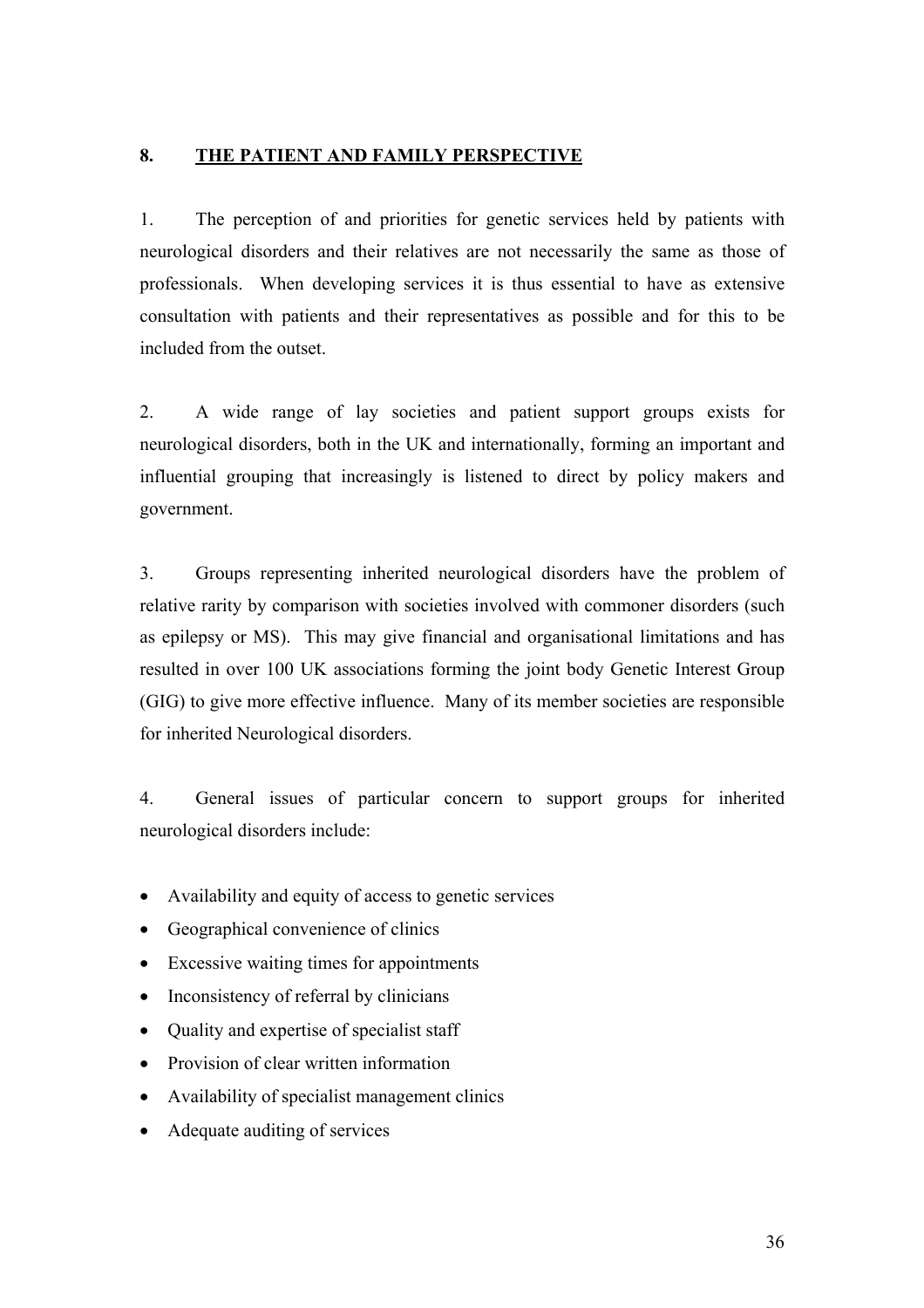GIG have published a document summarising the main areas that a genetics service should cover if it is to provide a high quality service. The Royal College of Physicians has also published guidelines on this.

#### The direct role of support services

5. Increasingly support groups for inherited neurological disorders are playing an active role in ensuring that patients (not just support group members) receive high quality management. Key areas include:

- Written information and leaflets on different aspects of the condition, increasingly available via the Internet.
- Details of appropriate specialist services available in particular areas
- Group meetings for social contact and support
- Professional workers directly employed by the groups, allowing more detailed assessment of needs.
- Pastoral support for carers

6. This last field is of particular importance for disabling inherited neurological disorders (e.g.: Huntington's disease, muscular dystrophies), where patients may need to access a wide range of health and social services, and where a worker focussed on a particular disorder may have valuable specific experience not available to more generic staff employed by the NHS or social services. Some of these staff may be located in specific neurological and genetics services; in other situations the patient association may provide the funding for an NHS based nurse specialist or other professional.

#### Recommendations

8.1 Management of many neurogenetic disorders is frequently complex, with aspects specific to individual disorders or disease groups, giving considerable benefit to specific management clinics led by staff with specialised neurogenetics expertise.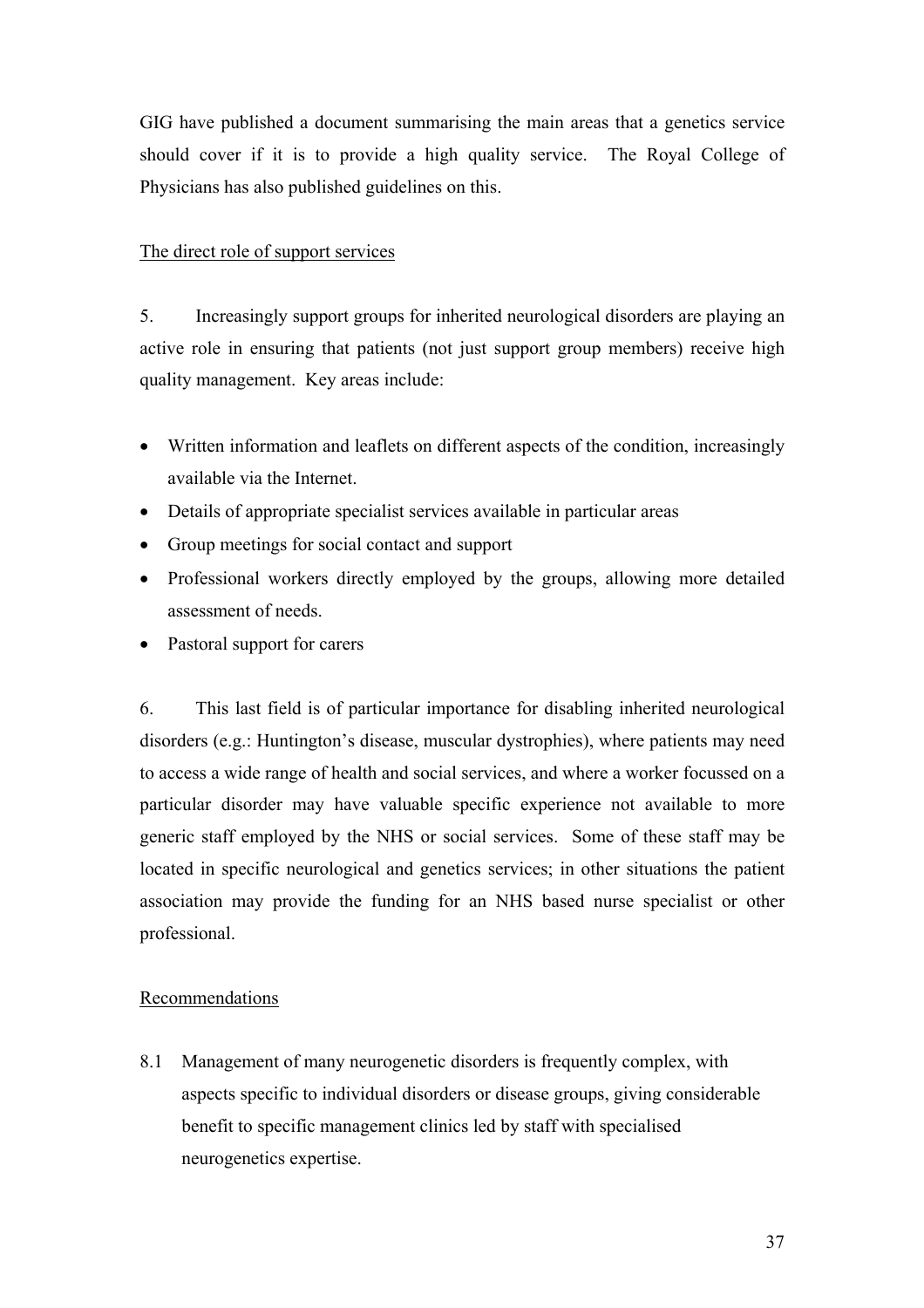- 8.2 Specialised neurogenetics management clinics require clearly designated organisation, staffing, funding and support. Multidisciplinary involvement such as physiotherapy and occupational therapy is frequently needed.
- 8.3 In most instances, such clinics will form part of a designated neurogenetics service.
- 8.4 Clinics may appropriately serve patients from a wide geographical area and may need to do this to give critical mass of experience. Geographical equity across the UK is an important consideration in planning these specialised clinics.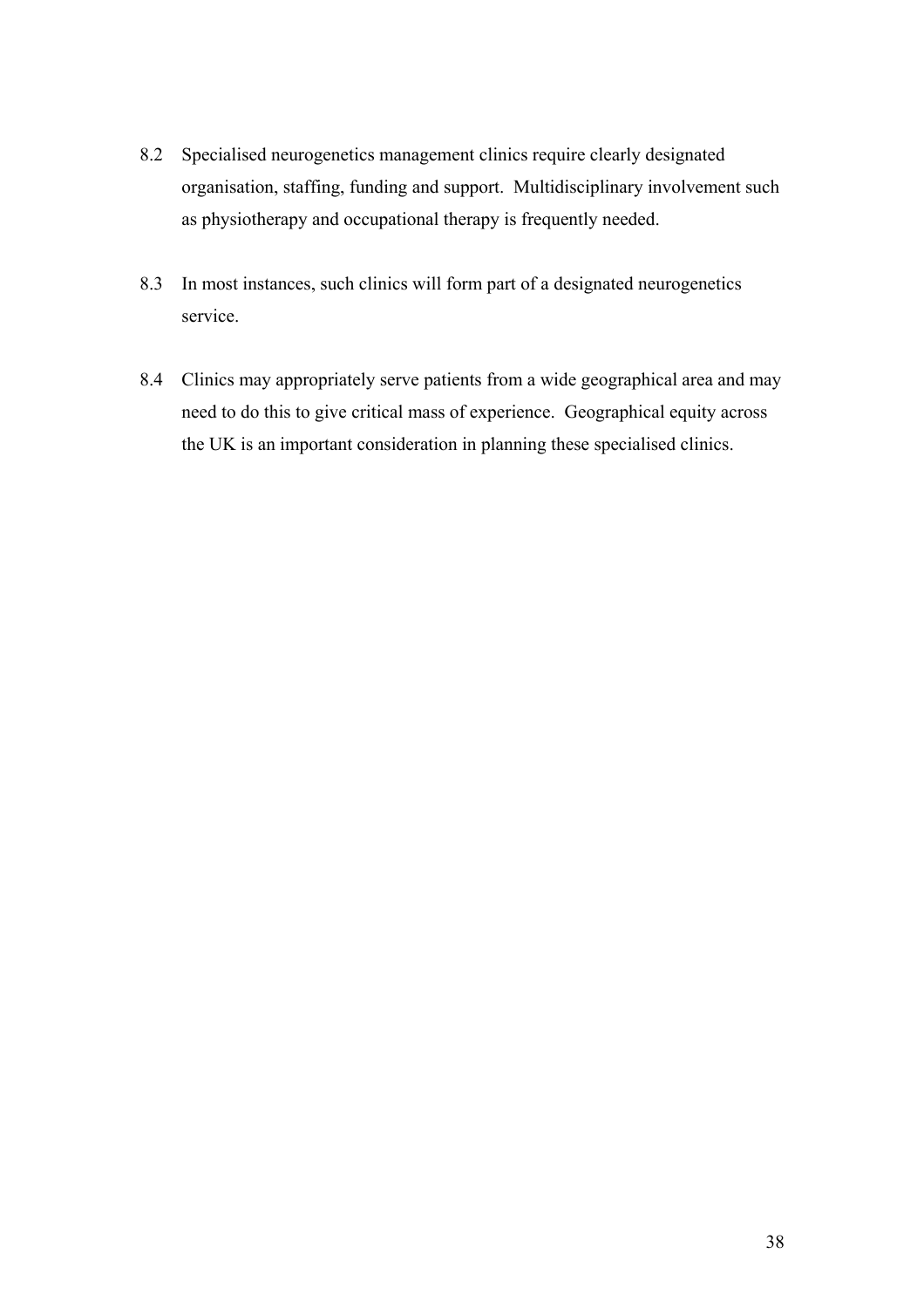## **9. GENETIC SERVICES AND COMMON NEUROLOGICAL DISORDERS**

1. Almost all the aspects of genetic services described in the previous sections have related to simply inherited disorders, where the genetic basis plays the predominant (though not exclusive) role in the development of disease. While individually rare, these amount in total to a considerable body of serious, chronically disabling and often fatal disease, more conspicuous in Neurology than in most other specialties.

2. By contrast, most common neurological disorders do not follow simple patterns of inheritance and are the result of multiple factors, still mostly unknown. Although new gene mapping advances are beginning to identify some of the genetic components, this is proving much more difficult and complex than some originally thought likely. The identification of genetic susceptibility factors is thus in most cases still a long way from scientific clarity, and even further from use in clinical practice.

3. An important exception lies in the existence within most common disease groupings of rare subsets showing mendelian inheritance, essentially equivalent to other single gene neurogenetic disorders, but without clearly distinguishable identifying features. Table 9.1 lists some of these in relation to their broader parent group.

4. The recognition of such sub-groups is important for both genetic and overall management. It may be feasible by careful clinical assessment (e.g. tuberous sclerosis as a cause of epilepsy, Kennedy's disease as a subset of motorneurone disease), but is increasingly helped by availability of molecular diagnostic tests. However, since these are often not easily available, their use in the context of common disorders needs to be selective and cautious; in contrast to cancer genetics, where clear guidelines exist for identifying comparable subsets in breast and colorectal cancer, no systematically collected evidence exists for common neurological disorders as to when the use of molecular analysis is effective and appropriate.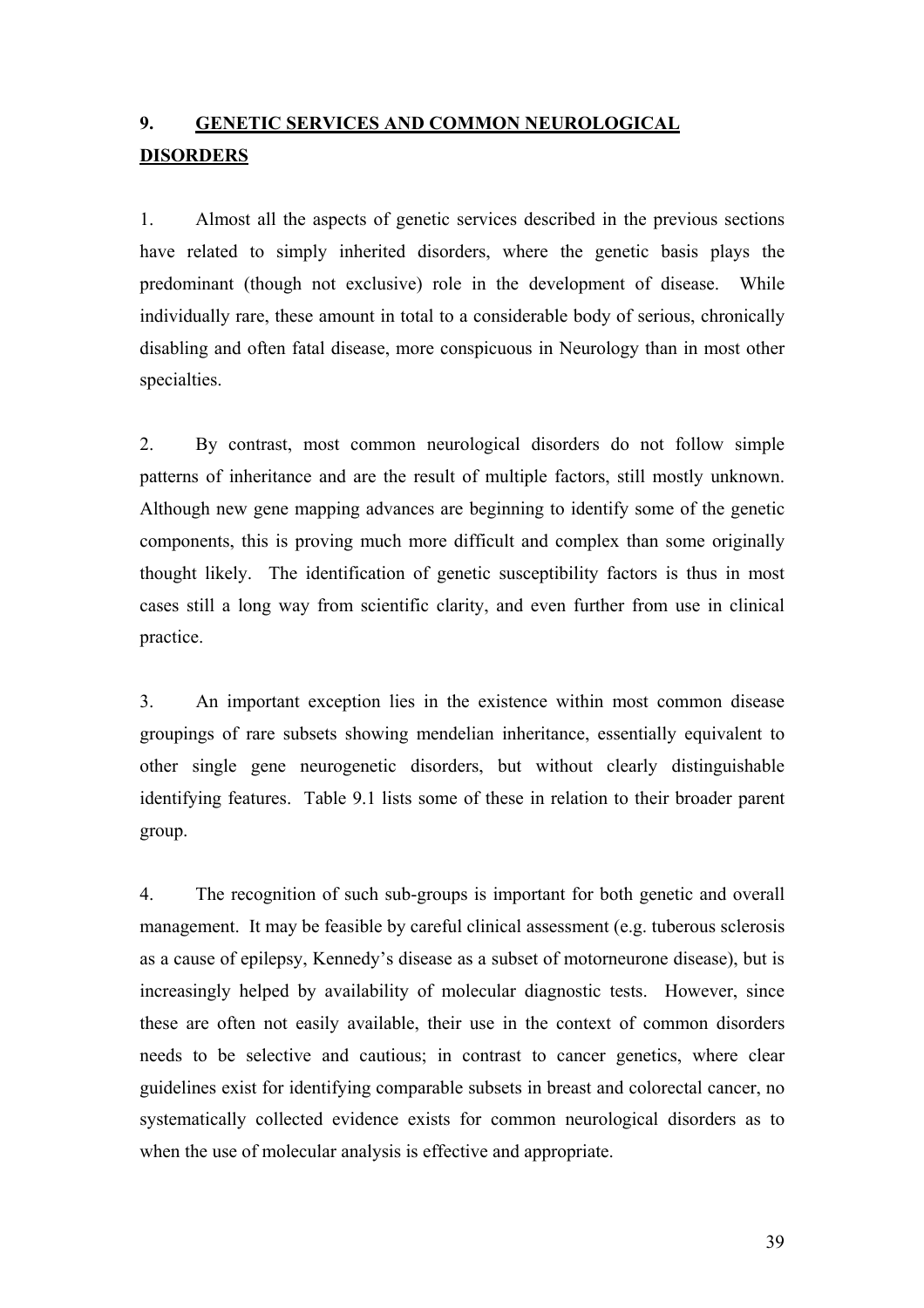5. Leaving aside mendelian subsets (and their equivalents resulting from mitochondrial gene mutations), there is currently no evidence that molecular genetics testing plays any valid service role at present in the diagnosis of common neurological disorders, nor in determining who is susceptible to them. Considerable further evidence will be required before this changes; apart from any scientific validation, a careful assessment will be needed of whether detection of relatively small increases (or decreases) of genetic risk for common disorders is of benefit; this is especially relevant to any potential proposals for widespread population screening or testing of relatives.

6. Since the investigation and management of common neurological disorders is principally at the primary and secondary care levels, and is unlikely to involve directly those with a specialist neurogenetics remit, it will be important for clear information and guidelines to be developed as to how medical and other staff should handle genetic enquiries related to these common disorders. Clearly it is important that genetics services (laboratory or clinical) should not be swamped by inappropriate samples or patient referrals; at present, there is no evidence that this is happening, but the situation could change rapidly.

7. Information on genetic risks to relatives (which are generally not greatly increased) is available for a number of common disorders and can usually be given as appropriately by generalists as by specialists in clinical genetics or neurogenetics. Awareness of factors (e.g. family history or unusually early age at onset) that might suggest a mendelian subset, is important in allowing there to be distinguished and referred appropriately.

8. Where concerns exist specifically regarding genetic risks, referral to general genetics services will normally be appropriate. Some neurological services, e.g. epilepsy clinics, are also particularly well placed to provide genetic risk information, along with information on teratogenic risks.

#### Recommendations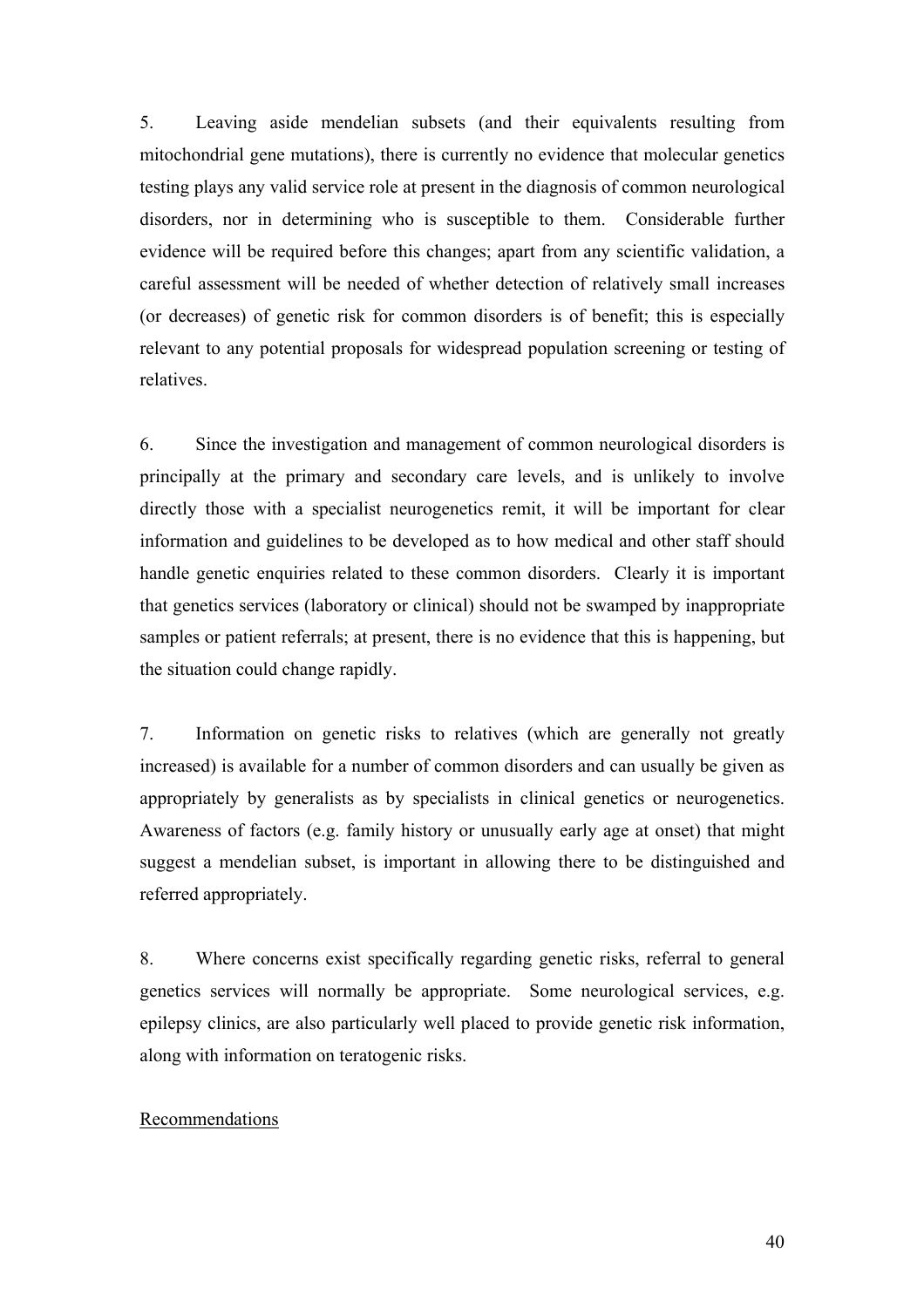- 9.1 Specialist neurogenetics services currently have only a minimal role in relation to common neurological disorders, a situation unlikely to change in the near future.
- 9.2 A small but important specific area requiring awareness, recognition and specialist referral is that of the uncommon single gene subset of families occurring within a much larger grouping of a common disorder.
- 9.3 Clear and accurate information on genetic risks needs to be available for general neurologists and family doctors, to allow them to respond to patient enquiries and avoid inappropriate referrals.
- 9.4 Molecular genetic tests have no validated service role at present in testing for susceptibility to common neurological disorders, unless a rare mendelian subtype is suspected.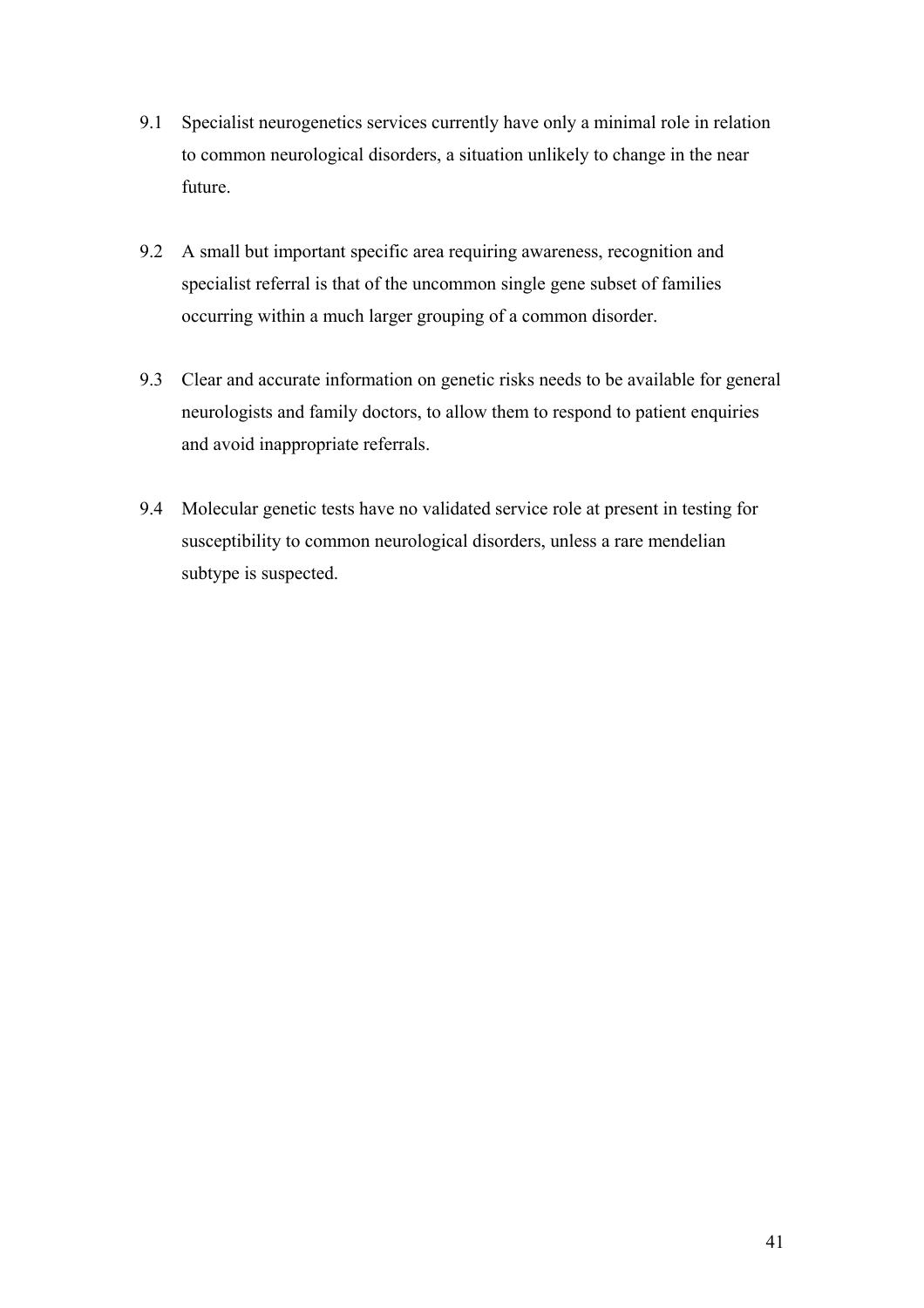#### **Table 9.1**

## **MENDELIAN SUBSETS IN COMMON NEUROLOGICAL DISORDERS. Examples**

Common Disease Grouping Mendelian Subset

| <b>Stroke</b>        | <b>CADASIL</b>                                        |
|----------------------|-------------------------------------------------------|
| Epilepsy             | Several rare ion channel disorders                    |
| Brain tumour         | Neurofibromatosis, tuberous sclerosis                 |
| Motorneurone disease | Familial motorneurone disease due to superoxide       |
|                      | dismutase deficiency; Kennedy's disease               |
| Alzheimer's disease  | Familial Alzheimer's due to presenilin gene mutations |
| Parkinson's disease  | Familial juvenile Parkinson's                         |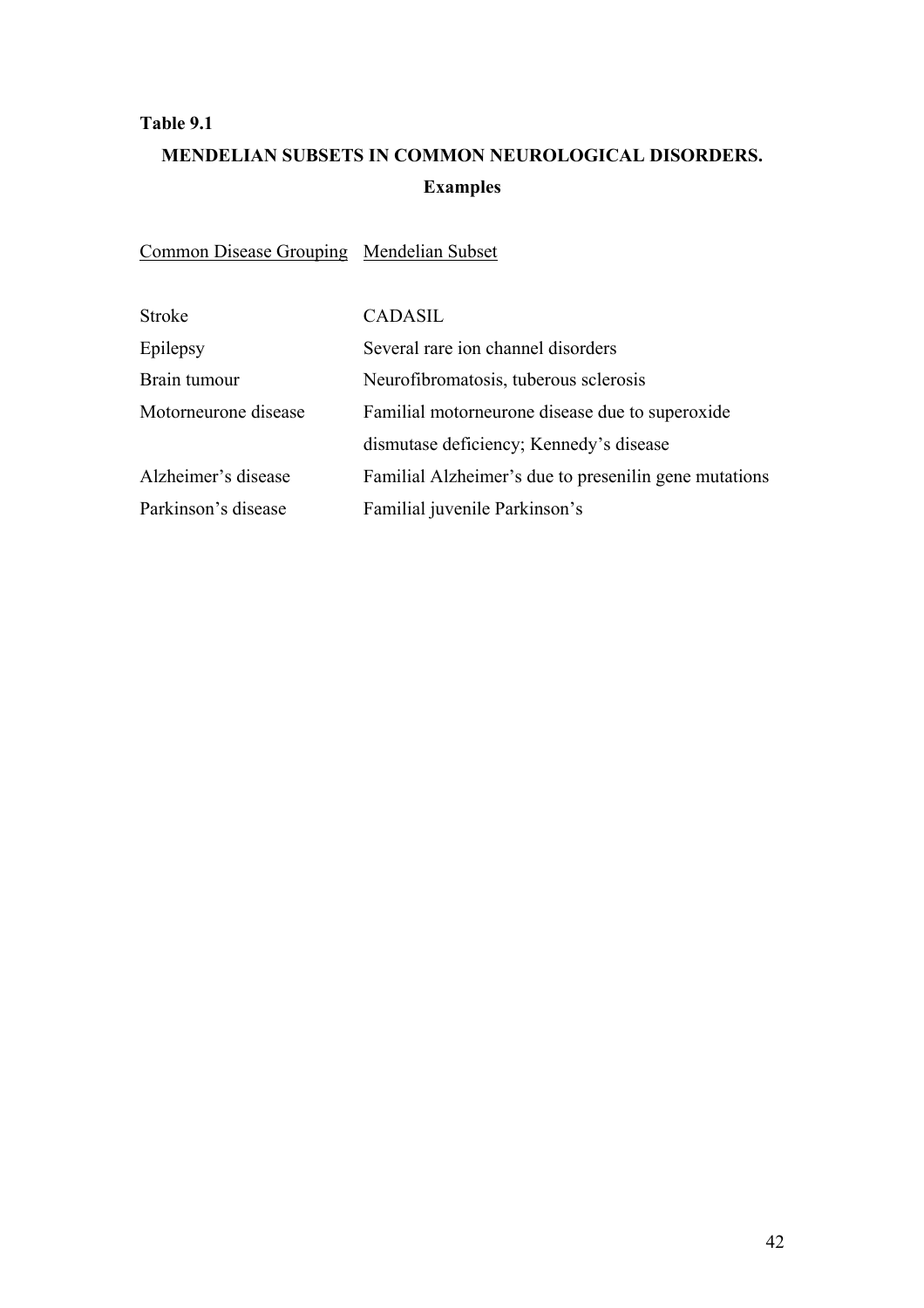#### **10. TRAINING**

1. Training of medical staff in neurogenetics needs to be considered at different levels: primary care; consultants in general neurology, paediatric neurology or clinical genetics; and specialists in neurogenetics.

#### 2. Training for Primary care staff

As noted earlier, a high proportion of inherited neurological disorders, including most for which genetic services are currently relevant, follow single gene inheritance and are relatively rare – many family doctors will have at most only one or two families with a particular condition in their practice, while they may never encounter some of the rarer ones during a lifetime.

3. For this reason, it is preferable that in both undergraduate and general professional training an emphasis is placed on general principles, rather than on details of specific disorders. Important aspects for all staff in primary care include:

- Awareness of the importance of family history and recognition of the basic inheritance patterns.
- A general knowledge of which groups of neurological disorder are likely to have a primary genetic basis.
- Knowledge of genetic services in the particular area and willingness to refer, particularly when genetic risks are likely to be high.
- Awareness that healthy relatives may be at risk and should be offered access to genetic services.
- Appreciation of the importance of support groups and other sources of information.

### 4. Consultant adult neurologists; paediatric neurologists and clinical geneticists who do not have inherited neurological disease as a special interest or expertise

Adult neurology and clinical genetics share a comparable structure in that most consultants have both a subspecialty area of expertise and also have generic responsibilities in their specialty, with the latter often based in district hospitals.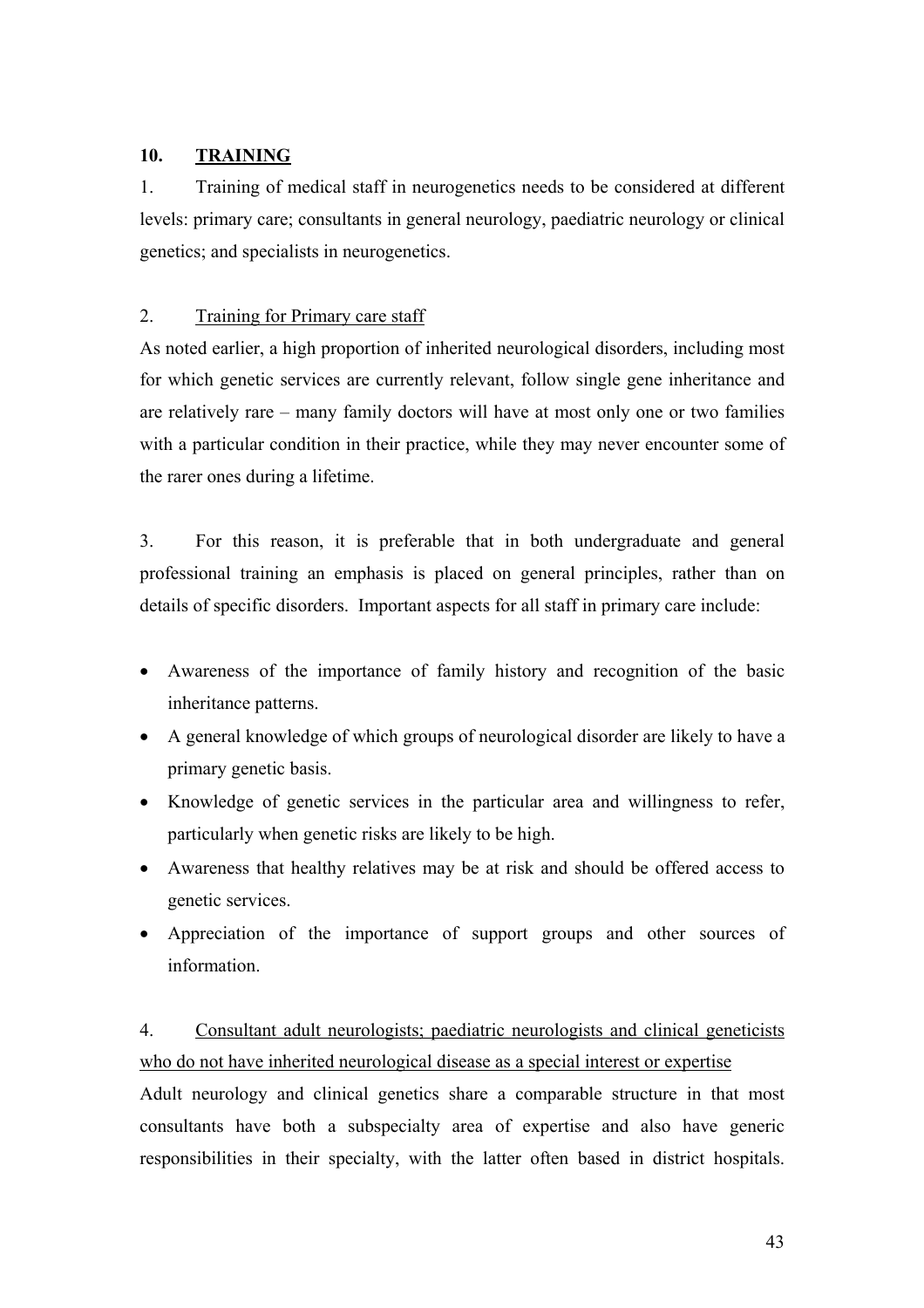Paediatric neurologists likewise hold district based clinics, though their main base is generally in teaching centres.

5. In their district based role, consultants will encounter a considerable number of referrals involving neurogenetic disorders, even though this may not be their primary interest. The proportion which they refer on will vary, but a considerable proportion will be dealt with at this level, so training needs are significant. This is perhaps especially important for paediatric neurologists, all of whom will inevitably meet a large number of genetic conditions in their practice.

6. The survey described in Section 2 found little evidence of systematic training in neurogenetics, either for neurologists or clinical geneticists. However, clinical genetics trainees have a requirement to experience genetic counselling and testing in relation to HD, and also rotate through different clinics, ensuring a basic familiarity with the field. This will rarely include aspects of clinical diagnosis, however; while correspondingly trainee neurologists will not usually be exposed to the patterns of 'genetic practice' involving genetic counselling and related issues.

7. Most training programmes in adult and paediatric neurology and in clinical genetics have specific shared day courses at supra-regional level, that could be utilised as a foundation of knowledge in neurogenetics and supplemented by an annual more extensive course (see below).

#### 8. Training for specialists in neurogenetics

This demands a considerably higher level of training, both in investment of time and in the construction of specific programmes of work and study. The survey found only three centres with specific neurogenetics trainees and all were occupying research fellowships, with a lesser emphasis of training related to services. The centres in Newcastle and at Queens Square account for most of these posts.

9. Currently, there are no designated NHS training posts either in neurology or genetics that have neurogenetics as a specific emphasis or focus. Although most centres considered they were able to give some experience in the area, this was not felt to be adequate for trainees hoping to make it their main subspecialty interest.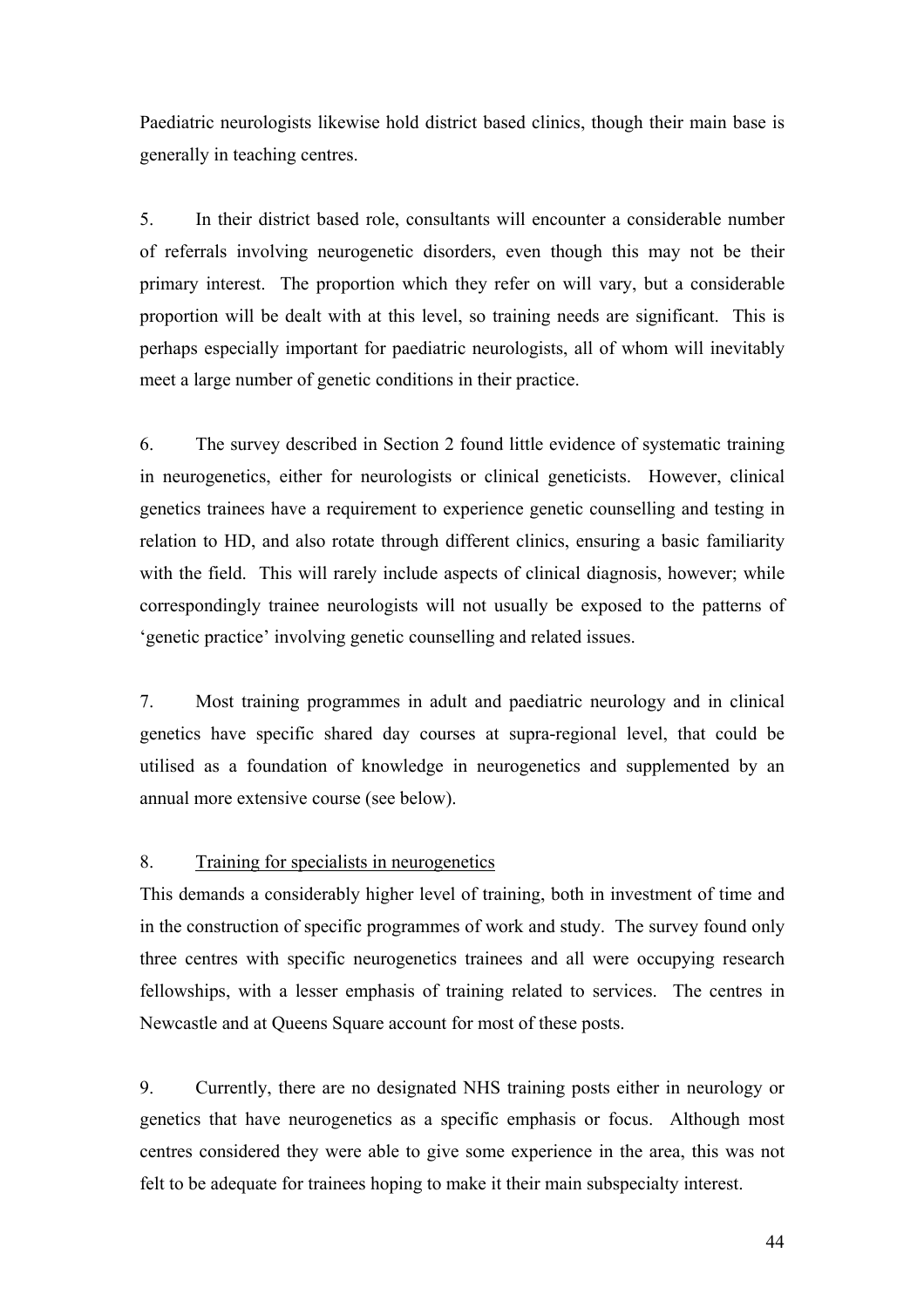10. Trainees, whether clinical geneticists or adult or paediatric neurologists, will be unlikely to consider neurogenetics as a career unless there are clearly defined training schemes and also the possibility of consultant level posts. Current staff at trainee level may be able to obtain experience through clinical research fellowships, especially those aiming for an academic career (see Section 11), but this is no substitute for service orientated clinical training.

11. The unmet needs of trainees with a background in neurology will especially be in genetics; conversely for those coming from genetics the need will be mainly in clinical neurology and related neurosciences. Fortunately, the range of activities already existing in most centres and the close links between genetics and Neurology, make this more a task of coordination and development of programmes, rather than of initiating completely new activities.

12. The working group has suggested the following activities as important elements in specialist training. Although training programmes in adult and paediatric neurology are largely distinct, these points apply equally in principle to both fields.

- 1. Access to clinics in neurogenetics with attendance at clinical discussion meetings etc.
- 2. Additional needs 'bridging the gap' between the disciplines:

a. Neurologists might need training in practice or predictive and prenatal testing protocols, result giving, liaison with genetic nurses, obstetric services etc

b. Geneticists might need exposure to the diagnostic routes in neurological diagnosis, neurophysiology, Neuroimaging, neuropathology (including muscle pathology/immunocytochemistry)

c. Either might benefit from training and exposure to Cancer genetics, particularly with respect to such disorders as neurofibromatosis and Von Hippel Lindau disease

3. The above might be largely addressed by sabbatical periods, fellowships or exchange of trainees between disciplines.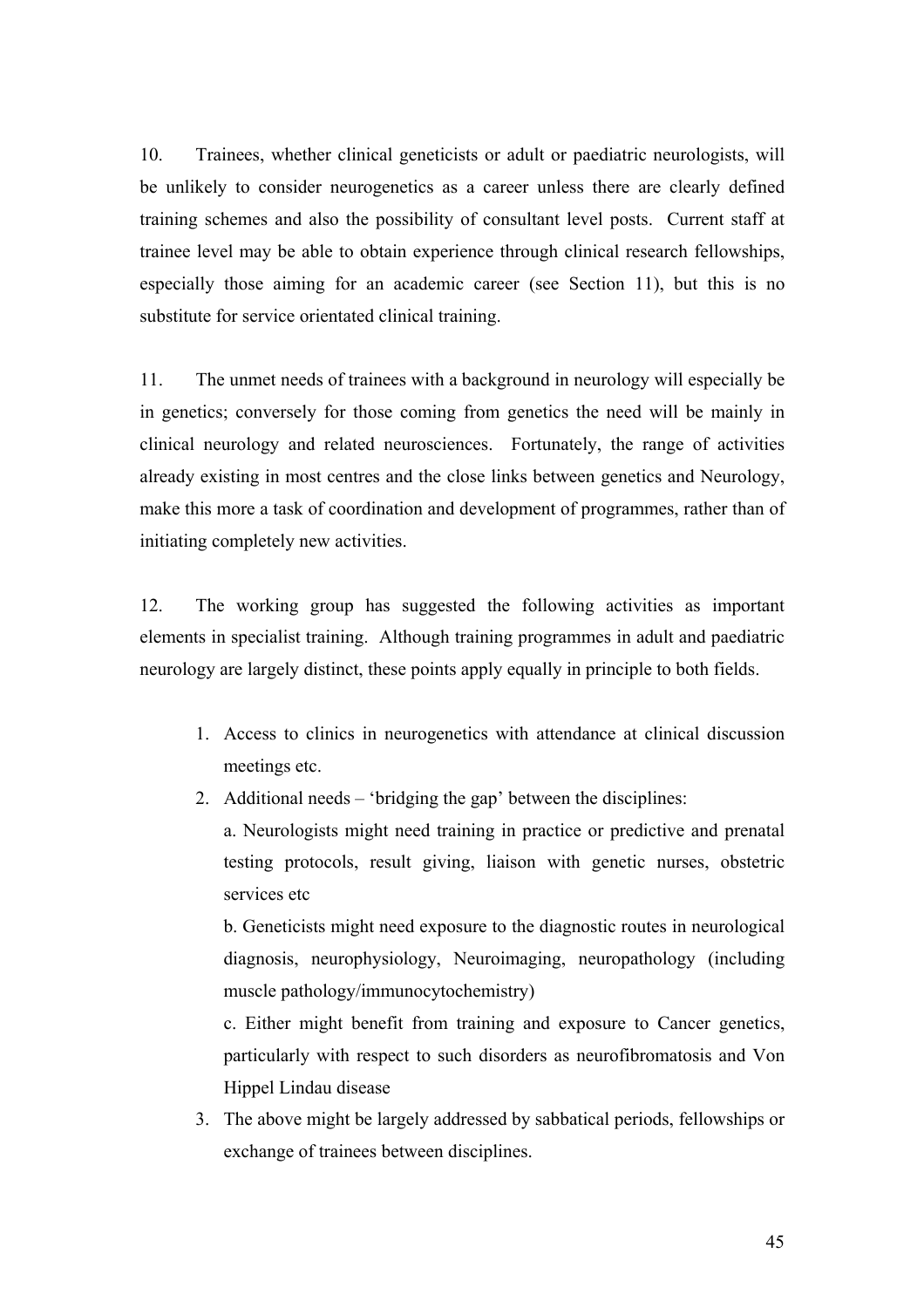13. Finally, an annual neurogenetics conference, aimed at trainees, would be a valuable experience for both specialists and general trainees in neurology and clinical geneticists, as well as for consultants whose previous training may not have covered the field adequately.

#### Recommendations

- 10.1 Family doctors need to be familiar with the broad principles of genetics in relation to inherited neurological disorders, rather than the details of individual rare conditions. They also need to be familiar with and use appropriately the specialist services in their area.
- 10.2 General neurologists, in particular paediatric neurologists, need a significant exposure during their training to the genetic issues posed by inherited neurological disorders, while trainees in clinical genetics will benefit from familiarity with the clinical aspects of these disorders. Specific shared training days at supraregional level should help with this.
- 10.3 Specific and detailed training programmes need to be established for those geneticists and for adult and paediatric neurologists aiming at a career in neurogenetics. Such programmes should be shared between the parent specialties; there already exists a wide range of activities for them to be based on, but this requires extending and defining more clearly.
- 10.4 An annual national neurogenetics training meeting is suggested as a specific event for trainees across the UK, including genetic counsellors specialising in this field.
- 10.5 There are currently no NHS training posts specifically or even partly designated in relation to neurogenetics. These need to be created (either within the existing complement or as additional posts) in each teaching centre providing specialist genetic services for neurological disorders. Initially they should be based in centres with particular expertise and rotation could be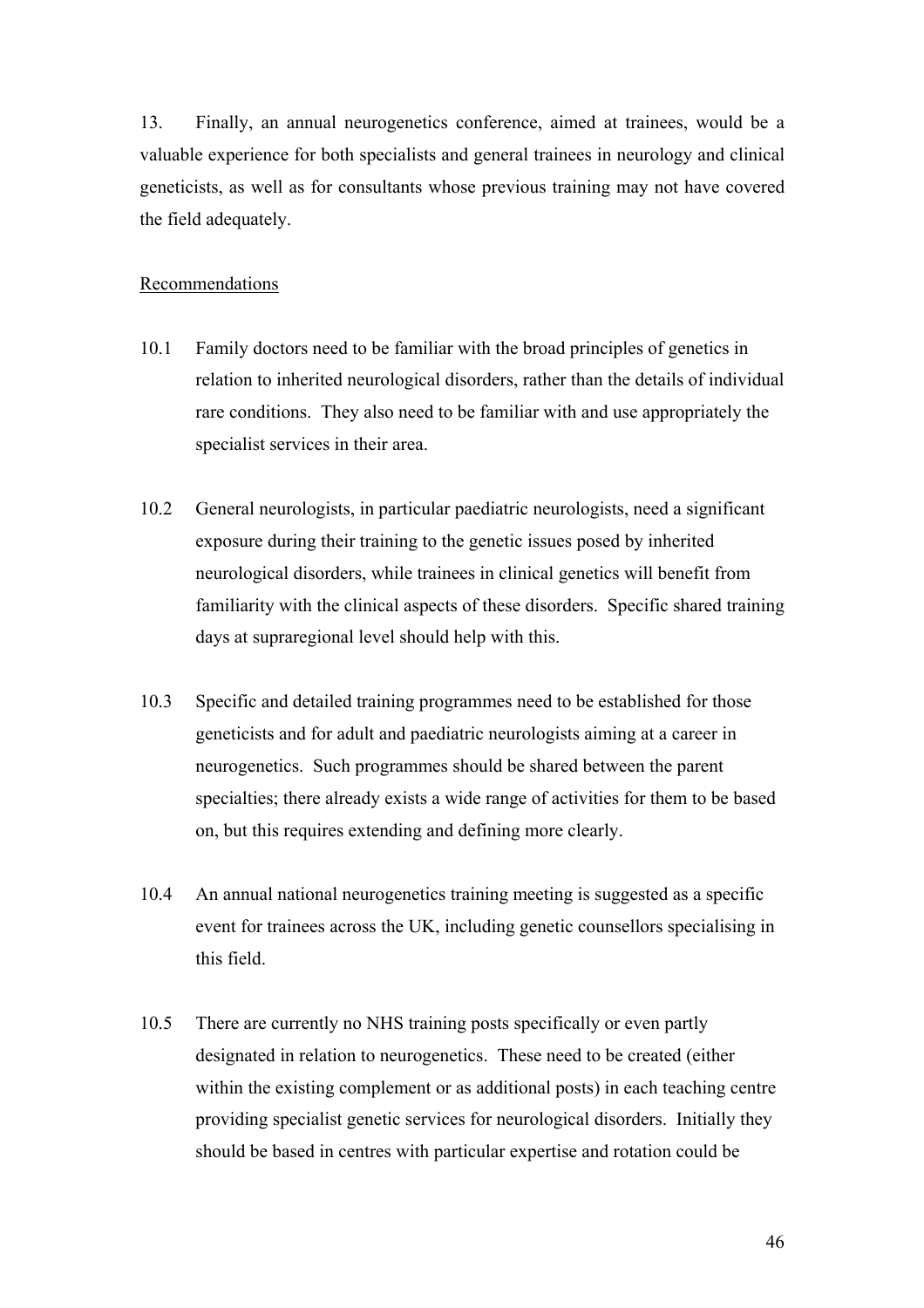arranged to maximise experience. They should be open to trainees in either clinical genetics or neurology (adult or paediatric).

10.6 Consultant posts with neurogenetics as a defined subspecialty, in both clinical genetics and neurology (adult or paediatric), will be essential if doctors are to take up training posts in the field.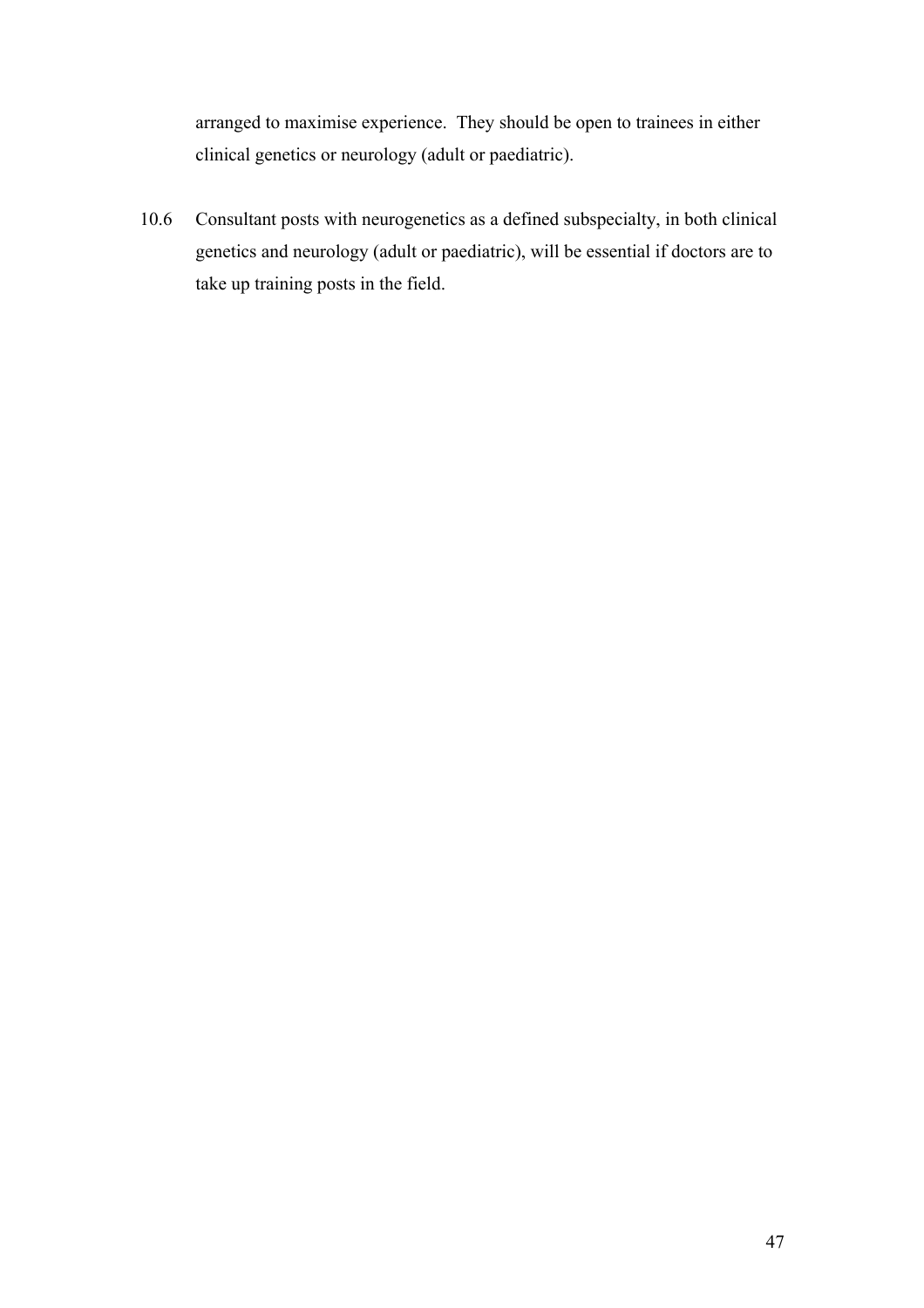#### **11. RESEARCH AND ACADEMIC ASPECTS**

1. Research into genetic aspects of neurological disease has a long and distinguished tradition, extending back even before the rediscovery of Mendel's principles of inheritance a century ago. The work of British neurologists and geneticists has made central contributions to our genetic understanding of such disorders as the muscular dystrophies, ataxias and Huntington's disease, and has been in the forefront of the mapping and isolation of the genes involved.

2. Research into inherited neurological disorders is actively pursued in a number of clinical UK academic centres, with an increasing emphasis on the possibilities for prevention and therapy. Recently, it has extended to the analysis of the genetic factors involved in common neurological disorders. Basic genetic research, including the use of model organisms, is likewise proving to be of direct relevance to our understanding of human neurogenetic disease.

3. The lack of clearly defined NHS structures for genetic services for neurological disorders has meant that the existing clinical academic units are not only the focus of research in this field, but that the services are also largely based around clinical academic staff and have been developed in this context. Likewise, almost the only opportunities for training in neurogenetics are in the form of research training fellowships (see Section 10).

4. This unbalanced situation is not only disadvantageous to the development of NHS services, but it also hinders academic work, since there is a lack of securely established and funded clinics and other services on which research can be based. Current research related clinics are frequently dependent on research grants or charities funding and may be vulnerable to the loss of a specific senior research worker. Thus a strengthened service framework for inherited neurological disorders, and an overall UK pattern for genetic services for neurological diseases, will directly benefit research and other academic activities in this field.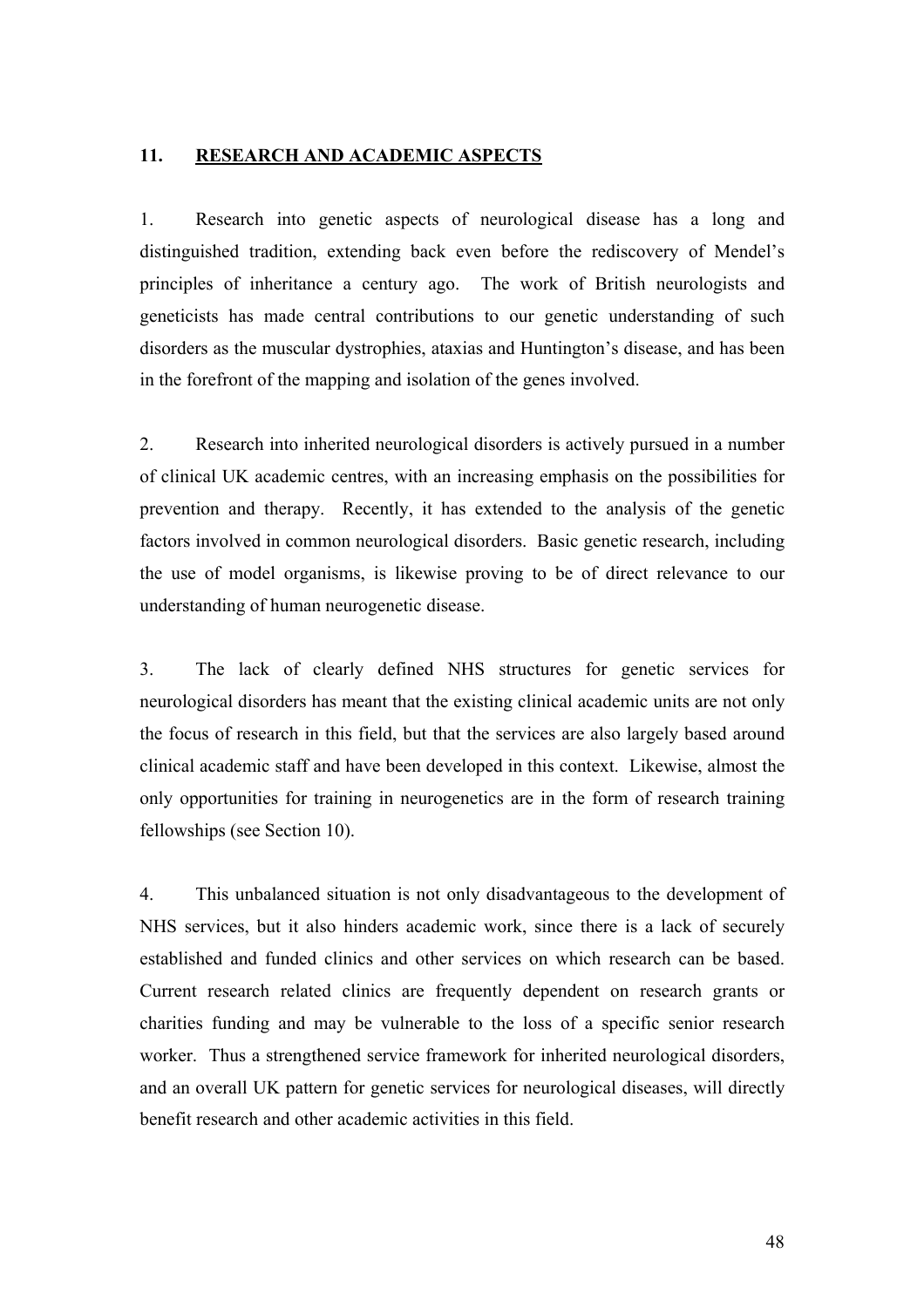5. Since research and service developments in the area are extremely closely related, often involving the same senior staff, there is a strong case for encouraging both, if a secure foundation for neurogenetics is to be established in the UK. Possible approaches to this include:

- 1. Recognition of neurogenetics as a subspecialty within both neurology (adult or paediatric) and clinical genetics, and promotion of consultant posts with this remit. This would encourage those in research training posts to remain in the field at NHS consultant level, even if a permanent academic post is not available.
- 2. Designation of neurogenetics within NHS training posts (see Section 10). This would facilitate movement of trainees between research training fellowships and NHS training posts without loss of the interest and expertise they have acquired.
- 3. Creation of a common core of teaching activities relevant to both research and NHS training posts. As indicated in Section 10, this could largely be achieved by bringing together existing activities at regional and UK level.
- 4. Encouraging links with research and NHS laboratories to facilitate clinically orientated research projects.
- 5. Appropriate academic recognition and protection of academic time for senior NHS based staff, providing neurogenetic services who are also research and academically active.

6. At an academic level, there is a need for strengthening of links between the different centres involved with clinical neurogenetic research. This would be especially valuable given the dispersal of clinical research staff and lack of critical mass outside a very small number of centres such as National Hospital Queen Square and (for neuromuscular disorders) Newcastle. It has to be recognised that a factor working against this is the diversity of inherited neurological disorders (e.g. neuromuscular as compared with brain degenerations), which inevitably tends to encourage fragmentation and isolation. However, the numerous shared core factors outlined above and the rarity of most specific diseases or disease groups, makes it important for the field of neurogenetics to be considered as a whole, not simply as its numerous constituent parts.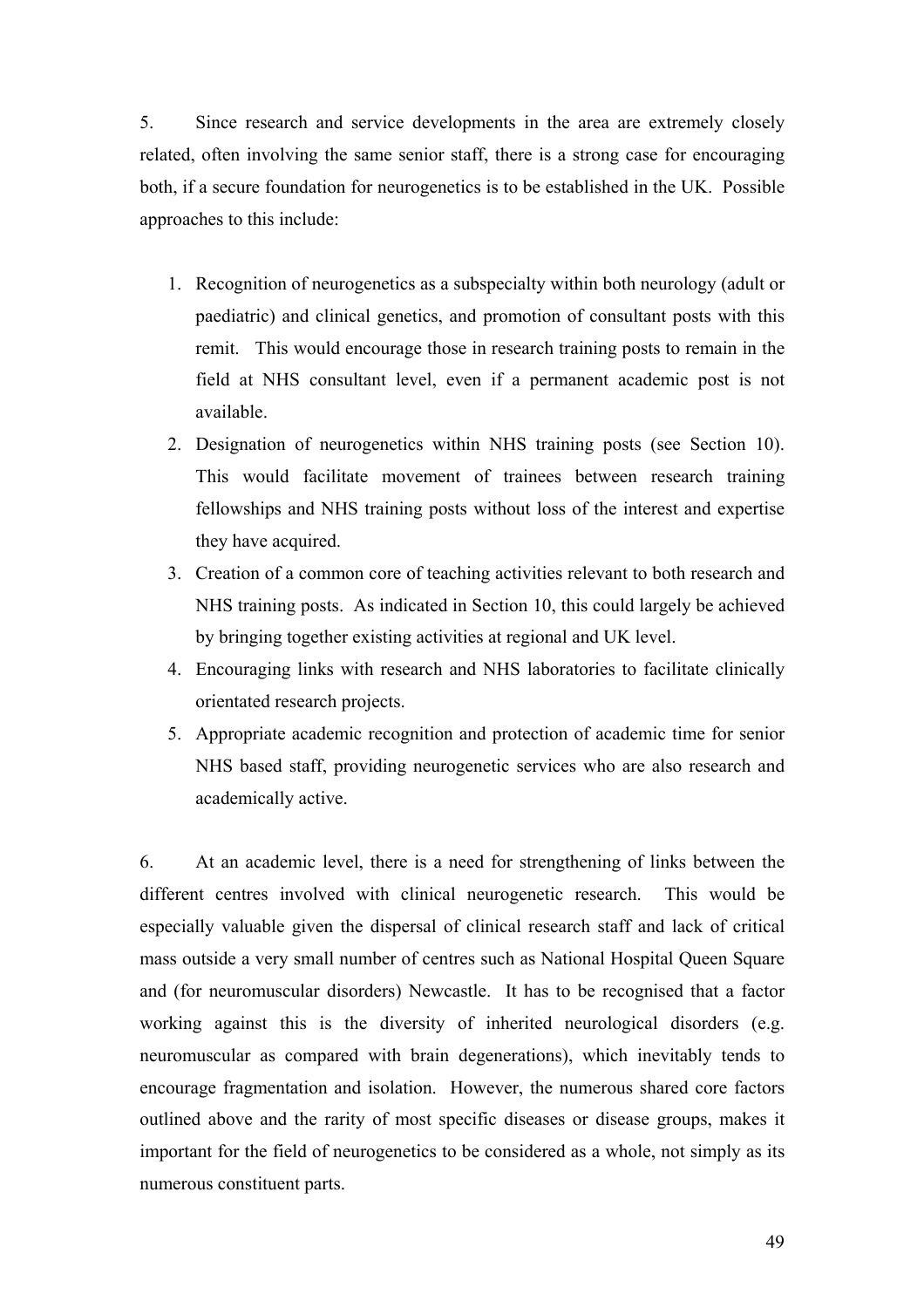7. In summary, clinical academic staff are at present playing a key role in service provision and training, but are unsupported by a clearly defined NHS structure. Provision of this should strengthen the academic field of neurogenetics, as well as removing the fragility of those current services with an academic basis.

#### Recommendations

- 11.1 Research and other academic activity in relation to genetic aspects of neurological disease is of high quality in the UK, but is hindered by the lack of clearly defined and supported NHS clinics and other facilities for neurogenetics services.
- 11.2 Current research training posts in neurogenetics should include elements of service-related training posts. Research and NHS training posts should be constructed to allow movement between each type of post so as to give flexibility in pursuing an NHS based or academic consultant career.
- 11.3 Specialist neurogenetics clinics (both diagnostic and management) offer considerable potential for the understanding and better therapy of uncommon neurogenetic disorders and should be planned and staffed to facilitate these developments.
- 11.4 Creation of specific clinical academic posts in neurogenetics, preferably joint or closely linked between the parent specialties, will have an important role in promoting development of the field and encouraging able people to enter training in it, as will academic recognition of senior NHS staff already in the field.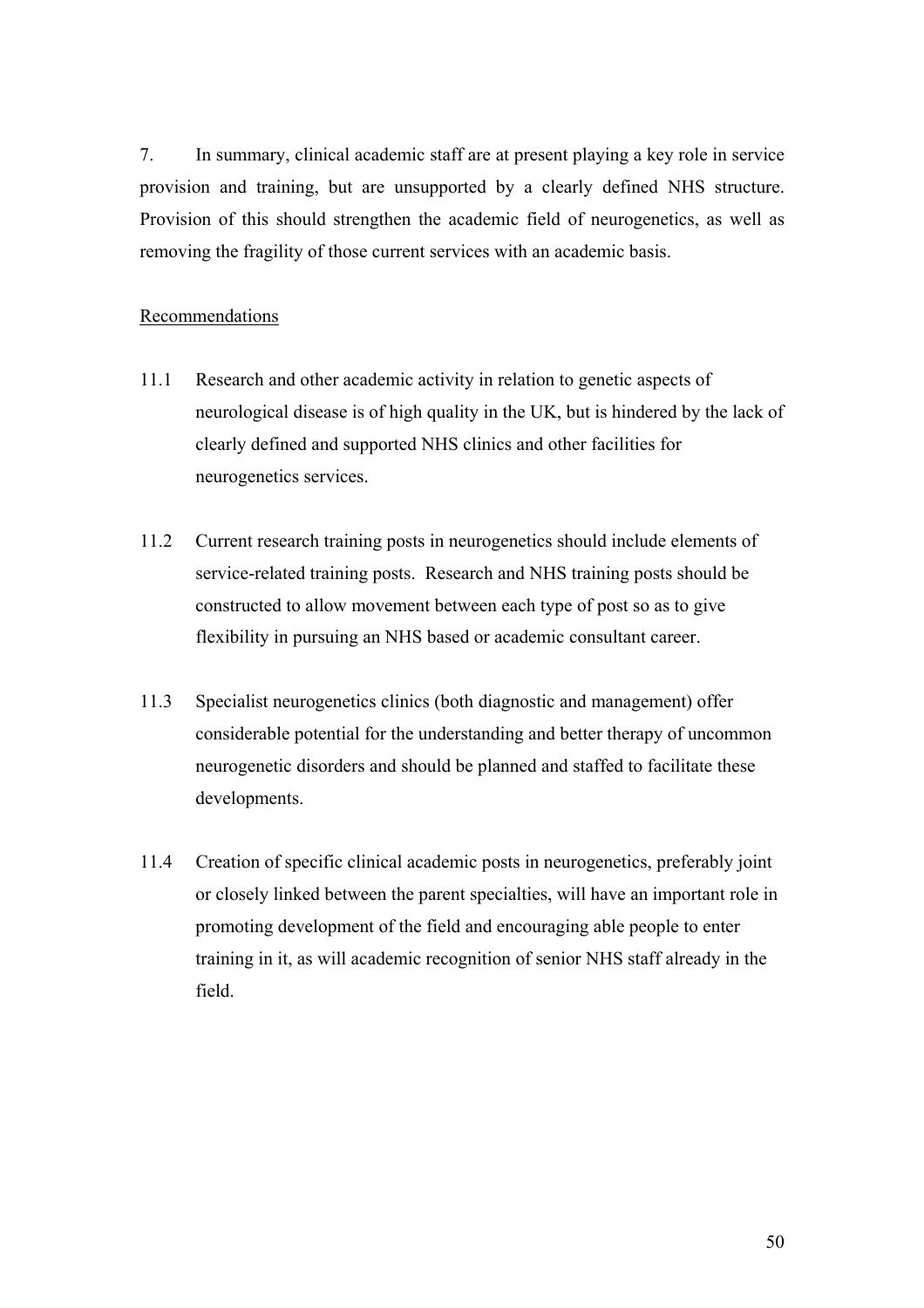## **12. ORGANISATIONAL ASPECTS: STAFFING, RESOURCES AND COMMISSIONING MECHANISMS**

1. Based on the existing activities and suggested improvements outlined in previous sections, it is possible to consider the various organisational changes needed if genetic services for neurological disorders are to progress from their present informally structured and ad hoc arrangements to a high quality, secure and specifically recognised service that will allow consultants to practice satisfactorily and trainees to be attracted to it. The changes needed can be considered at the three levels already discussed, essentially those of primary care, district hospital services and specialist services for neurogenetics.

#### 2. Primary care

Unless major and unexpected developments occur in relation to genetic aspects of common neurological disorders, no radical change in patterns of practice is required. As emphasised in Section 10, education in relation to the main principles relating to genetic disease, awareness of family history, recognition of high risk groups and knowledge of genetic services and how best to use them, are the main points.

#### 3. District based and general neurology services

Most general and paediatric neurologists will have a clear picture of which neurogenetic diagnoses they can confidently make and the range of genetic tests available to help in this. With numbers in the specialty small and most consultants working in both district and teaching centres, there is already likely to be familiarity with and selective referral to those clinical geneticists and neurologists holding specialised neurogenetic diagnostic and management clinics.

#### 4. Clinical genetics

Clinical geneticists without a specific neurogenetics interest will likewise be able to handle most genetic counselling referrals, and again, will have close links with colleagues in genetics and neurology providing specific neurogenetics services. They will also make considerable direct use of laboratory genetics services.

Again, at this level, no major organisational changes are required, but the training needs for both general neurologists and clinical geneticists are significant.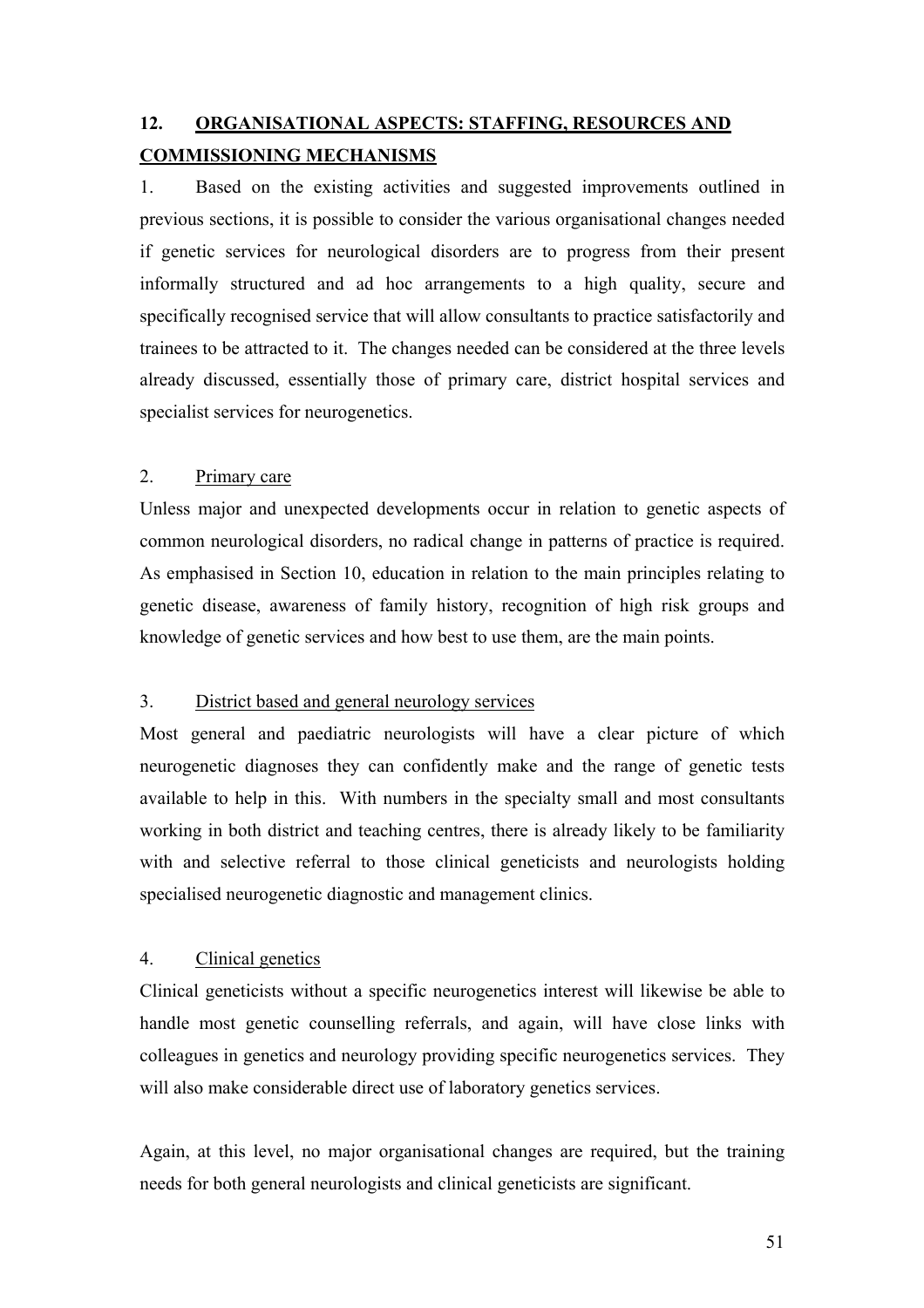## 5. Tertiary level services – clinical geneticists and neurologists (adult or

#### paediatric) with neurogenetics as a major field of practice

It is at this level that organisational changes are needed, largely because until now, there has been no clear or uniform pattern of organisation or support for these services, even though they may appear well developed in individual centres. The main steps needed initially include:

1. Recognition of neurogenetics as a specific sub-specialty open both to appropriately experienced clinical geneticists and to neurologists (adult and paediatric). It should be stressed that a full specialty status is not necessary or desirable at present, though this should not preclude some individuals at consultant level dedicating most of their time to the field.

2. Corresponding recognition of neurogenetics in the NHS training structures of both clinical genetics and neurology (both adult and paediatric), along the lines outlined in Section 10.

3. Specific designation of existing clinics and related consultant and support staff activities in this area to give a coordinated service framework for clinical neurogenetics services, including without bias both those primarily based in neurology and those based in clinical genetics.

#### 6. Staffing aspects

The working group survey identified that most teaching centres already had a clinical geneticist and neurologist recognised as having particular expertise in neurogenetics; if formalised and appropriately supported, this should provide firm foundations for further development. Given the different needs and age groups of different groups of inherited neurological disorders for management (e.g. neuromuscular disorders and brain degenerations), it is likely that more than one neurologist may need to be involved in any overall programme of services.

7. At non-consultant level, associate specialists play a valuable role in specific clinic fields in some centres, while nurse-specialist and genetic counsellor support is an integral part of both genetic counselling and specific genetic disease services.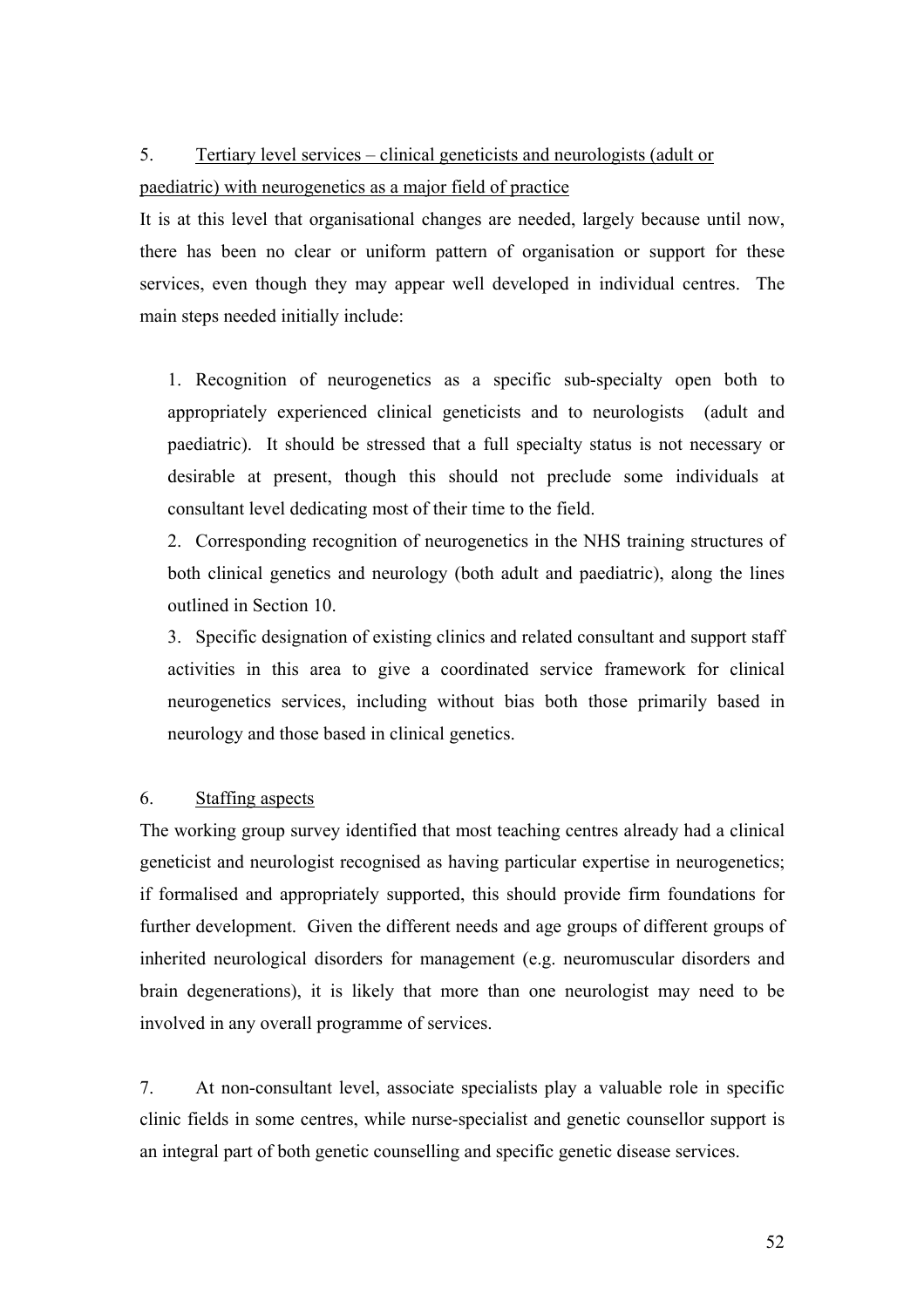8. It is difficult to estimate the need for new posts, whether consultant or other, until the existing activities are formally recognised, but at the minimum, each centre serving a population of 1-2 million, will require one consultant from clinical genetics and one from neurology, each devoting a substantial part of their time to practice, service development, education and research in the field. Since most regional genetics and neurology specialist centres now have around 5-8 consultants, it should be feasible to designate one such post in each team as having specific responsibility for neurogenetics, or if there is no suitably experienced person, to plan for this in forthcoming appointments. Although the number of paediatric neurologists in the UK is currently small, designation of neurogenetics as a field of activity would be an appropriate part of the proposed expansion in the field.

#### 9. Resources

Rather than suggesting specific additional funding at the present, we suggest that existing activities are fully costed so that the current cost of neurogenetics services to both genetics and neurology budgets can be fully identified. At present, most costs are hidden or not specifically recognised. Accurate costing of staff and facilities would be a necessary preliminary step to any additional recommendations and would complement the recognition of neurogenetics as a defined subspecialty.

10. It is likely that such an exercise will also highlight differences between centres, though any national role of particular centres will need to be distinguished from their regional commitment.

#### 11. Commissioning mechanisms

These may vary in different parts of the UK. There is now agreement on the exact definition of specialised services – at least in England. Genetic services are clearly so designated, but this is only partly the case for adult neurology services, while paediatric neurology is commonly commissioned as part of general child health services. It would seem clear that all the specific neurogenetics services at tertiary level discussed in this report represent true specialist services and should be commissioned as such. This can be achieved within the existing framework, provided that it is recognised that (a) activity carried out within neurological or paediatric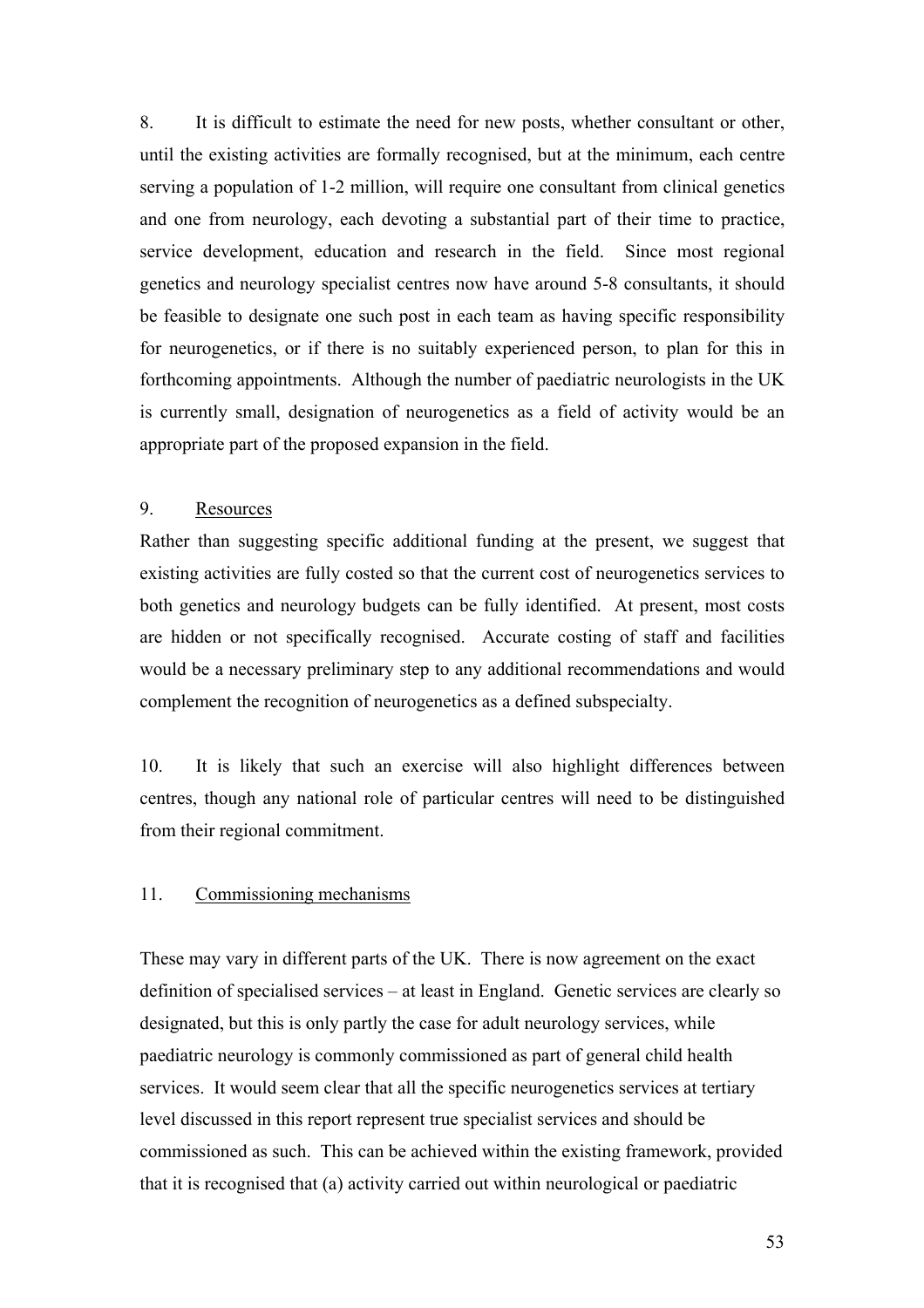neurological departments is explicitly designated as part of the definition of specialised neurological (or paediatric) services and (b) activity carried out within genetics departments is explicitly flagged as neurogenetics as distinct from general genetics or cancer genetics activity.

#### Laboratory genetics services for neurological disorders

12. The working group has not attempted to address the organisational aspects of these; while usually closely linked professionally to clinical genetics services and commissioned together in most instances, they mostly have a separate management structure within laboratory services of teaching hospital trusts, while some are based within university structures.

13. Given the different responsible bodies from clinical services in terms of Royal Colleges and professional societies, it does not seem appropriate for this working group to make recommendations, other than that close links are required at all levels. The considerable extension in range of molecular diagnostic tests likely to result from the newly formalised UK genetic testing network will be of real benefit to all clinicians involved with inherited neurological disorders.

#### Recommendations

- 12.1 At primary care level, no major organisational, staffing or commissioning changes are needed, since until service implications arise in relation to common neurological disorders, impact at this level will be slight. There will be a small cost for the educational aspects and practice guidelines recommended.
- 12.2 No significant changes in organisation are recommended at secondary level, in relation to general adult and paediatric neurologists and clinical geneticists. Training implications will have a specific cost that will need to be shared between clinical genetics and Neurology training budgets and which will have time implications for senior specialist staff.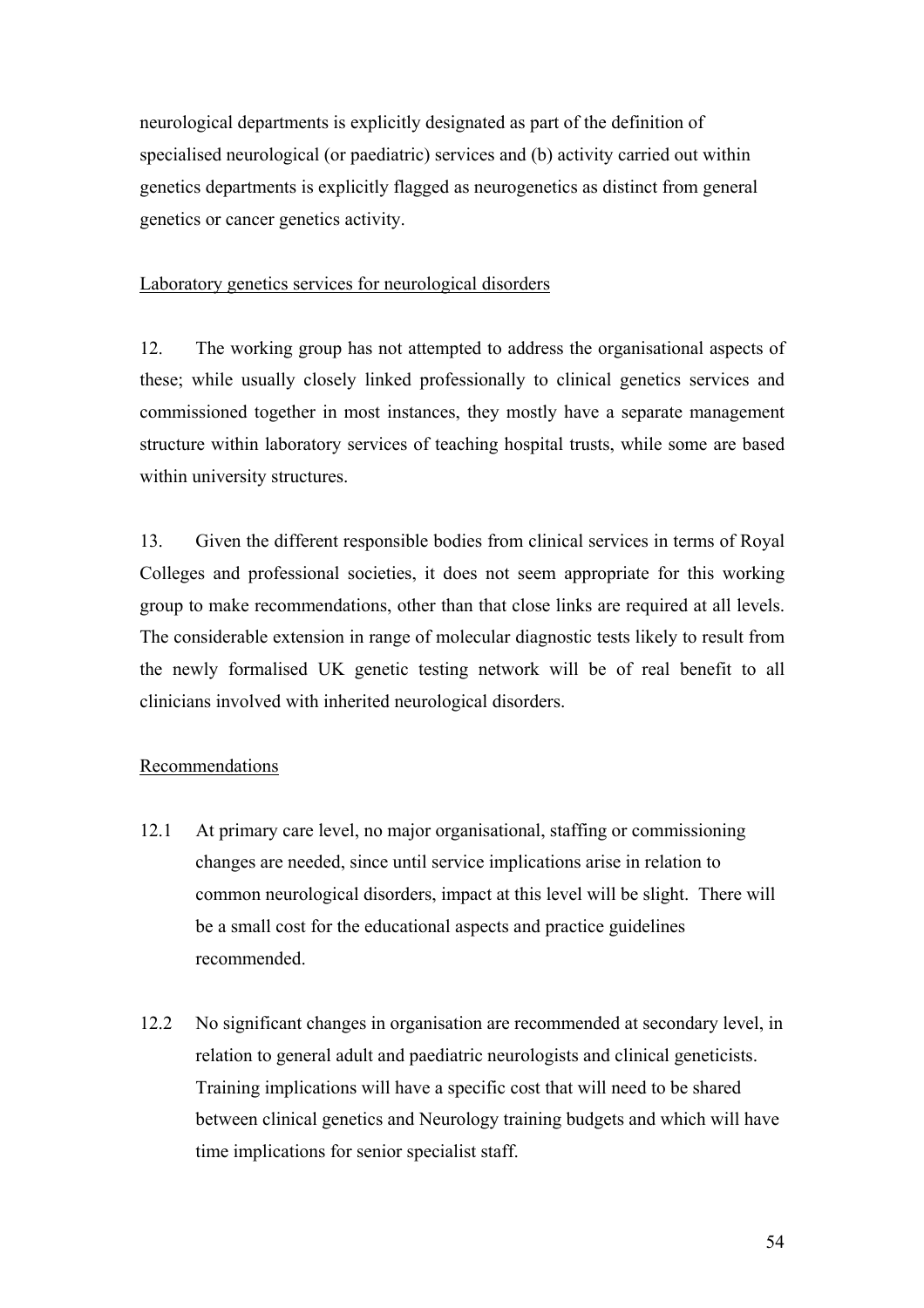- 12.3 The principal recommendations of this report are at tertiary level and rest on the recognition of a specific subspecialty (but not full specialty) of clinical neurogenetics within the NHS. That subspecialty should have the remit to provide specialist genetic services for neurological disorders, together with a co-ordinating and educational role in this field extending to secondary and primary care. The commissioning implications are that within the genetics, neurological or paediatric specialised services definitions, activity in neurogenetics should be explicitly recognised as coming within those definitions.
- 12.4 Any recognised subspecialty of clinical neurogenetics should be open to appropriately trained and experienced clinicians whose primary specialty is either clinical genetics, adult or paediatric neurology.
- 12.5 The satisfactory development of this subspecialty will require the active cooperation of the parent specialties, probably through a specific committee and involving the appropriate specialist societies.
- 12.6 The specialist activities of consultants currently working in the field should be specifically designated and recognised within existing commissioning mechanisms, so as to avoid these services being lost with retirement or movement of senior staff.
- 12.7 Where existing services are absent or deficient, creation of new consultant posts, or allocation within an existing complement, should be undertaken to fill these deficiencies.
- 12.8 As a minimum, for a population of 2 million, we recommend that there is one designated post (or full time equivalent) based within clinical genetics and one based in neurology (either adult, paediatric or in combination) to provide consultant leadership. It may be appropriate for this staffing to be shared between consultants with different specific expertise (eg: neuromuscular and CNS disorders, paediatric neurology and adult neurology).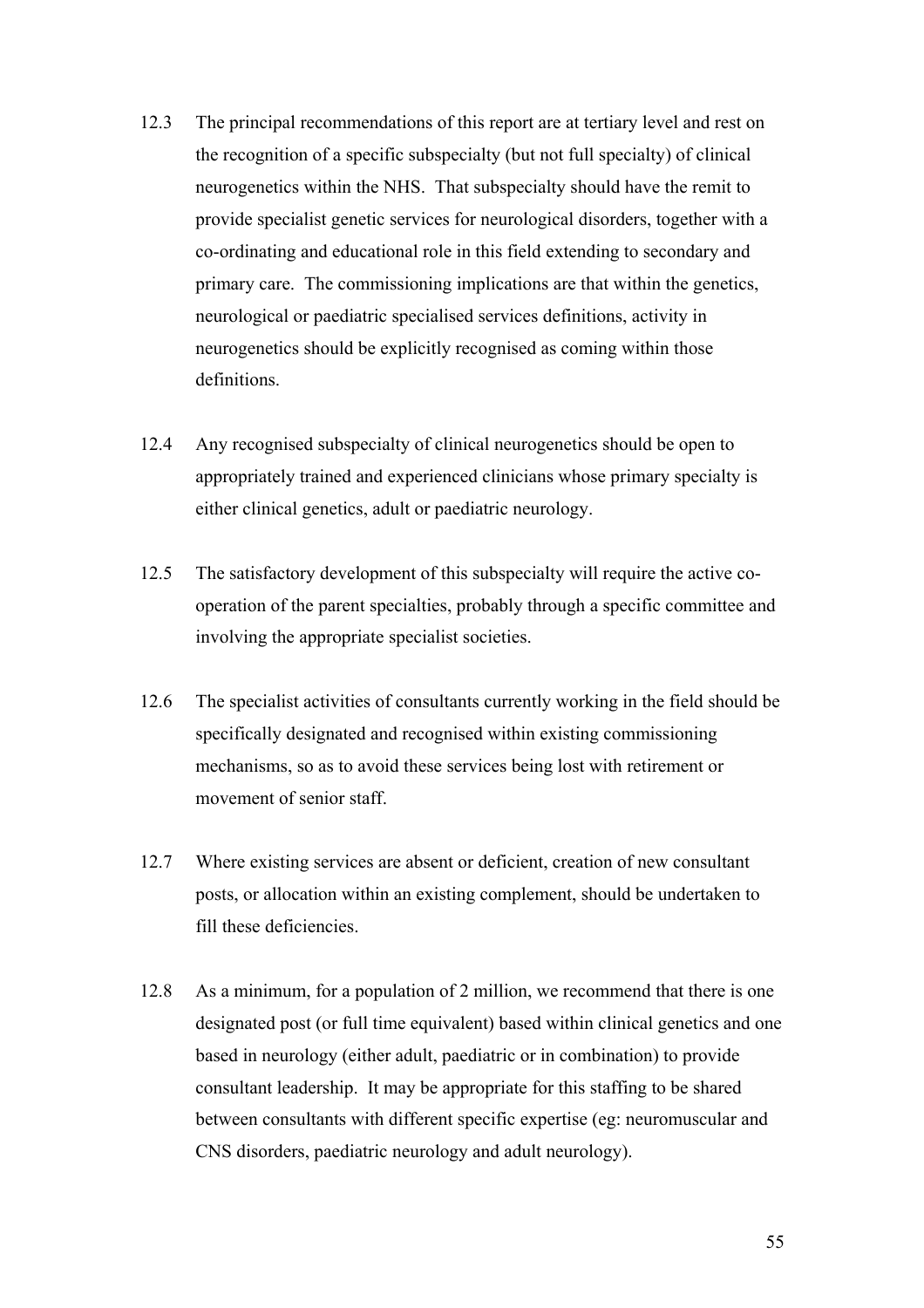- 12.9 The role of specialist neurogenetics consultants should include not only the running and development of specialist neurogenetics clinics (diagnostic and management) and the development of guidelines for non specialist staff at secondary and primary care levels, but a more general educational and coordinating role in the development of the field, as well as involvement in audit and in research.
- 12.10 Specialist neurogenetics clinics will require definition of support required in terms of both staff and facilities. In particular, the role of nurse specialists/counsellors will be a valuable resource in those areas not specifically requiring a medical training, including specific aspects of genetic counselling and management.
- 12.11 The majority of the above recommendations can, at least in part, be implemented by the specific recognition and utilisation of existing staff and their activities. It would be unwise to estimate additional costs until this first step has been taken.